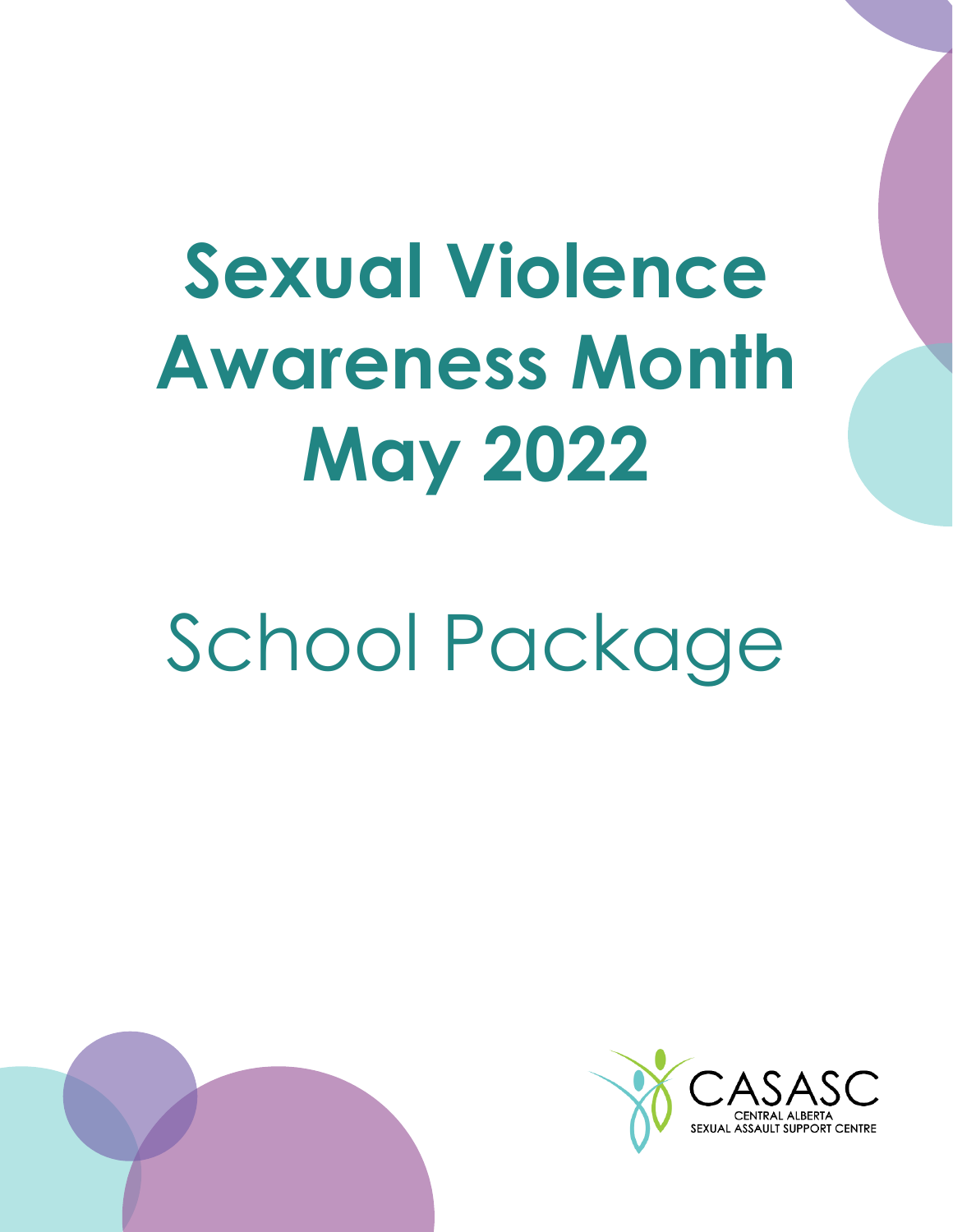# Table of Contents

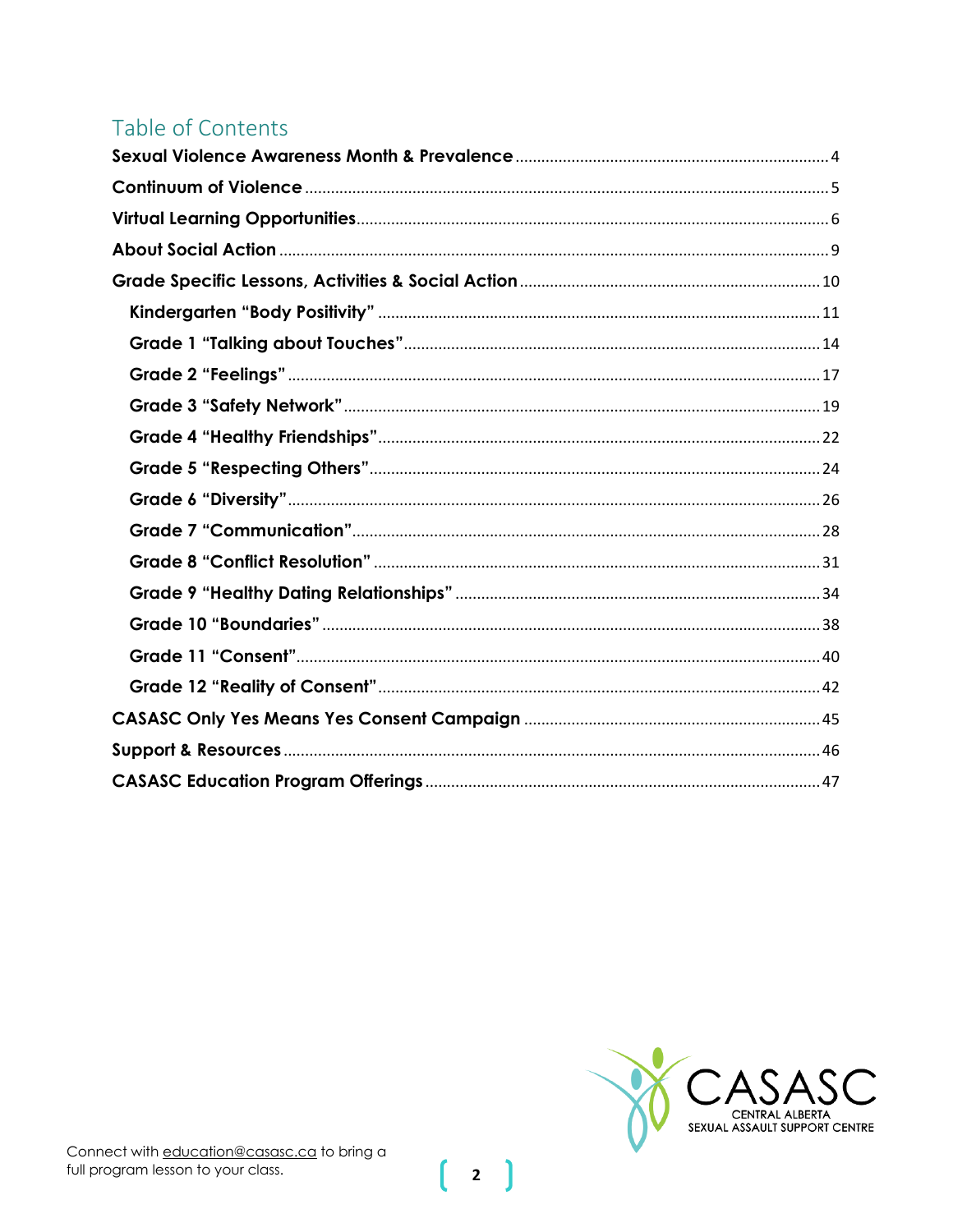Did you know that May is Sexual Violence Awareness Month (SVAM)?

SVAM is used to raise awareness around the issue of sexual violence in our communities. Sexual violence can take many forms, and can impact anyone regardless of age, race, religion, culture, ability, sexual identity and orientation, and more.

The Central Alberta Sexual Assault Support Centre (CASASC) of Red Deer is committed to ending sexual violence and helping build safer communities that is rooted in the values of respect, education, awareness, and renewal. We believe in building safer, healthier and more informed communities surrounding the issues of sexual assault and sexual abuse.

The CASASC Education Team would like to acknowledge the importance of this month with your staff and students so we may together prevent various forms of violence within our communities. As a team, we believe in giving knowledge and encouraging empowerment in students to create healthy school environments and respectful peer relationships.

Throughout this package, you will find grade specific and age-appropriate information, conversation points, and activities to use with students to talk about topics such as boundaries, communication, conflict resolution, and healthy dating relationships.

You will also note several social action opportunities for students and adults to engage with to be part of the solution and prevention of sexual violence.

Developing the skills highlighted in this package can empower us to contribute to healthy relationships, choose not to engage in violence in the first place, and overall to prevent various forms of abuse.

Resources and activities will be sorted by grade for your convenience. As an added resource, the CASASC Education Team offers FREE educational programming geared towards preventing violence and promoting healthy relationships, see page 47 for more details.

We appreciate all the hard work that staff and students do all year round to foster supportive and healthy schools in our community.

Thank You!

CASASC Education Team

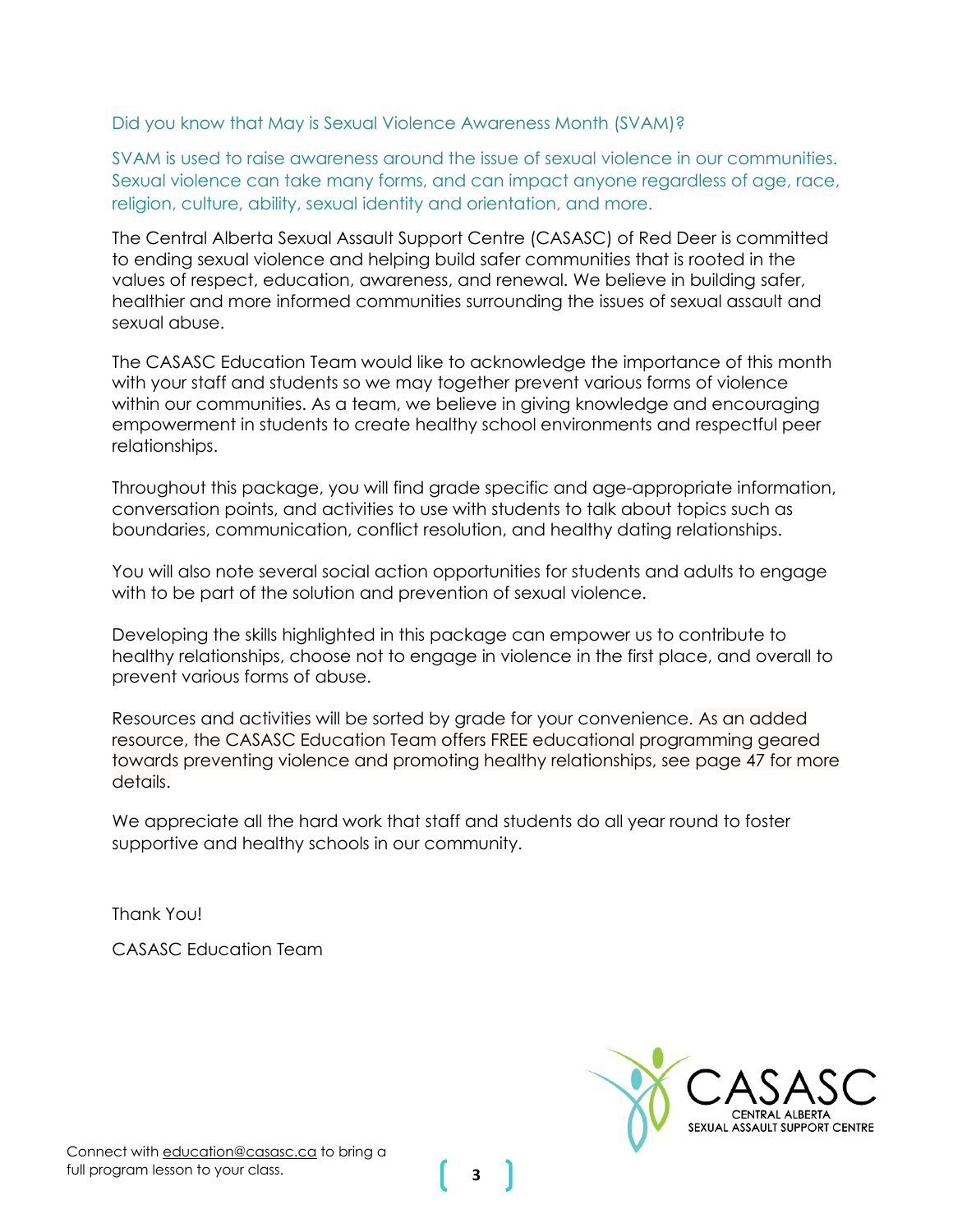# **Sexual Violence Awareness Month & Prevalence**

<span id="page-3-0"></span>Sexual Violence Awareness Month (SVAM) is recognized every May in Alberta. Since its inception on May 1st, 2018, SVAM has brought community organizations, survivors and their families, school districts, and the community together to end sexual violence in their communities.

Sexual violence can be described as any sexual act, or attempt to obtain a sexual act, with the use of violence and coercion, against that person's voluntary consent. The violence or threat of violence can be done regardless of a person's relationship to the survivor.

While the topic of sexual violence is a difficult topic to discuss, it is important to know that it is happening within our community, and there are ways to prevent sexual violence. We know that our Alberta communities and individuals are not immune to the impacts of sexual violence.

A 2019 study of Sexual Assault and Sexual Abuse in Alberta found that 45% of adult Albertans have experienced some type of sexual abuse in their lifetime. That's 2 in 3 females and 1 in 3 males. Additionally, child sexual abuse was experienced by just under one in two girls (44%) and one in four boys (24%). With one in three Albertans (34%) experiencing sexual abuse while they were under the age of 18.

Sexual violence begins with the beliefs, attitudes, and values we have about ourselves and others in the world. Sexual violence can involve not understanding someone's personal boundaries, miscommunication, assumptions, or a blatant disregard for a person's consent. It can be a purposeful misuse of power towards others, including children, youth, women and many other groups at greater risk of experiencing harm.

Empowering children, youth and adults to get involved in activities and contribute to positive interactions that promote respect, kindness, consent, boundaries and more is just one way we help reduce the chances of someone experiencing or using any form of sexual violence, regardless of age.

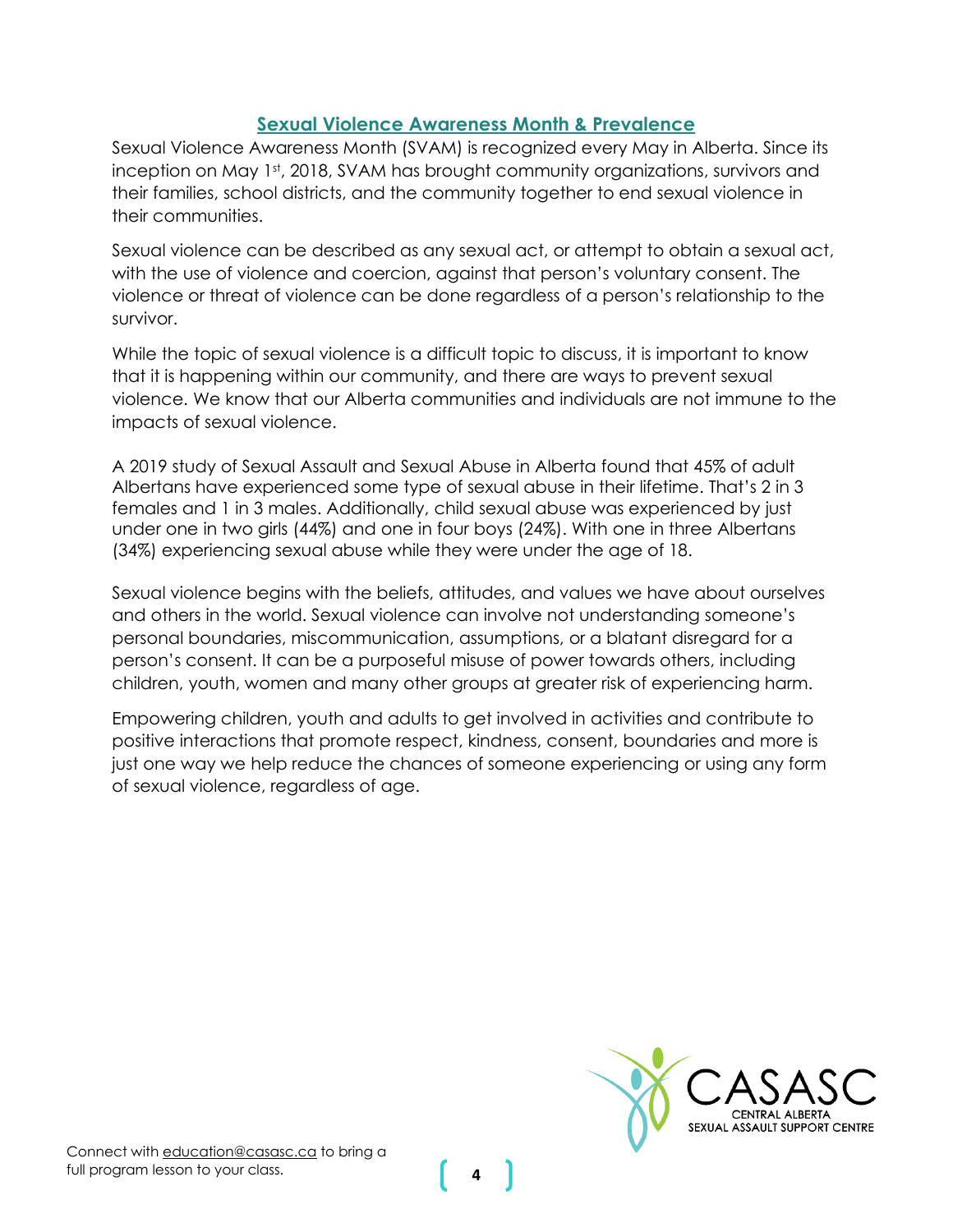# **Continuum of Violence**

<span id="page-4-0"></span>Teaching skills directly related to creating healthy relationships with family, friends, and those around us is one of the best ways to prevent future violence. We know that violent and abusive behaviours can continue if we don't offer healthy relationship intervention strategies.

We can use models like the violence continuum below to help us understand that the earlier we educate and empower people to engage in healthy relationships and choose not to use abusive and harmful behaviour, the more likely we are to interrupt and change where they are along a violence pathway.



Although this continuum is a representation of how violence can progress without healthy intervention strategies, violence and aggression is about a misuse of power and unhealthy choices. Harmful behaviour may not be linear or follow this pathway.

Prevention education, like that facilitated by our CASASC educators, helps to interrupt the violence continuum by educating and empowering children and youth in grades K-12 to develop positive skills, attitudes and beliefs and relate them to their relationships with others.

We encourage adults, teachers, and parents to talk with their children and youth about healthy relationships. You can use the following grade guide for conversation and activity support, to talk about social action, and to create fun and active ways for everyone to get involved in violence prevention.

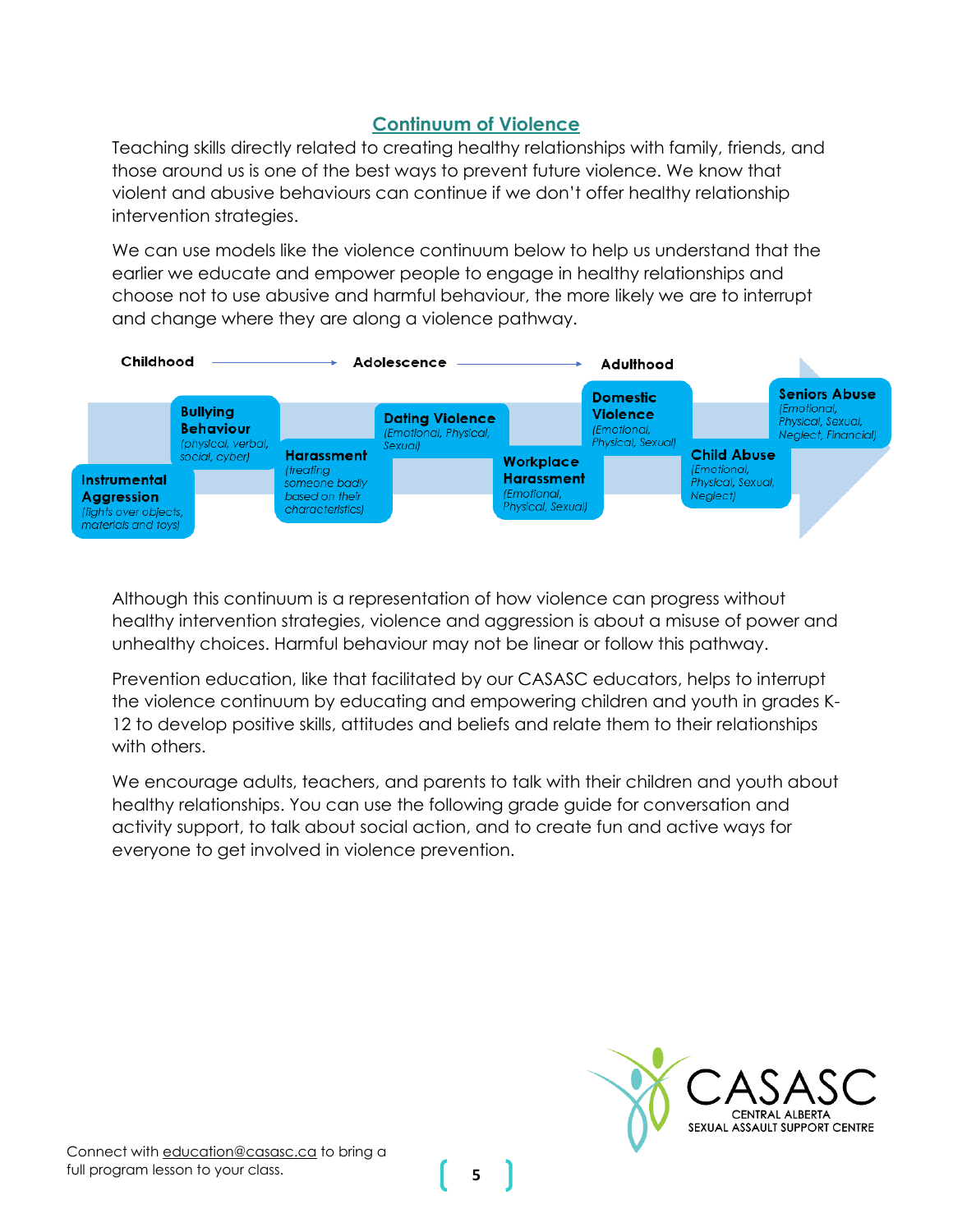# **Virtual Learning Opportunities**

<span id="page-5-0"></span>At CASASC, we are offering FREE informational sessions on a variety of topics. These virtual sessions are designed to be attended from the comfort of your home or workplace, and can provide information and resources for your work, school, or family. Please check out the offered sessions below for our sessions May through August.

#### **Services & Programs at CASASC (30 min)**

Join us for a short 30 min session overviewing the programs and services available at the Central Alberta Sexual Assault Support Centre. You'll never know you need us, until you do!

| https://www.eventbrite.ca/e/services-programs-of-the-central-albertasexual-assault-<br>support-centre-tickets-305069279427 |                                        |
|----------------------------------------------------------------------------------------------------------------------------|----------------------------------------|
| Tues, May $3 - 9:00 - 9:30$ & 10:30-11:00                                                                                  | Mon, July 18 - 10:00-10:30 & 2:00-2:30 |
| Wed, May 18 - 11:00-11:30 & 3:00-3:30                                                                                      | Thurs, Aug 25 - 9:00-9:30 & 1:30-2:00  |
| Thurs, June 2 – 1:00-1:30 & 2:30-3:00                                                                                      |                                        |

# **Introduction to Sexual Violence (60 min)**

Do you want to enhance your knowledge around sexual violence education?

Join us as we present an Introduction to Sexual Violence. This presentation is a public awareness and education presentation that introduces, and highlights, definitions and concepts related to sexual violence. We will discuss dispelling myths and stereotypes, talk about victim blaming, the realities of sexual violence, and a brief understanding of supporting disclosures.

[https://www.eventbrite.ca/e/introduction-to-sexual-violencepresentation-tickets-](https://www.eventbrite.ca/e/introduction-to-sexual-violencepresentation-tickets-305057193277)[305057193277](https://www.eventbrite.ca/e/introduction-to-sexual-violencepresentation-tickets-305057193277)

Wed, May 4 – 1:30-2:30 Tues, May 24 – 11:00-12:00 Mon, June 20 – 2:00-3:00

Thurs, July 7 – 1:00-2:00 Wed, Aug 10 – 10:00-11:00

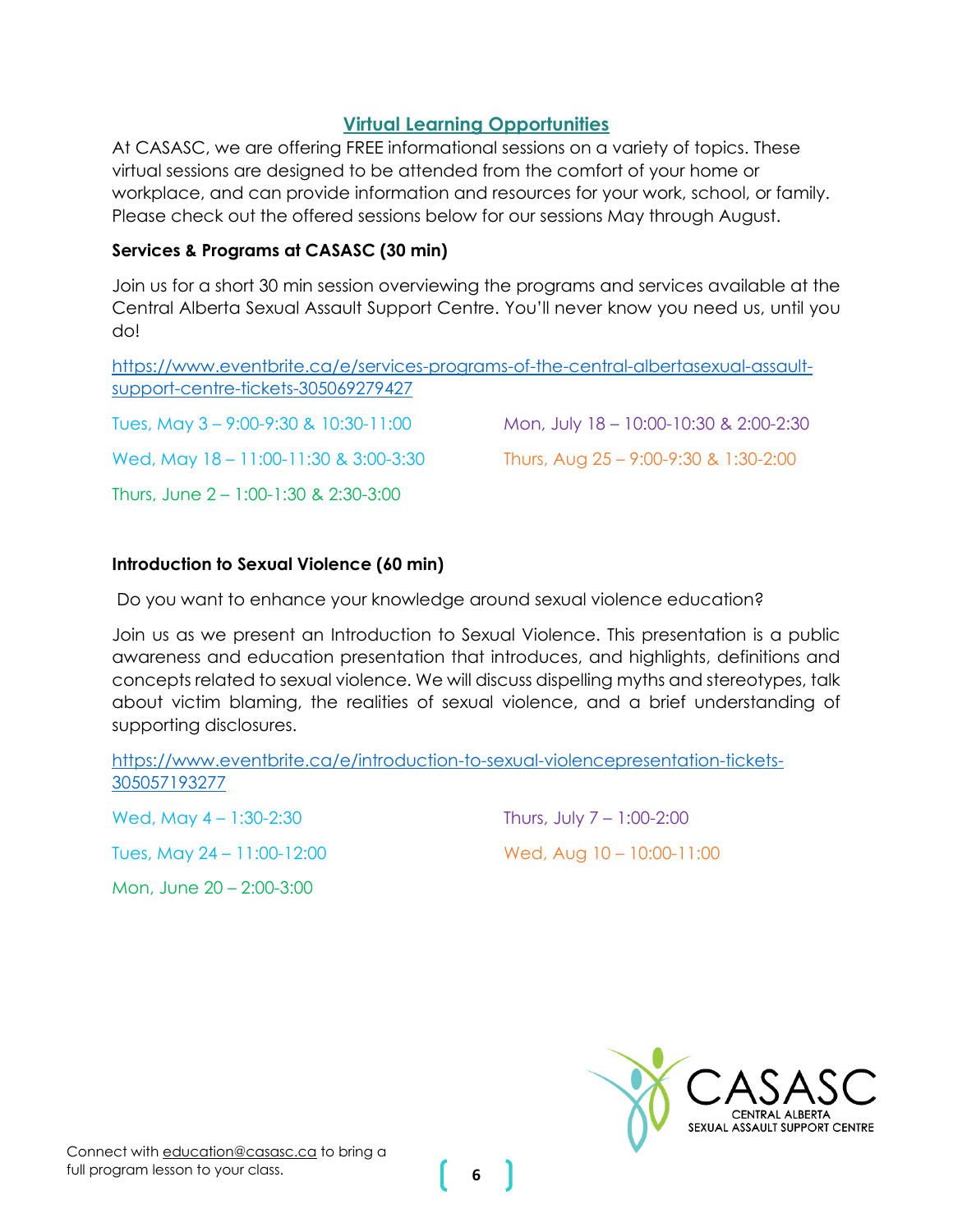#### **Supporting Disclosures (45 min)**

This session will help to enhance our skills and knowledge around supporting disclosures of sexual violence. An overview of the fundamentals of responding to and supporting disclosure of sexual assault and abuse from children, youth, and adults. Learn some key messages and legal obligations when it comes to reporting child abuse.

[https://www.eventbrite.ca/e/supporting-disclosures-of-sexual-violencetickets-](https://www.eventbrite.ca/e/supporting-disclosures-of-sexual-violencetickets-305060773987)[305060773987](https://www.eventbrite.ca/e/supporting-disclosures-of-sexual-violencetickets-305060773987)

| Thurs, May $5 - 10:00 - 10:45$ | Mon, July 25 - 11:00-11:45    |
|--------------------------------|-------------------------------|
| Wed, May $25 - 1:00 - 1:45$    | Tues, $Avg 16 - 9:30 - 10:15$ |
| Thurs, June $9 - 2:30 - 3:15$  |                               |

#### **Consent 101 (60 min)**

Join us as we overview basics about Consent and Consent to Sexual Activity, key focus on Consent conversations as it relates to our youth and young people.

This program can help you talk about consent with youth and can also help us understand the role of consent in healthy relationships. Definitions, laws & ages of consent, sexting and healthy intimate partner relationships will be some of the information covered.

<https://www.eventbrite.ca/e/consent-101-tickets-305082248217>

Wed, May 11 – 11:00-12:00 Mon, May 16 – 2:00-3:00 Mon, May 30 – 9:00-10:00 & 1:00-2:00 Tues, June 14 – 11:00-12:00 & 2:00-3:00

Tues, June 28 – 10:00-11:00 & 3:00-4:00 Wed, July 20 – 9:00-10:00 & 1:00-2:00 Tues, Aug 9 – 11:30-12:30 & 2:30-3:30pm



Connect wit[h education@casasc.ca](mailto:education@casasc.ca) to bring a full program lesson to your class.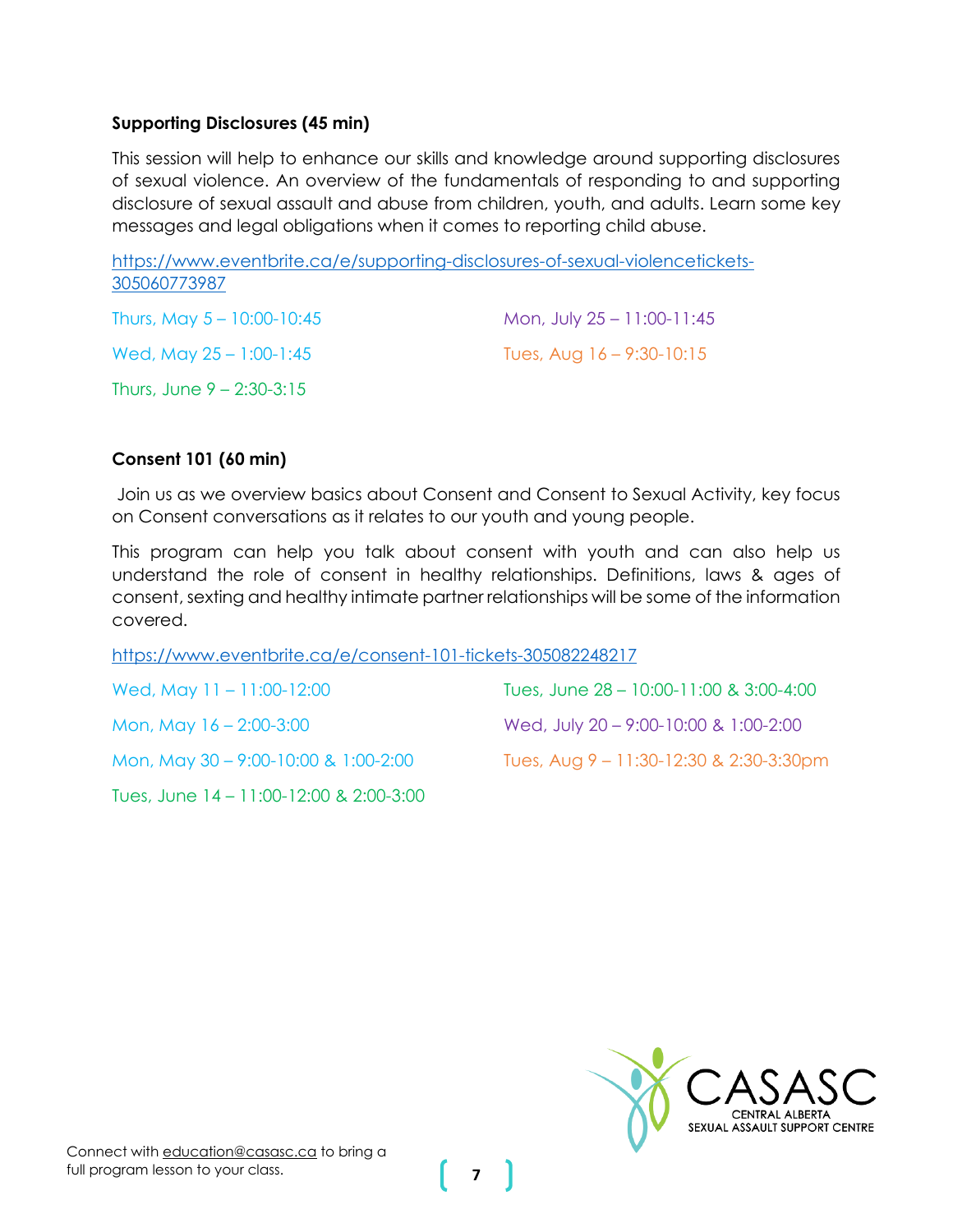#### **Activity Sharing - Teaching Prevention Education, grades K-7 (60 min)**

Join our education team as they share a few activities you can do with children and youth to engage them in prevention education conversations. We will explain how to use the activities, provide you with access to the digital materials, practice delivery as needed and answer any additional questions. Activities geared for class sized groups of children/youth however can be adapted to individual conversations.

[https://www.eventbrite.ca/e/activity-sharing-teaching-preventioneducation-in-grades](https://www.eventbrite.ca/e/activity-sharing-teaching-preventioneducation-in-grades-k-7-tickets-305087634327)[k-7-tickets-305087634327](https://www.eventbrite.ca/e/activity-sharing-teaching-preventioneducation-in-grades-k-7-tickets-305087634327)

| Wed, May $11 - 2:00-3:00$              | Wed, June 22 – 9:00-10:00 & 1:00-2:00  |
|----------------------------------------|----------------------------------------|
| Mon, May 16 - 11:00-12:00              | Mon, July 11 - 10:00-11:00 & 3:00-4:00 |
| Tues, June 7 – 11:00-12:00 & 2:00-3:00 | Wed, Aug 3 - 11:00-12:00 & 2:00-3:30pm |

# **"Ask an Expert" Parenting & Sexualized Behaviour conversations with our clinical expert (60 min)**

Join us for an informal session with our Child Therapist. Learn information related to parenting and supporting children and youth who display concerning sexualized behaviours OR maybe you want to join us to discuss a situation or behaviour your child is engaging in and get some advice on what is developmentally appropriate, how to support and respond etc. Use this opportunity to connect with our counsellor for those unique and one-off questions that you may have but don't want to go through our client wait list process to speak with a counsellor.

[https://www.eventbrite.ca/e/ask-an-expert-parenting-sexualizedbehavior-support](https://www.eventbrite.ca/e/ask-an-expert-parenting-sexualizedbehavior-support-conversation-tickets-306744500057)[conversation-tickets-306744500057](https://www.eventbrite.ca/e/ask-an-expert-parenting-sexualizedbehavior-support-conversation-tickets-306744500057)

Tues, May 24 – 4:00-5:00pm

Wed, June 29 – 4:00-5:00pm

Tues, July 26 – 4:00-5:00pm Wed, Aug 24 – 4:00-5:00pm



Connect wit[h education@casasc.ca](mailto:education@casasc.ca) to bring a full program lesson to your class.

**8**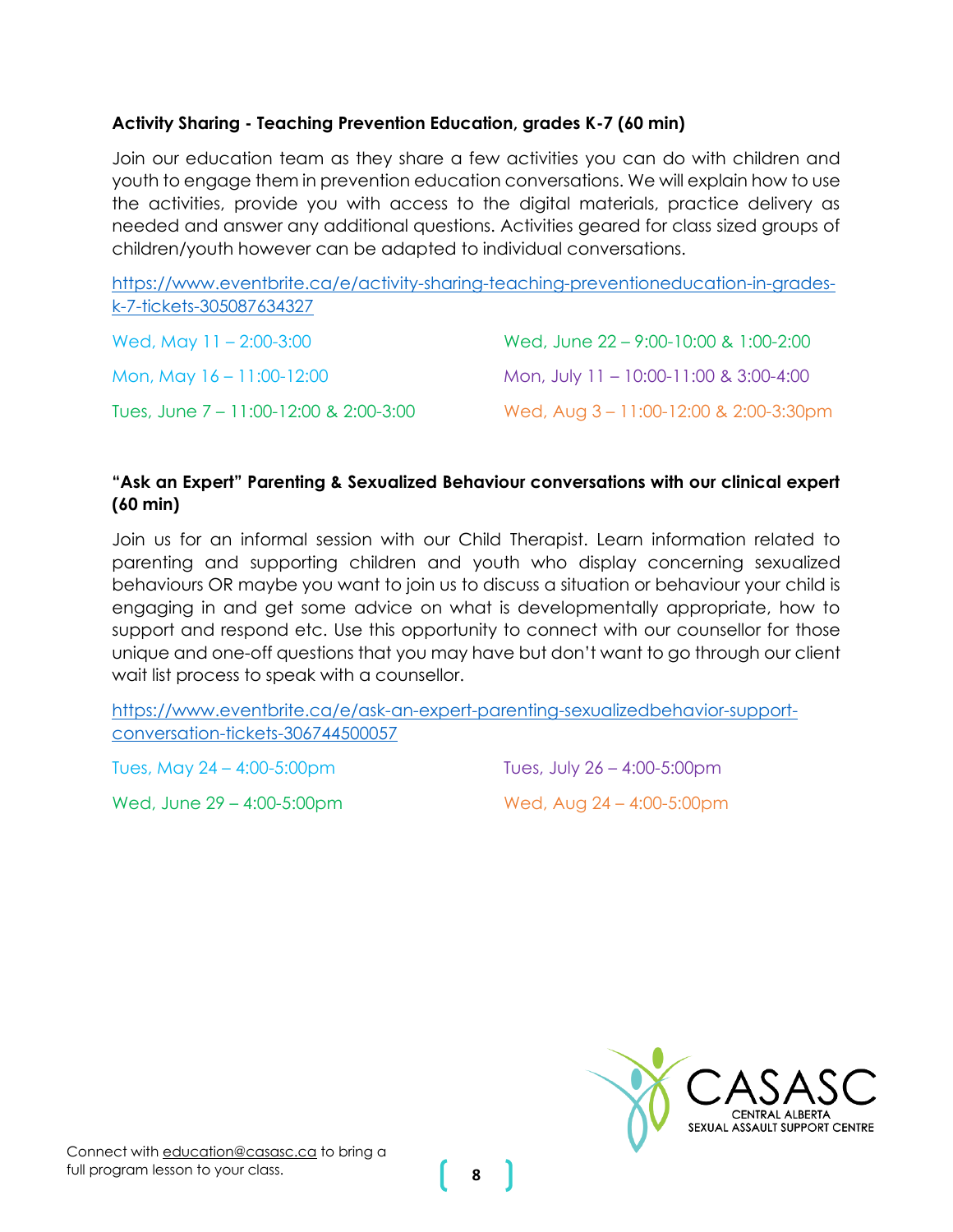# **About Social Action**

<span id="page-8-0"></span>*Have you ever heard about a problem in the world or in your community or your school and thought, 'I want to help. I want to do something to change this'. Do you have all kinds of ideas on how you could help solve the problem? Or maybe, you wanted to help, but you weren't sure how to do it.*

In the following guide, we will provide you with examples of various actions that can make a difference in creating healthy relationships and preventing sexual violence.

We will call this Social Action – working with others to bring about positive changes.

Social Action can include different behaviours and can take place online or in person. We can participate in social action:

- **Individually**: signing petitions, wearing a t-shirt that supports a cause, donating money and items, etc.
- **With our schools or organizations**: running awareness campaigns, organizing assemblies or presentations, working to create new rules/policies etc.
- **With local and global communities**: participating in events, volunteering, supporting community, writing letters, etc.

For example;

- Pink Shirt Day https://www.youtube.com/watch?v=Tb2a4nPBqUY
- The Buddy Bench <https://www.youtube.com/watch?v=dFqxqzI71Ic>

The key to social action is that it's all about using your voice and actions in a meaningful way to bring a practical and positive difference to others and the environment. Your actions go beyond yourself and are a benefit and service to others.

Direct social action is actively addressing the problem and effecting change (like picking up garbage or standing up for others).

Indirect social action is actively influencing those in power to make change (creating a poster that talks about not littering, or a sign that encourages respect)

Teachers share with your students the video "How to start a movement" as a fun and lighthearted way to open the conversation about being leaders and followers to social action movements. *<https://www.youtube.com/watch?v=fW8amMCVAJQ>*

\*An optional video for adult leaders that explains the benefits of youth social action, as relayed by the #iwill campaign out of the UK. <https://www.youtube.com/watch?v=162AJojCNw8>

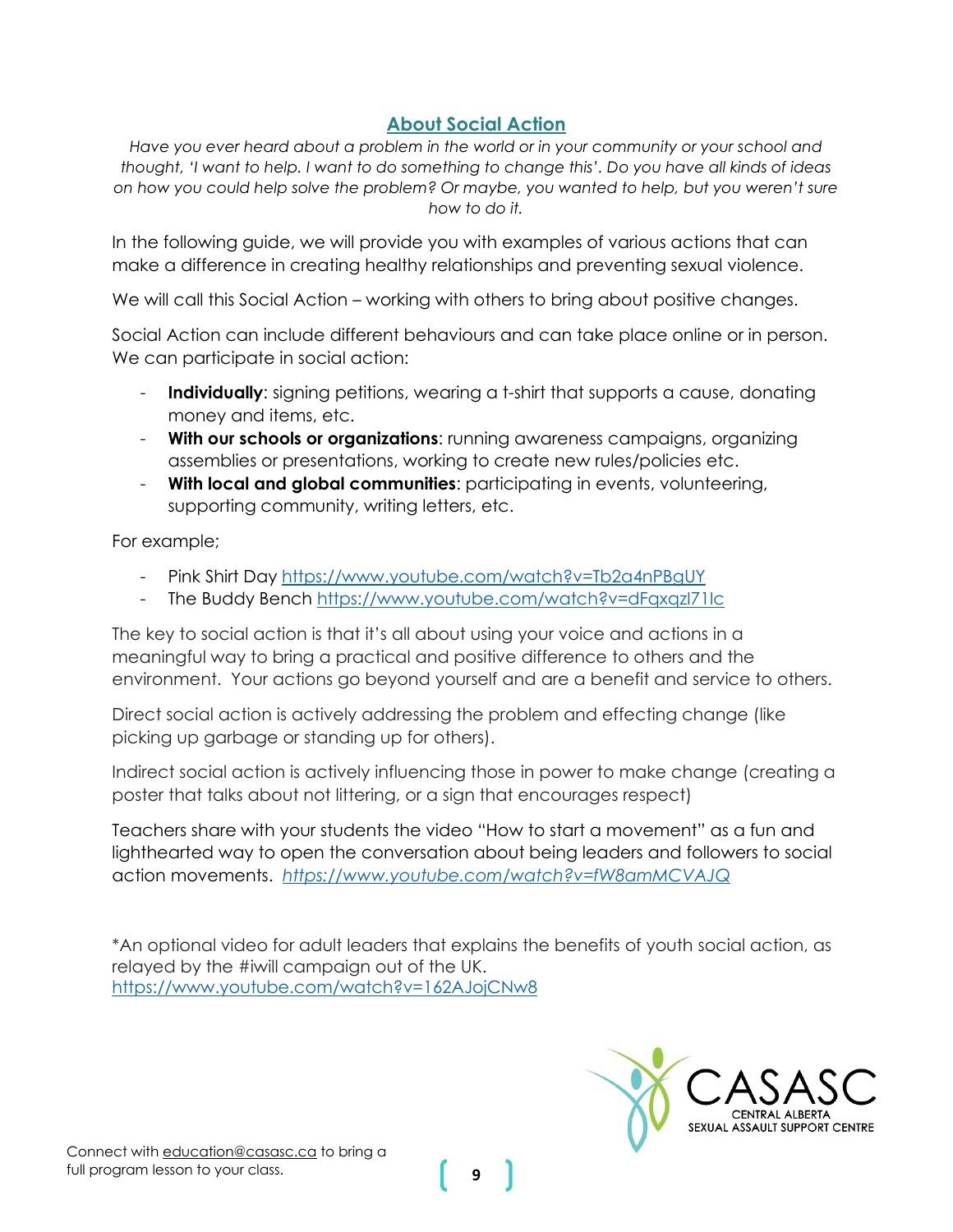# <span id="page-9-0"></span>**Grade Specific Lessons, Activities & Social Action**



Connect wit[h education@casasc.ca](mailto:education@casasc.ca) to bring a full program lesson to your class.

**10**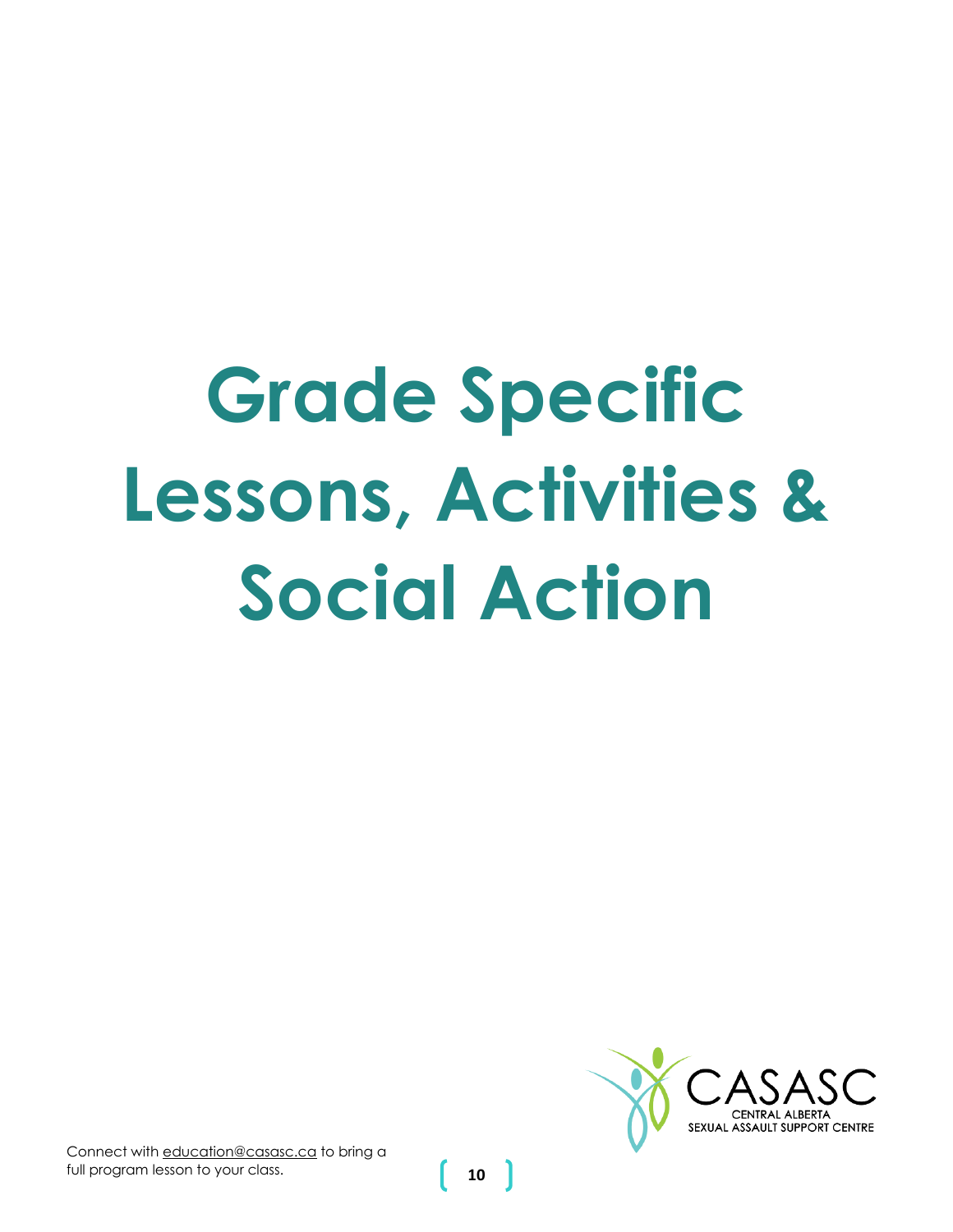# **Kindergarten "Body Positivity"**

<span id="page-10-0"></span>Teachers can use the following discussion and talking points to help students discuss how we show love and respect for our bodies and the bodies of others.

Ask students the following questions and have some open discussions:

- Do you have a body?
	- o *Everyone has a body that is unique and different to them.*
- What do you do to take care of your body?
	- o *Wash it, feed it, exercise it*
- What do you love about your body?
- Do all bodies look the same?
- What are some of the differences between your body and someone else's body?
	- o *Skin colour, hair colour and style, different private parts, different abilities, size/height*
- Is it okay for everyone to have different bodies?
- How should we treat the bodies of other people?
	- o *With kindness, nice, respectful, don't hurt them*

Help students to understand that we all have a body, and that it is important that we love and respect our bodies and the bodies of others.

Share supportive messages with students and discuss if they want to talk more:

- "did you know you are the boss of your body?"
- "no one is allowed to hurt our body"
- "you can ask for help to look after your body"
- "we can say 'no/stop' if someone wants to hurt our body or asks to touch our bodies"
- "your body is your own and no one else's!"
- "you can tell an adult if your body or someone else's body has been hurt"

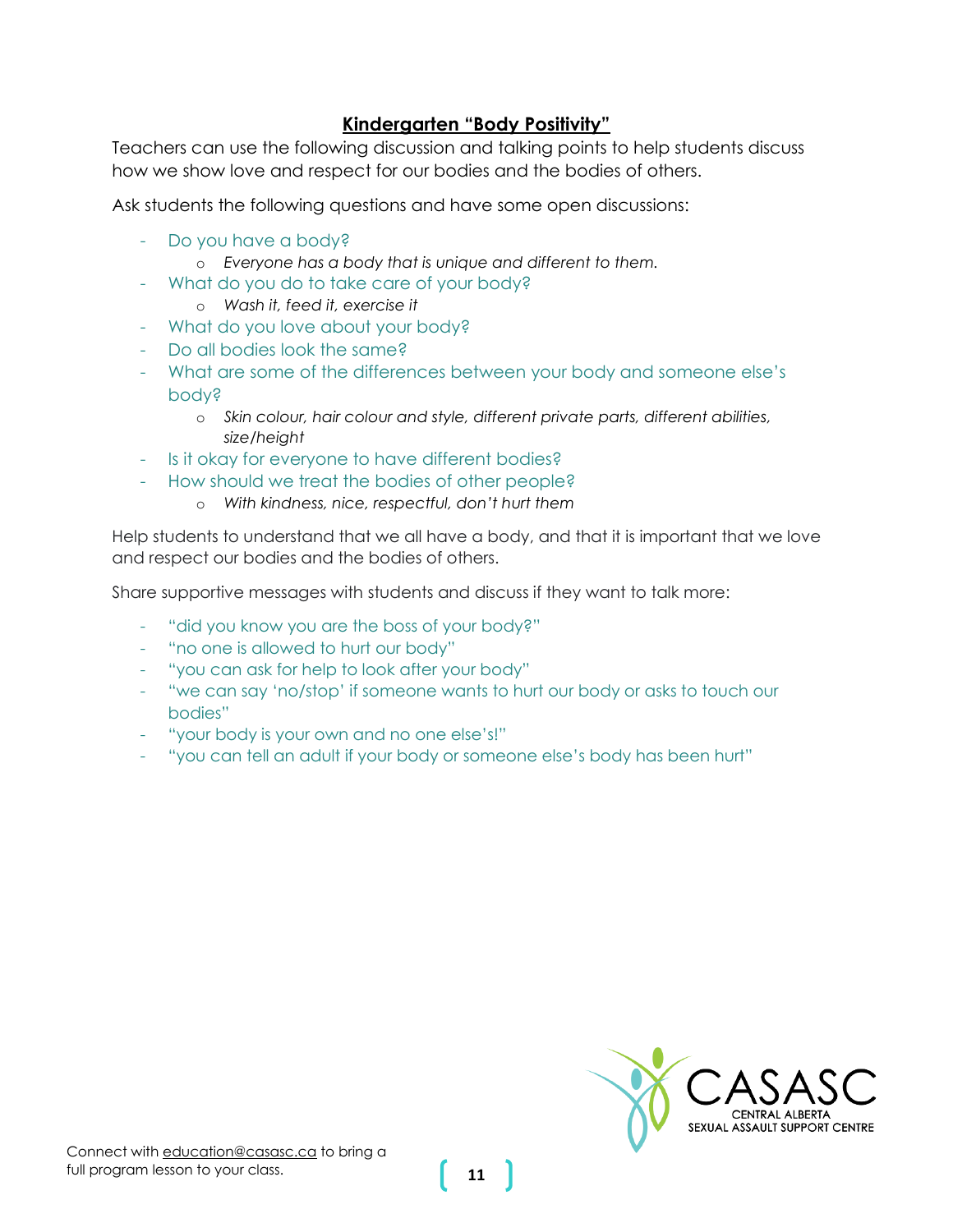# **Kindergarten - Activities**

Read one or more books related to knowing the body parts, understanding bodies are different, accepting our bodies etc. Book suggestions:

- It's Ok to be Different by Sharon Purtill
- All Are Welcome by Alexandra Penfold
- You're All Kinds of Wonderful by Nancy Tillman
- It's Okay to be Different by Todd Parr
- Be Who You Are by Todd Parr

Sing the following songs or find music videos of the songs on YouTube to get the students up and moving and using their bodies.

- Head, Shoulders, Knees, and Toes [https://www.youtube.com/watch?v=tS](https://www.youtube.com/watch?v=tS-lbKtPXpo&t=19s)[lbKtPXpo&t=19s](https://www.youtube.com/watch?v=tS-lbKtPXpo&t=19s)
- Hokey Pokey <https://www.youtube.com/watch?v=iZinb6rVozc>

I Love Myself Portraits

- Option 1 Using a large roll of paper, cut out pieces big enough for students to fit on. Have students lay on their piece of paper while a teacher traces their outline.
- Option 2 provide pieces of paper with a printed/drawn outline figure of a person
- Option 3 have students draw themselves on a piece of blank paper

Give student time and support to draw/colour full body portraits of themselves. Add colours, hair, clothing and all the unique things about themselves.

On the bottom of their paper, underneath their body portrait, help them write or describe what they love about themselves. Using the statement "I love myself because…"

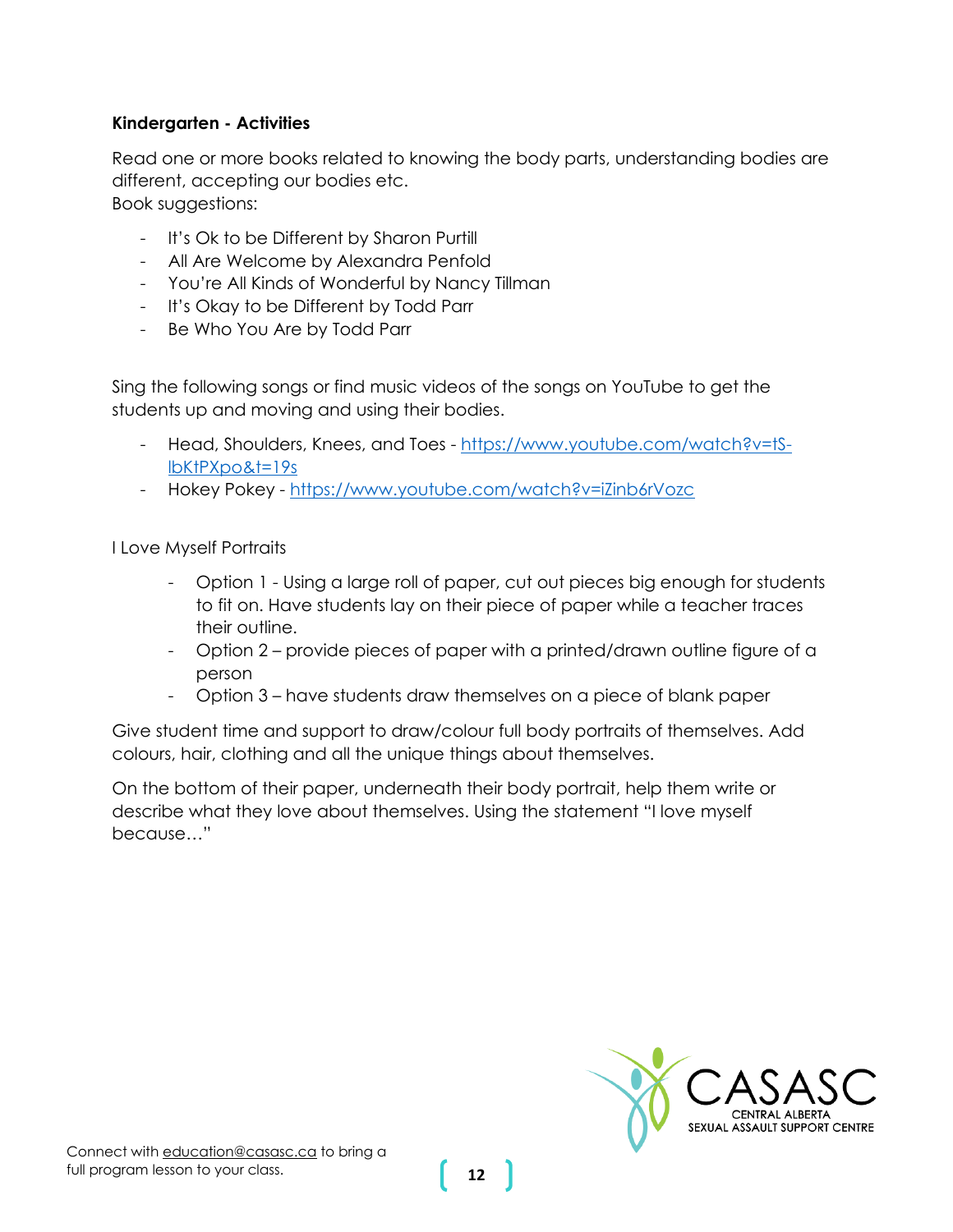#### **Kindergarten - Social Action**

- Encourage each student to show off their dance moves.
- Play a game your class likes and use it to help them get to know each other better.
- Pick one new fact to learn about each other every week (favourite animal, colour etc.), helping students connect and learn about our differences and similarities. Creating an "I am unique" booklet with them.
- Help the students find opportunities to share with other students, classes, teachers or administration what they love about themselves (sharing their I love myself portraits)

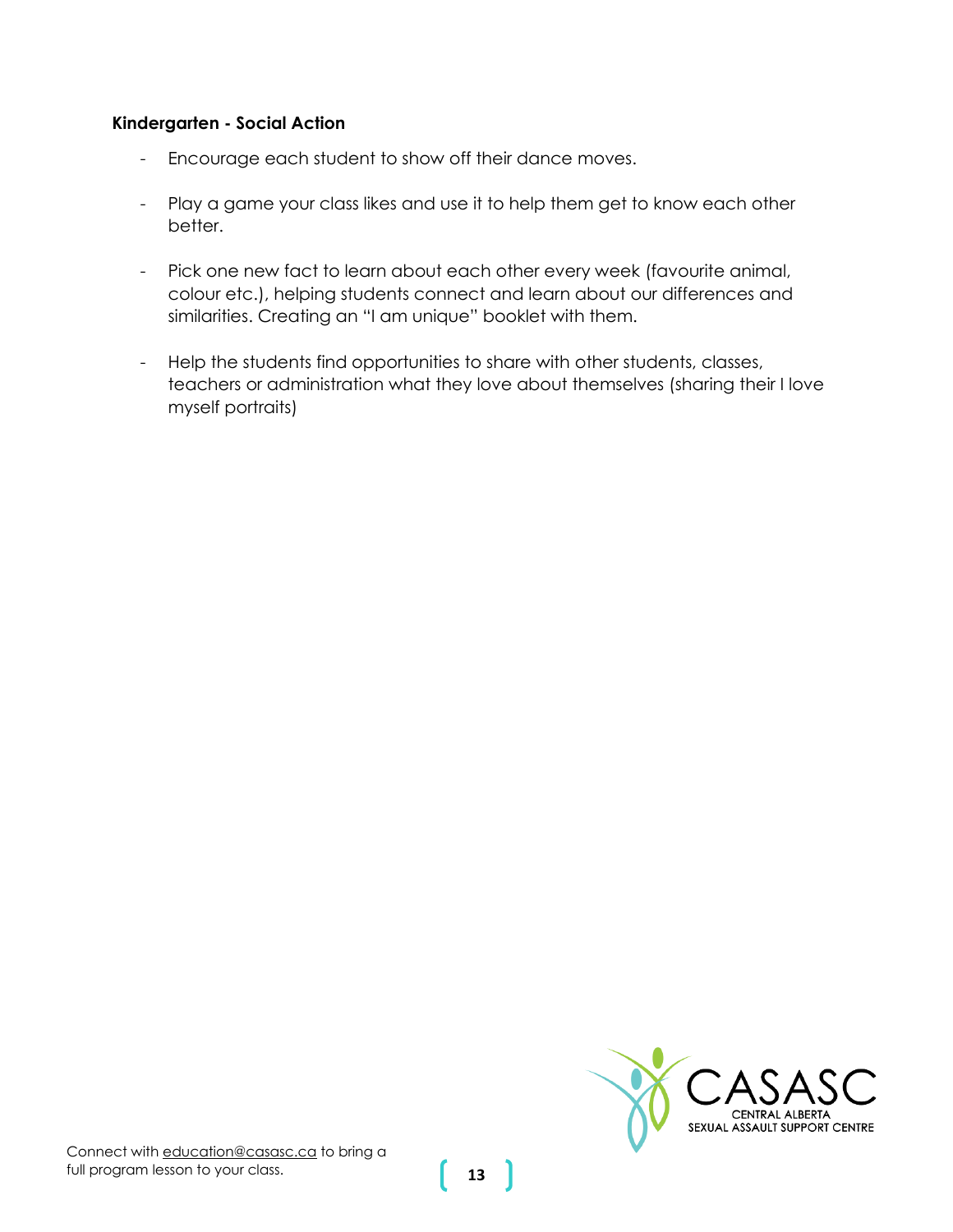# **Grade 1 "Talking about Touches"**

<span id="page-13-0"></span>(optional) Watch the "Protect Yourself Rules – Safe Touch/Unsafe Touch" (2:07 min) video to help lead through the discussion questions below. <https://www.youtube.com/watch?v=zNTUMNKSNwk>

Teachers can use the following discussion and talking points to help students start identifying when a touch or interaction is safe/wanted or unsafe/unwanted.

Ask students the following questions and have some open discussions:

- How should safe/wanted touches make us feel?
	- o *Safe touches: Are wanted and fun and they make me feel, excited, proud, loved, and happy. Sometimes touches may make us feel good but don't make us happy, when that happens, we need to tell someone about it.*
- What are some examples of a safe/wanted touches?
	- o *Hugs, kisses, cuddles, high fives, fist pumps, pat on the back, etc.*
- How do you show and tell someone you want to hug, kiss, play or tickle with them?
	- o *Talk about how to ask for permission, get students to give you some examples of how to ask for a touch and how to say/show yes.*
- What are some examples of an unsafe/unwanted touch?
	- o *Hitting, kicking, pushing, pinching, slaps, a touch to our bathing suit area, a touch that makes uncomfortable and is unwanted.*
- How do unsafe/unwanted touches make us feel?
	- o *Unsafe touches: Hurt and are unwanted they make me feel, sad, scared, angry, embarrassed confused. Sometimes people we like, and trust can do unsafe/unwanted touches with us, but we still need to tell someone about it.*
- How do you show and tell someone that you do not want to hug, kiss, play with them?
	- o *Talk about how to say no, get students to give you some examples of how to say no in words and in action.*

Here at CASASC we like to teach students three expectations they can have regarding unsafe/unwanted touches from others. You can share this with your students.

If you feel like a touch is unsafe/unwanted remember that,

- 1. No one should look at (or ask us to look at)
- 2. No one should touch (or as us to touch)
- 3. No one should take pictures of (or show us pictures)

Of our bodies and body parts, or their body and body parts. When this happens, we need to say NO and go somewhere safe and then Tell a trusted adult what happened.

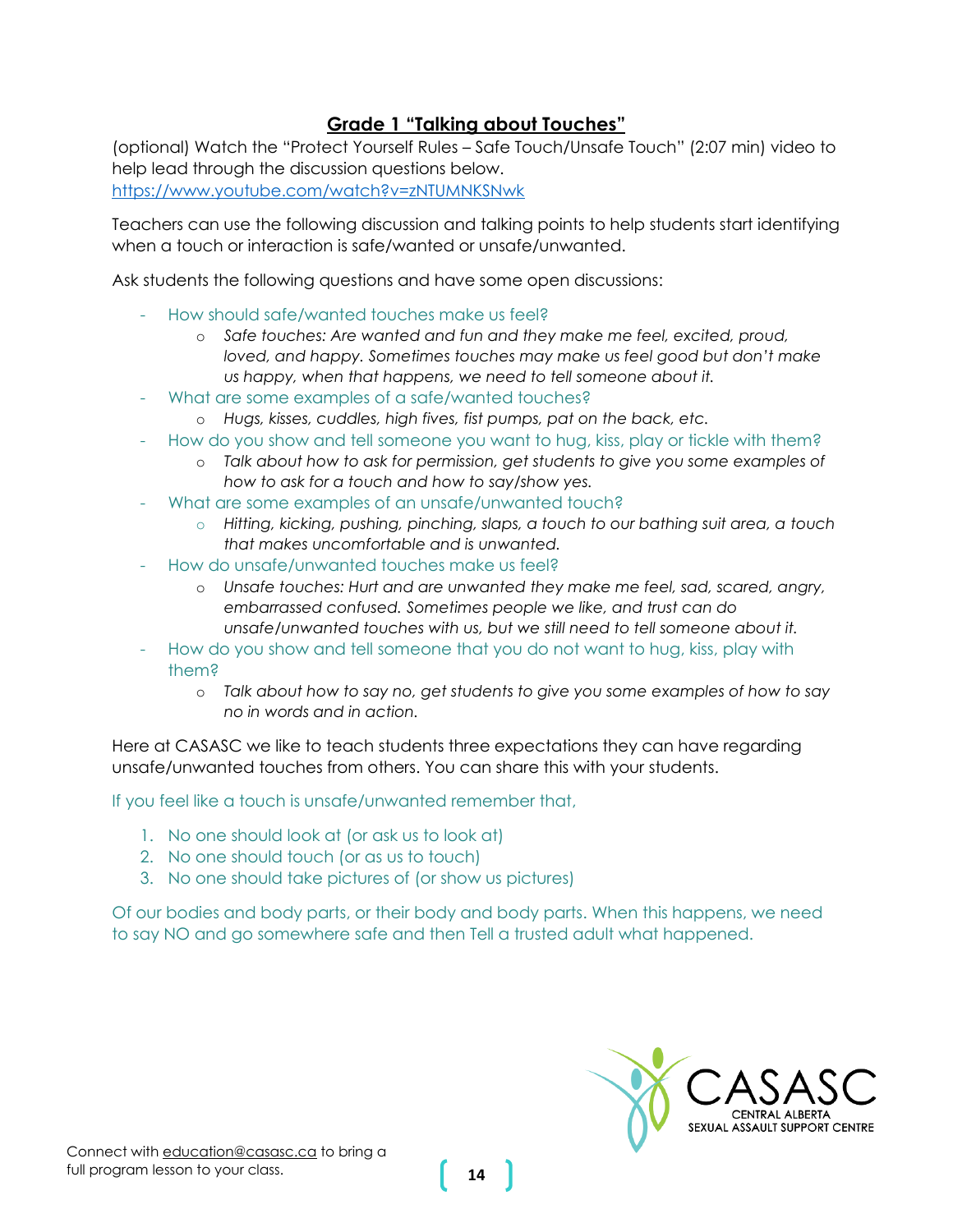# **Grade 1 - Activity – Red Light, Green Light**

Lead the students through a game of Red Light, Green Light

If you have access to a larger space, like at recess or during gym class, have the students line up along one area. If you are doing the activity in a smaller classroom, adjust the movement accordingly with dancing in one spot or zombie walking around the class.

The teacher (or a student volunteer) starts the game by calling out "go" or "green light" the class can start to move forward.

Be creative and have the students think of different ways they can move, running, walking, dancing, zombie walk, robots etc.

After a random number of seconds, the teacher (or student volunteer) calls "stop" or "red light" and the class must then freeze in place, like a statue.

- Decide with the class if you will be eliminated from the game if you move during the 'freeze' section or if the goal is the first to make it to the finish line.

Continue calling out "green light" and "red light" for as many rounds of the game as you'd like.

Link the activity to the touches lesson: talk to students about the importance of listening when some says "yes" and when someone says "no/stop". It is the person calling out's choice to say "yes" and keep saying "yes" but that they can also say "no/stop" whenever they need to and that we must listen to what they say.

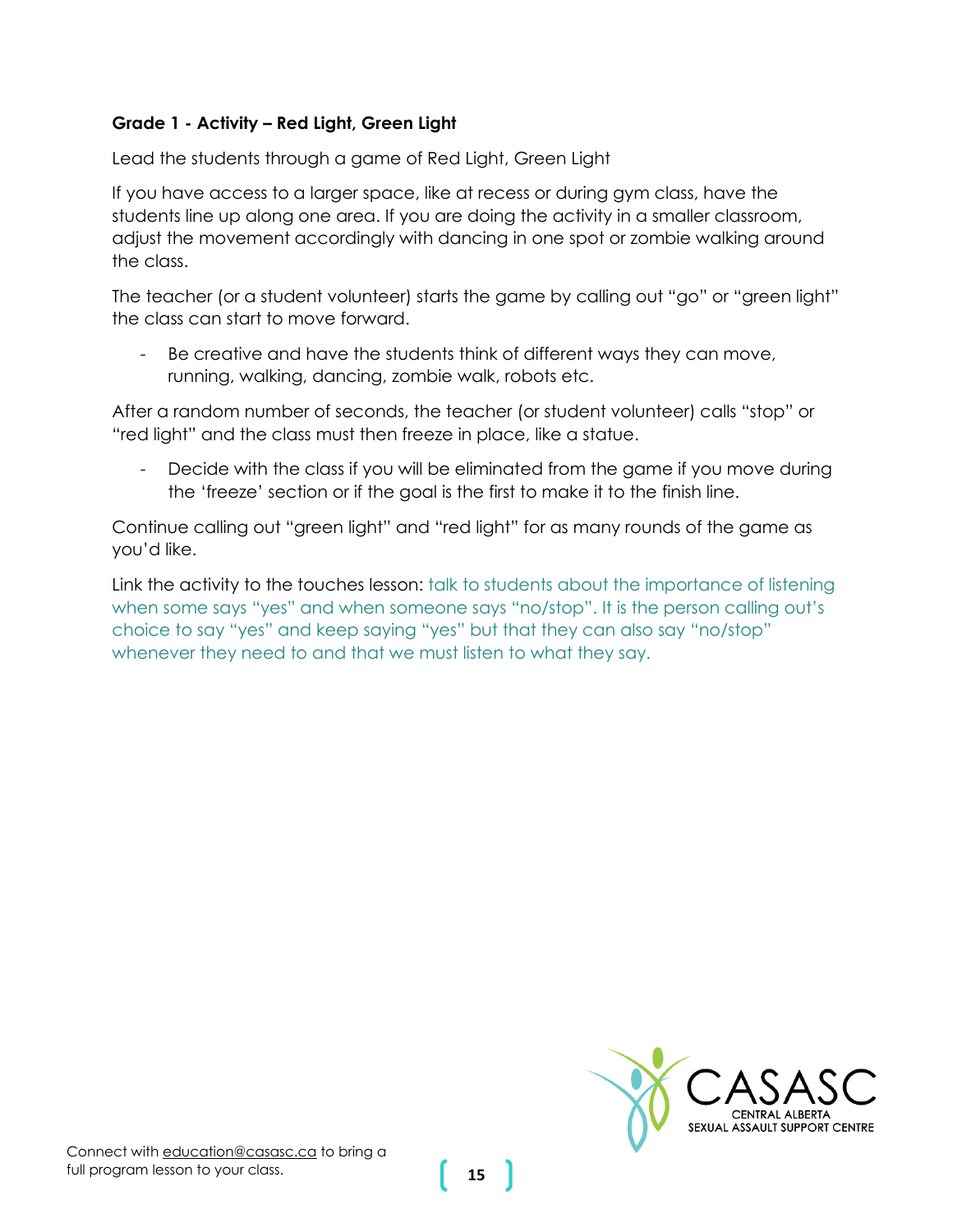## **Grade 1 - Social Action**

- Asking a new friend to come and play with you at recess
- Asking before we hug someone
- Practicing how to say 'No' or 'Stop' in a direct, respectful, and safe way
- Teachers work with your students to create a "hello and goodbye" sign for your classroom door. The sign should have different ways a student can say hello or goodbye to teacher and/or their classmates at the start and end of the school day.
	- o Brainstorm with your students what types of actions they would like to do. Ex. "hug, wave, high five, bow, handshake, verbal greeting" etc.

Students and teachers are encouraged to pick any of the actions they are comfortable with to say hello and goodbye each day. Students can change their mind day by day, allowing for a student who want a hug to get one, and a student who wants no contact to make a comfortable choice.





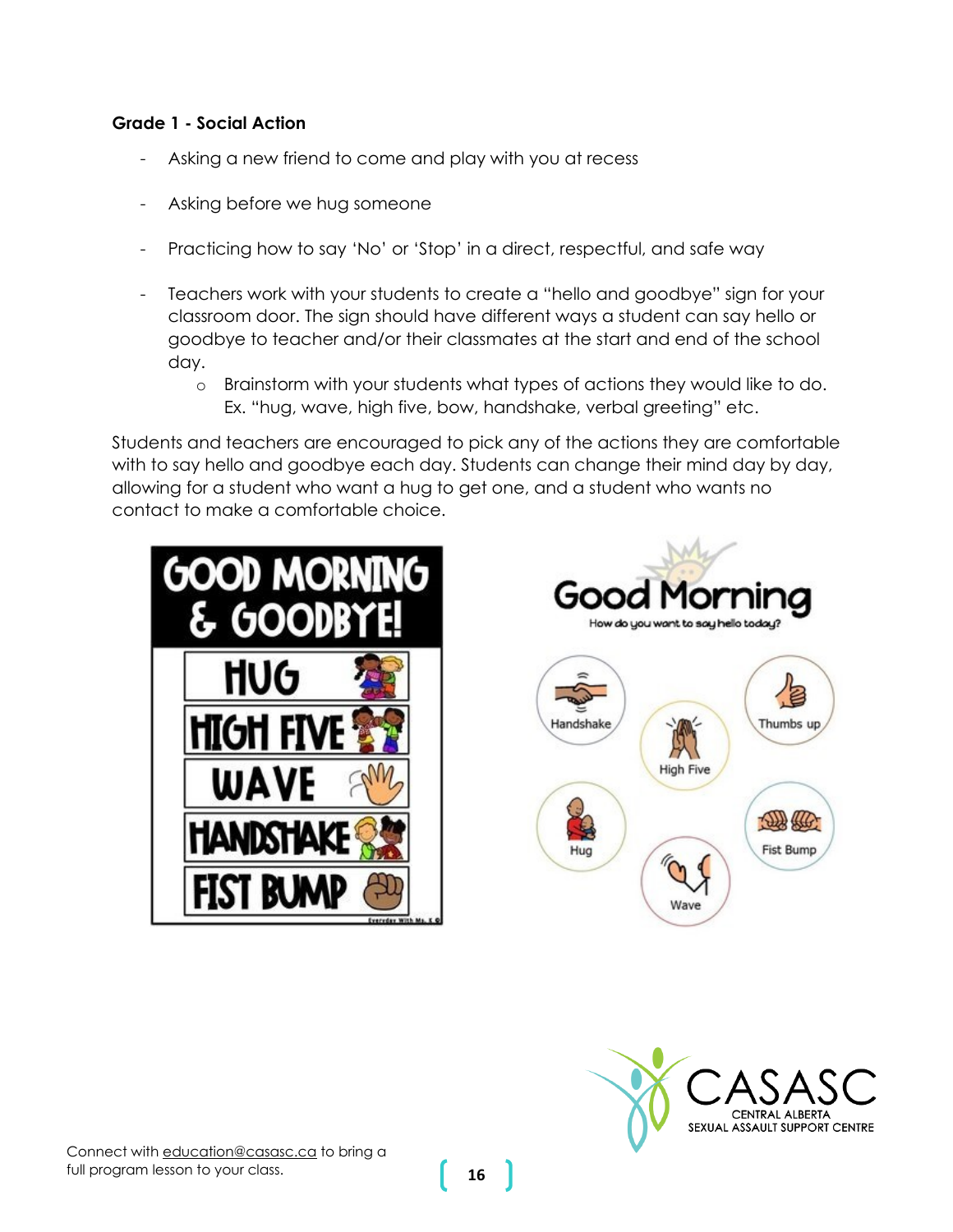# **Grade 2 "Feelings"**

<span id="page-16-0"></span>Teachers can use the following discussion and talking points to help students identify feelings associated with safe/wanted and unsafe/unwanted words and actions.

Ask students the following questions and have some open discussions:

- How do you feel when someone treats you nicely, with kindness, uses nice words, and listens to you?
	- o *Safe, happy, nice, good*
- Who can make us feel that way?
	- o *Parents, teachers, friends, family, pets*
- What types of words, touches, activities can we do that make us feel safe, happy, nice, good?
	- o *Safe words – compliments, saying nice things, using manners*
	- o *Safe touches – hugs, high fives, tickling, cuddles, fist bumps, playing games*
- How do you feel when someone treats you badly, uses bad words, and hurts your feelings or body?
	- o *Sad, mad, scared, confused, frustrated*
- What types of words, touches, activities can happen that makes us feel sad, mad, or scared?
	- o *Unsafe words – swearing, yelling, saying mean things*
	- o *Unsafe touches – hitting, kicking, pinching, unwanted touches to our body parts*
- Is it okay to treat someone badly and hurt their feelings or body?
	- o *No, even if it is someone we don't like*
- Is it okay for someone to hurt our feelings or body?
	- o *No, even if it is someone we like – our bodies are our own, and we can decide how it wants to be treated.*

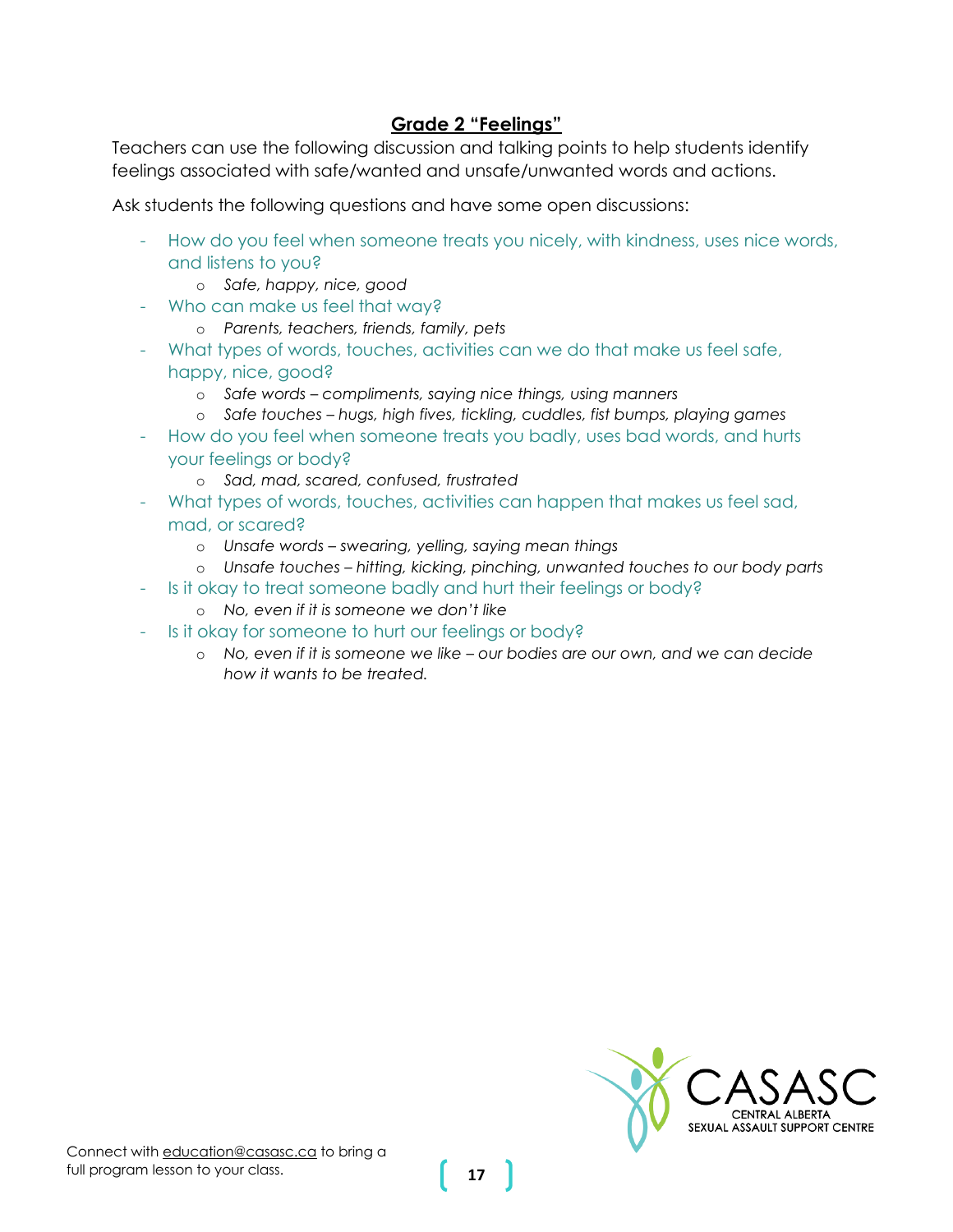# **Grade 2 - Activity – Emotion Statues**

Have every student find their own space in the classroom where they will not be in anyone else's space. Have the students raise their arms up in front of them and march in place like a 'zombie'. They should remain emotionless while doing so.

Call out an emotion you would like them to express. They must do so without saying anything, they are only allowed to use facial expressions and their overall body language. Call out the emotion, count down from five to one, and then have them 'freeze' in that expression. While still frozen, have them look around to their classmates to see how others are expressing themselves. When you are ready to move on, call out 'march' and have them return to expressionless zombies.

You can repeat this activity as often as you would like, calling out different emotions every time. We suggest emotions such as: happy, sad, mad, confused, frustrated, uncomfortable, scared, brave, confident, etc.

Link the activity to the feelings lesson: talk to students about how everyone expresses their emotions differently. Some people are very expressive, and others are more reserved and there is nothing wrong with either ways of expression. Have students point out the similarities and differences in how their classmates expressed themselves. Ask them if it was easy or hard to:

- 1. Express themselves
- 2. Read the expressions of others.

# **Grade 2 - Social Action**

- Ask a friend, family member, or someone at school how they are feeling throughout the day.
- Offer a loved one a safe touch like a hug, high five, or a safe word like thank you, compliment or welcoming words. Listen for their 'yes' before you touch.
- If someone is hurting someone else's feelings on purpose, ask that person to stop and then go tell an adult to help everyone involved.
- Have students write their feelings in a daily 5 or journal. Have them talk about or share:
	- o how they are feeling
	- o what may be making them feel that way
	- o how they are showing that emotion
	- o if they are feeling an emotion like mad or sad, what is something that can make them feel better?

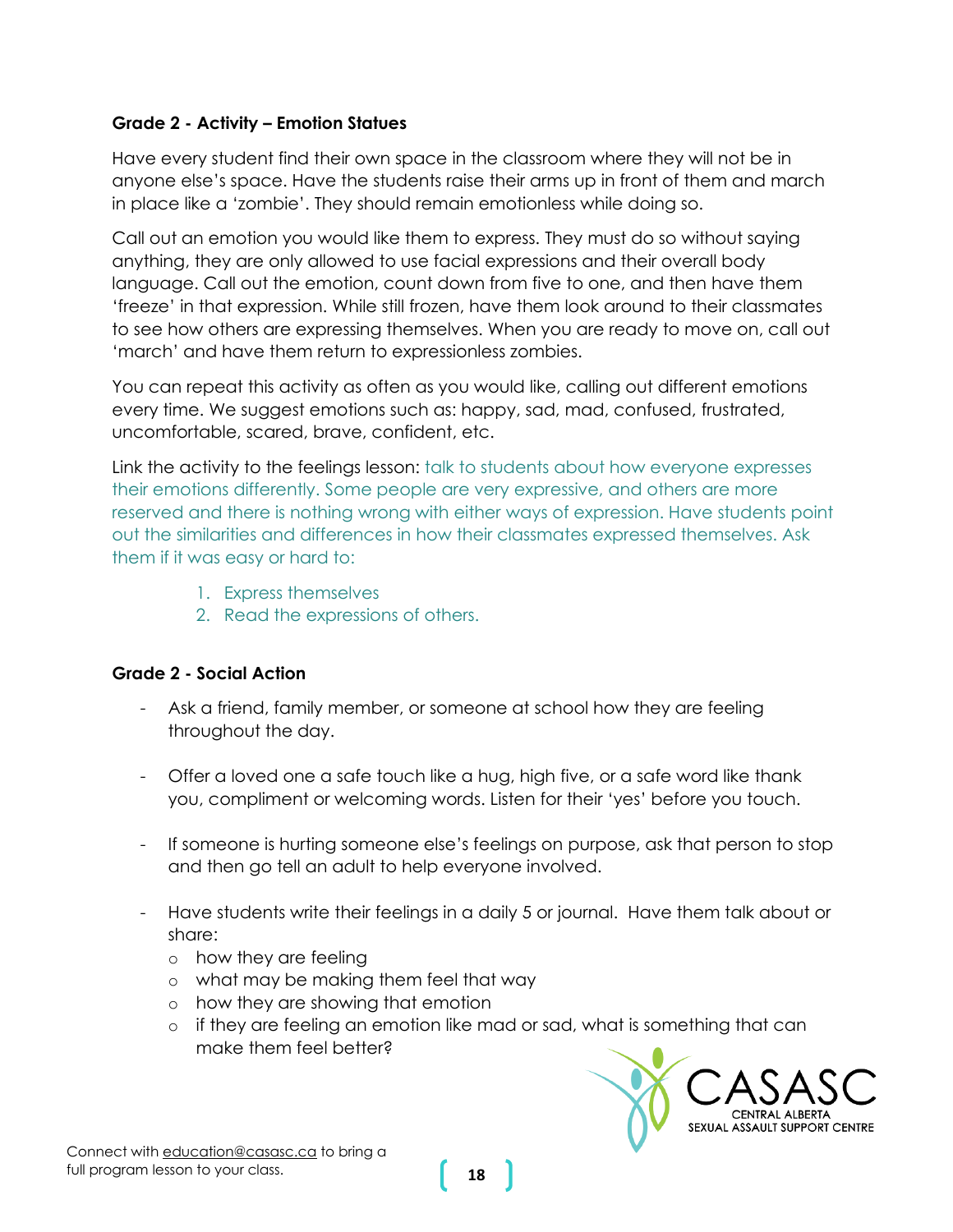# **Grade 3 "Safety Network"**

<span id="page-18-0"></span>Teachers can use the following discussion and talking points to help students start identifying who are safe people students can go to if they ever need help.

Ask students the following questions and have some open discussions:

- Sometimes, when we are taking care of our bodies, we may need help from the adults around us. Who are some adults who help us take care of our bodies?
	- o *Our parents, grandparents, caregivers, nurses, doctors, and dentists are some of the people who help us take care of our bodies.*
- When might we need help from adults?
	- o *We may need help to making sure our body is clean, healthy, growing in the right way, etc.*
	- o *We may need help when we are injured or sick, when we are too young, or when we are learning how to take care of ourselves.*
- As we get older, we can decide how are body is to be treated, and who can help us take care of our body. How can you tell an adult you want to take care of your bodies on your own?
	- o *Ask if you can do it yourself. Tell them that you are big/old enough to do that yourself. Ask questions about why the adult must help you, especially if you feel uncomfortable or don't want the help anymore.*

At CASASC, we like to teach students three expectations they can have when it comes to unsafe/unwanted touches or help from others. You can share this with your students.

If you feel like a touch or helping action is unsafe/unwanted, remember that,

- 1. No one should look at (or ask us to look at)
- 2. No one should touch (or as us to touch)
- 3. No one should take pictures of (or show us pictures)

Of our bodies and body parts without our permission/yes. When this happens, we need to say NO and GO somewhere safe and then Tell a trusted adult what happened.

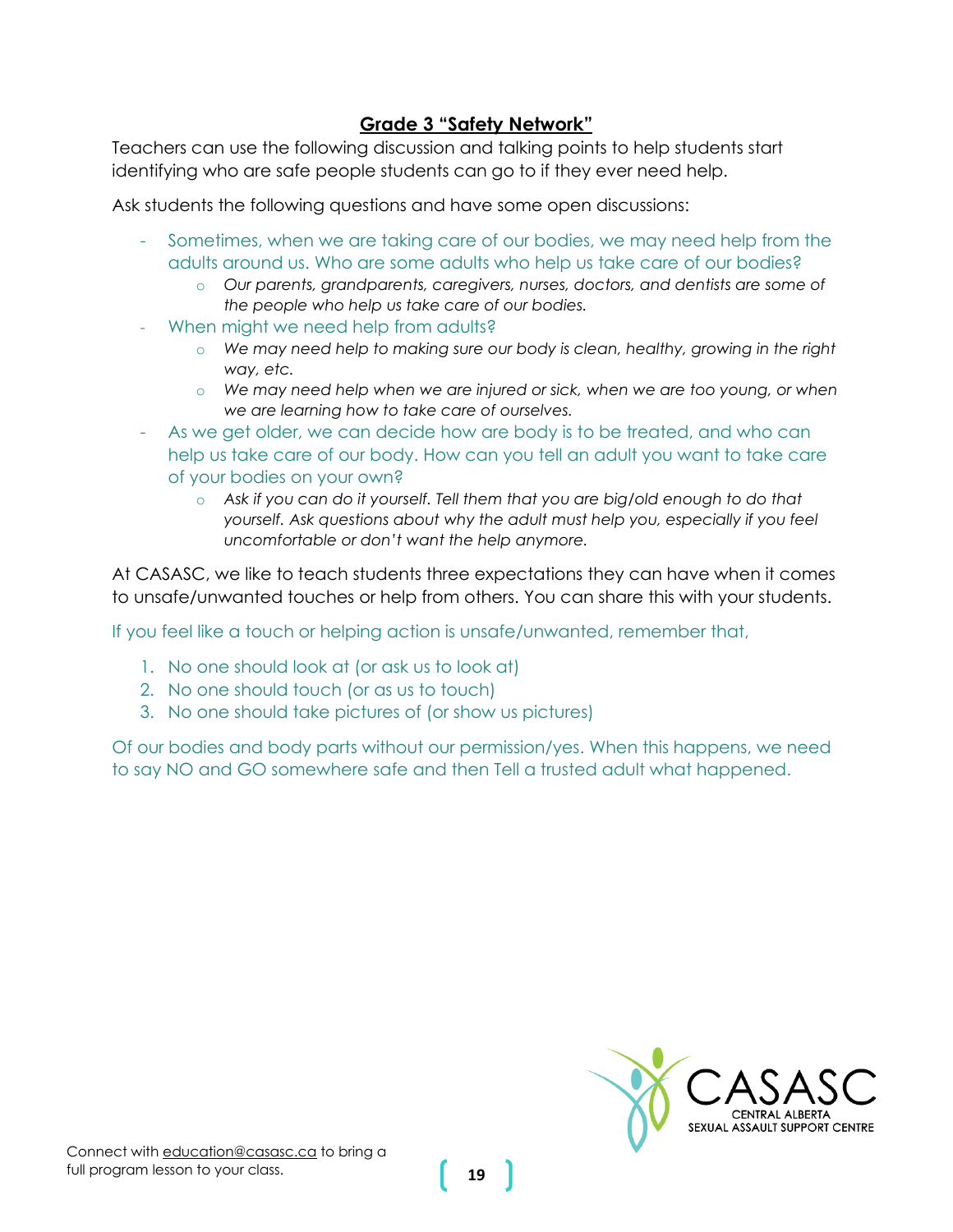# **Grade 3 - Activity - My Safety Network Hand**

When we are ready to or need to tell a trusted adult, it is important to recognize who a trusted adult is, ask students:

- What is a trusted adult?
	- o Someone who makes us feel safe, loved, happy, comfortable, respected, doesn't make us feel yucky or uncomfortable
- Who are some trusted adults in your FAMILY?
	- o *Mom, dad, stepparents, grandma, grandpa, aunt, uncle, etc.*
- Who are some trusted adults in your SCHOOL?
	- o *Teacher, EA, school counselor, principal, vice principal, another staff member, our school's pastor, etc.*
- Who are some trusted adults our COMMUNITY?
	- o *Coach, firefighter, police, ambulance driver, store clerk, librarian, counsellor, social worker, etc.*

When we talk about a safety network, it is important to identify 4 or 5 adults who we can go to if we ever need to talk to them about a problem or concern. At least 1 of these adults should not be from our family.

Activity:

Step 1: Have the students draw an outline of their hand on a blank piece of paper.

Step 2: On the palm of the hand, have them write their name.

Step 3: On each of their fingers have the students write the names of 5 safe adults around them (one adult per finger). Encourage the students to think of adults in their family, school and community, and at least one adult is not from their family.

Step 4: Cut out and/or decorate their hand paper. They can keep it in an agenda, or on their desk to remind them of their safe adults.

Link the activity to the safety network lesson: ask the students how they feel when they are with their safe adults? Why did they pick the adults that they did? What can they do if one of the adults on their safety network is too busy or does not believe them when they come to them with an issue? How do we let a safe adult know something is wrong?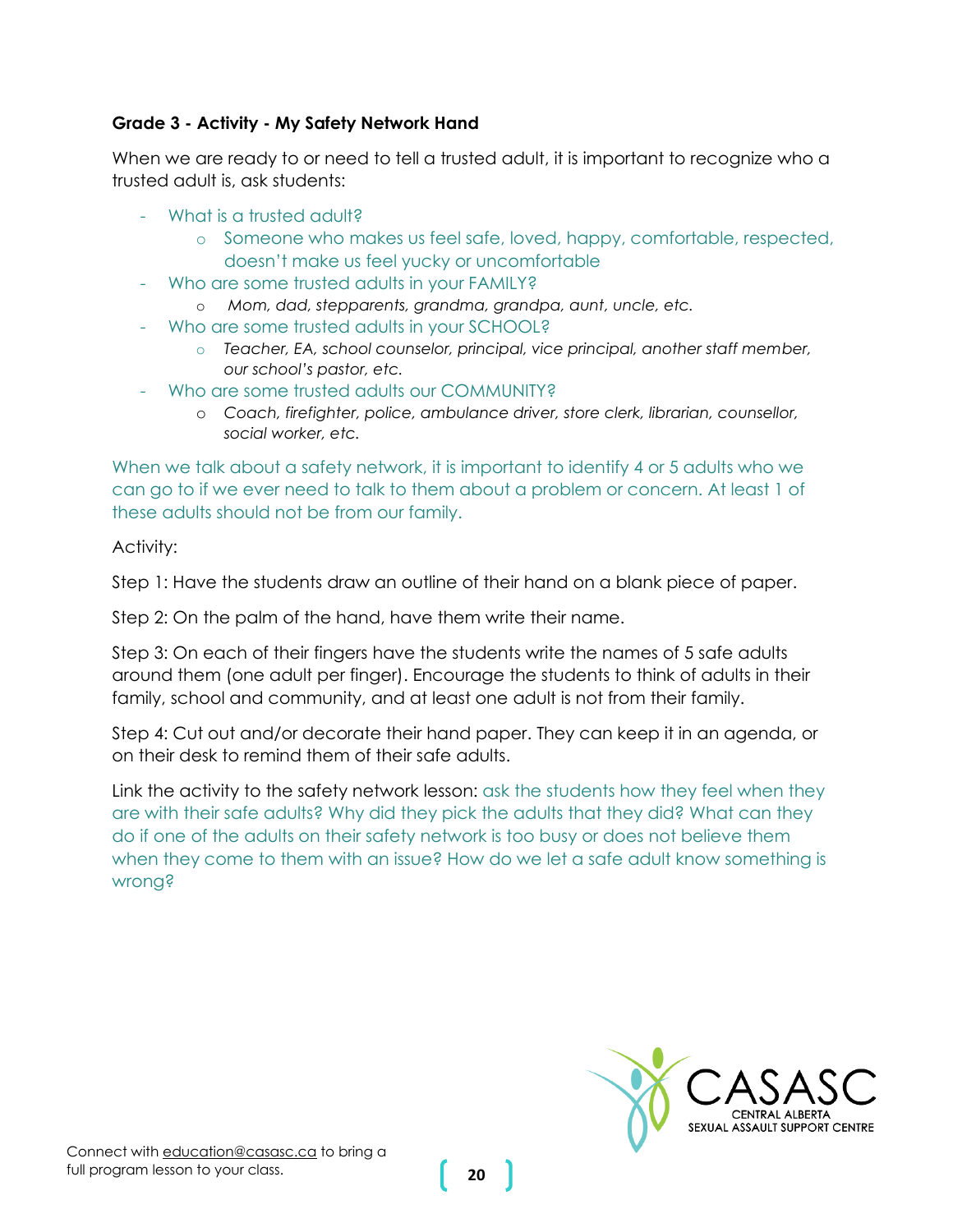#### **Grade 3 - Social Action**

- Identify community helpers and thank them for their service. Write them thank you notes and deliver them as a class.
- Connect with all the adults you wrote on the above Safety Network Hand activity and let them know you choose them as your safe adult. Identify how you can connect with them if you need help.
- Brainstorm how can you show appreciation to the adults around you who respect/take care of you.
- Write a "safety network" contact list to keep on hand. An adult may need to help us find contact information for our safety network.
	- o Adults discuss when we would connect with a person on our safety network, the why and how. Don't forget to talk about when we call 911 or for emergency help and how do we do that.

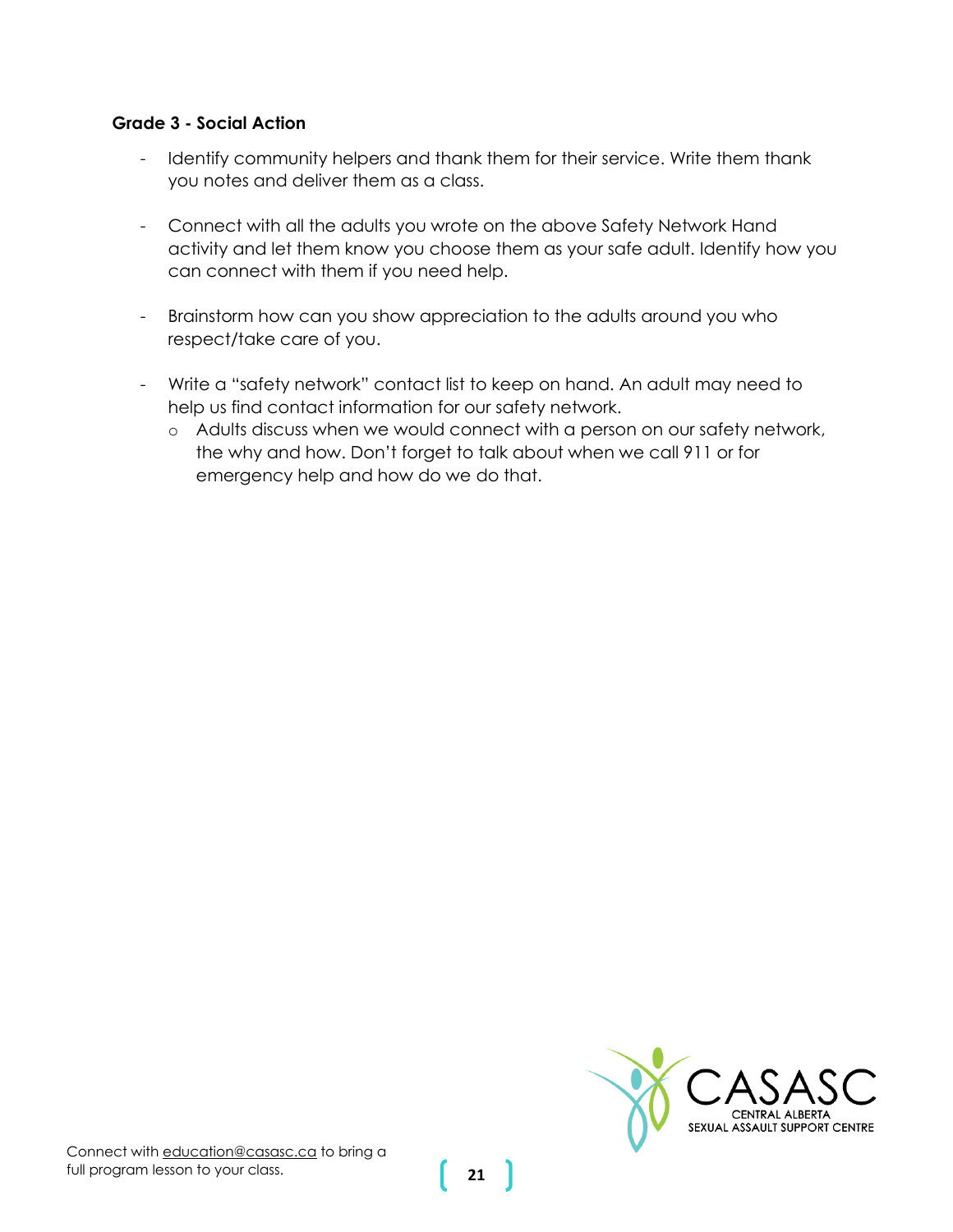# **Grade 4 "Healthy Friendships"**

<span id="page-21-0"></span>Teachers can use the following discussion and talking points to help students identify healthy qualities associated with healthy friendships.

Ask students the following questions and have some open discussions:

- What makes someone a safe/good friend?
	- o *They treat us with respect, love, they know us, they do not hurt us or other people*
- What can we do to show kindness, respect, and appreciation to our friends?
	- o *Say "thank you", give them hugs, listen to them, respect their "no", play with them, say kind things to them, support them when they need it, etc.*
- What makes someone an unsafe friend?
	- o *They are mean to us and others, they do not show respect, they say or do unkind things, we don't feel safe with them, etc.*
- How can we talk to a friend who is being unkind to us?
	- o *Let them know about our feelings, point out what happened that hurt our feelings, talk to an adult, etc.*
- What does a healthy/safe/kind friendship look like?
	- o *It is important for students to know that their friendships need to be routed in qualities such as respect, trust, safety and fun—doing fun things together, and not at someone else's expense.*

If students are struggling to identify what healthy/kind/safe friendships look like have them break it down into three groups:

- What do you SEE in healthy/safe/kind friendships?
- What do you HEAR in healthy/safe/king friendships?
- How do you FEEL in a healthy/safe/kind friendship?

#### **Encourage students to engage with their classmates in Healthy Friendship ways by brainstorming different ways of being a good friend to everyone.**

- Brainstorm ways that they can SHOW kind friendship to classmates, even ones that aren't their best friend.
- Brainstorm words they can SAY to be a good friend to their classmates.
- Brainstorm things they can DO to make their classroom feel safe/kind/happy for everyone.

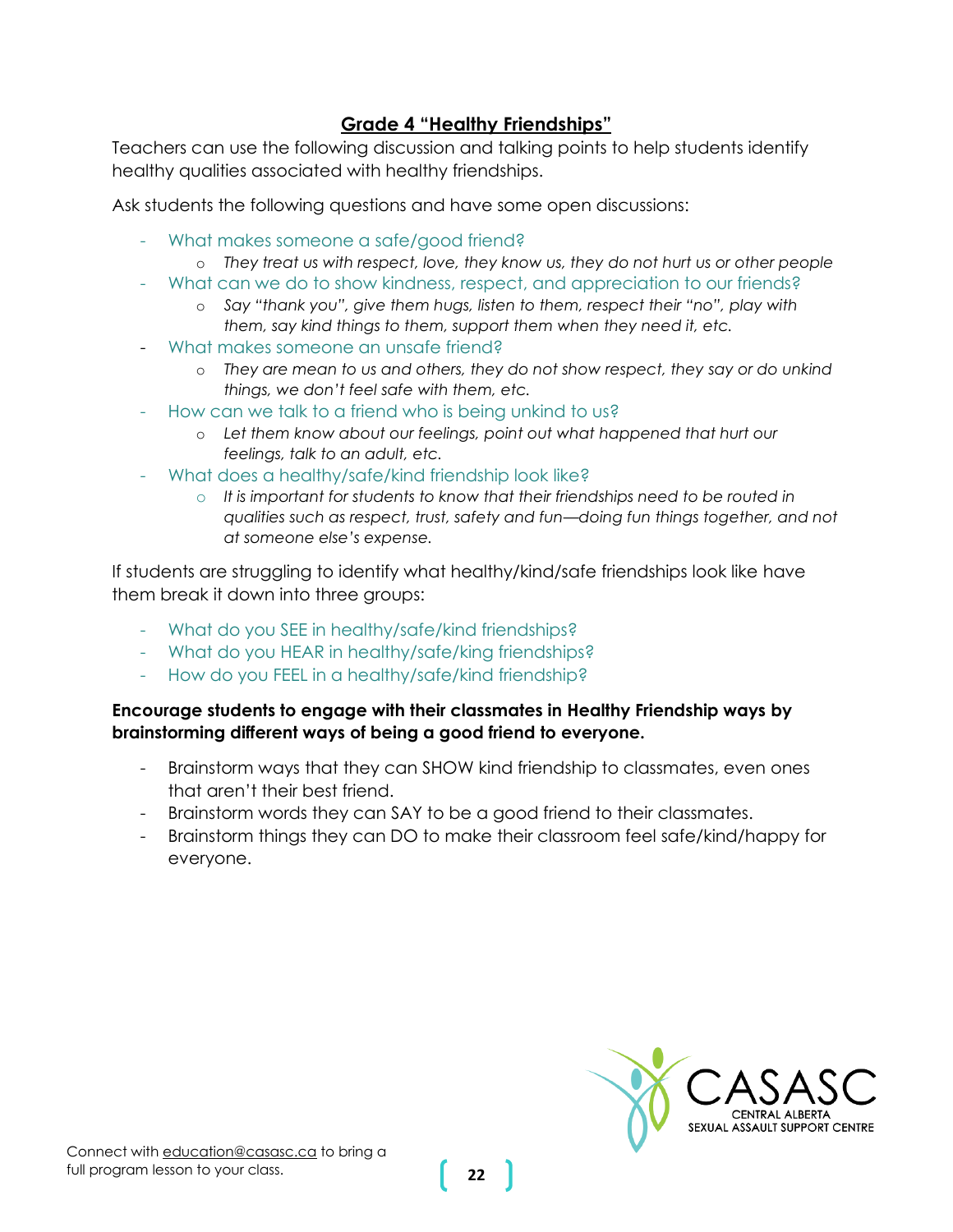# **Grade 4 - Activity – Four Corners**

Lead the students through a fun game of four corners. You can use your classroom space to play this game.

Step 1: Assign the four corners of your room a different number/shape/letter

Step 2:

- Identify one student as the person in the middle being the "chooser"
- This "chosen" student will stand in the middle of the room with their eyes closed
- Instruct all other students to go stand quietly in one of the four corners of the room and remain silent.

Step 3: when ready, have the student in the middle, still with eyes closed, choose one of the corners, they can either point to the corner or call out the name of the corner.

Step 4: once the person in the middle chooses a corner, all the students in that corner are out of the game.

To help students get to know each other, have all the students who were in the chosen corner and who are out of the game share one fun fact about themselves.

Step 5: have the person in the middle close their eyes, and the remaining students still in the game choose new corners to stand in. Repeat the process as many times until only a few students are left as the winners!

Repeat the game with a different student as the chooser, as many times as you'd like.

# **Grade 4 - Social Action**

- Watch the "Buddy Bench" news clip with your class <https://www.youtube.com/watch?v=dFqxqzI71Ic> Discuss the positive impact the Buddy Bench had on the school/students
- Consider discussing with your class how to create a "buddy bench" project. A bench could be outside in the playground, a lunch table, a bench inside the school, a table in the library etc. Dedicate a bench or area to be identified as a space where if someone is looking for a friend, they can sit down and wait. This space can be utilized by students who are looking to make new friends, or who do not want to be alone at recess. If other students notice someone waiting at the bench, they could invite the student to play with them.
	- o Have the students involved in giving a presentation to administration about their "Buddy Bench" idea.

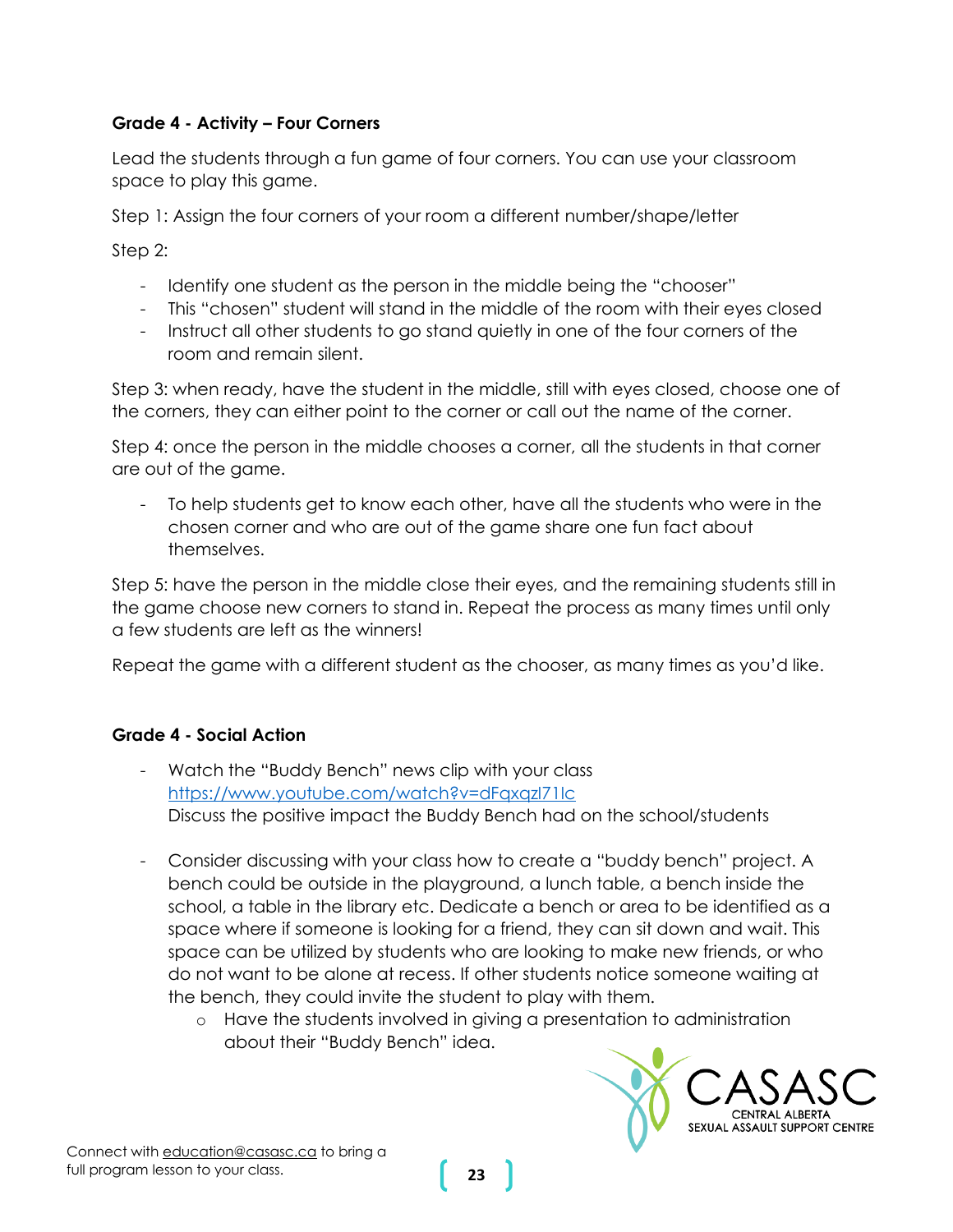# **Grade 5 "Respecting Others"**

<span id="page-23-0"></span>Teachers can use the following discussion and talking points to help students identify how to respect & include others. Beginning conversations to talk through preventing bullying behaviours by including and respecting others.

Ask students the following questions and have some open discussions:

- Does bullying behaviour happen in our class/school? Have the students raise their hands if they have experienced bullying behaviour before.
- What are the four types of bullying behaviour?
	- o *Verbal*
	- o *Physical*
	- o *Social/Relational*
	- o *Cyber*
- How do we feel when we experience bullying?
- What needs to happen in our classroom/school to help prevent bullying behaviour from happening?
	- o Discuss how the students can be involved in making some of their ideas happen.
- Do you think that if more people were kind, respectful and included others it would help to prevent bullying behaviour and create a kinder class/school?
	- o If yes, ask how?
	- o If no, ask why not, what action do they think could help prevention bullying and make their class/school more kind?

If students are struggling to identify ways to have a kinder class/school, have them break down what a healthy/kind/safe school is into three groups:

- What do you SEE in healthy/safe/kind classroom/school?
- What do you HEAR in healthy/safe/king classroom/school?
- How do you FEEL in a healthy/safe/kind classroom/school?

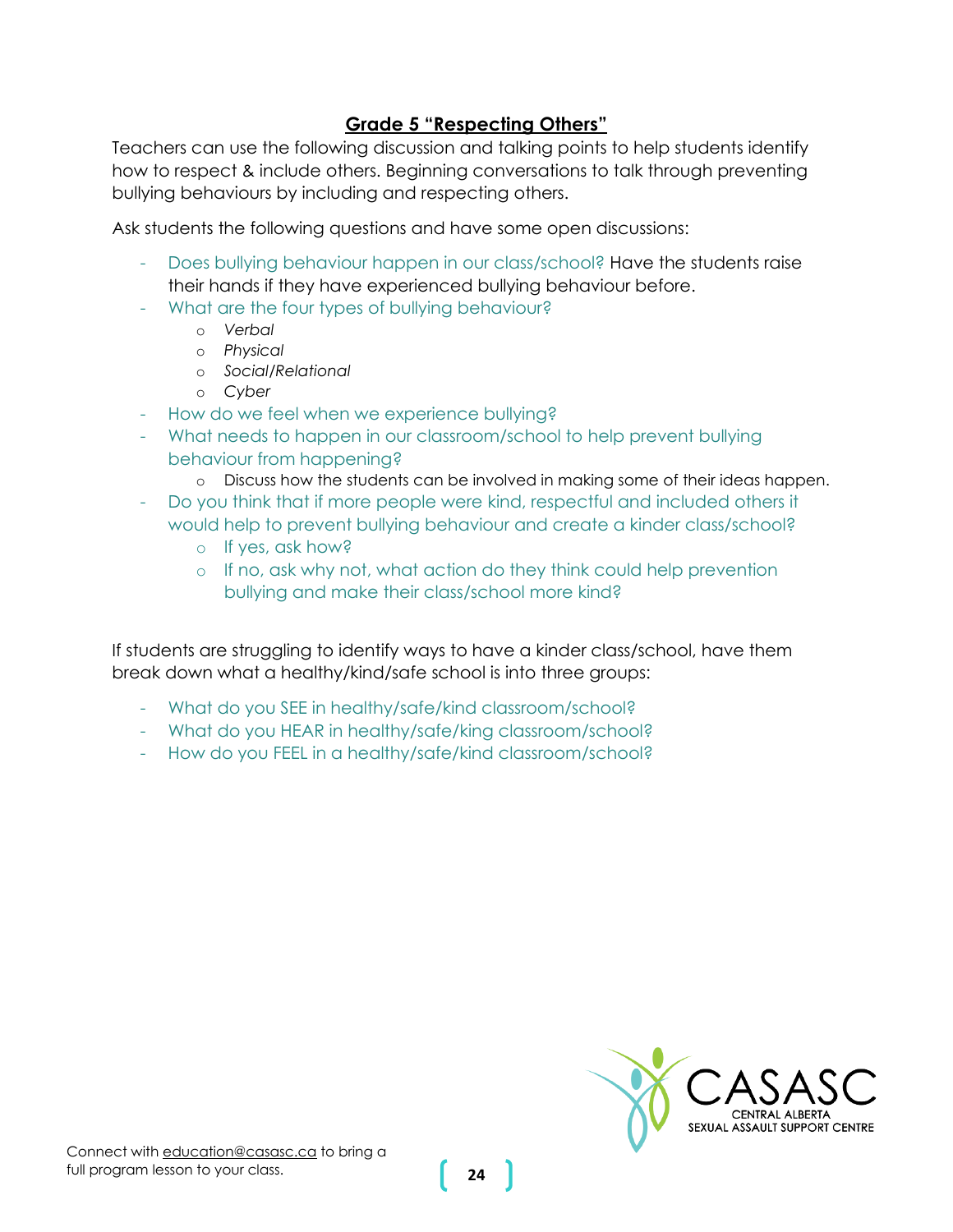# **Grade 5 - Activity – Team Building Games**

Play one or more "team building games" with your students. These games can help strength the relationships in your class and make everyone feel included. The idea is to be inclusive of all students and choose activities that don't encourage exclusion or involve "team captains" who get to choose their teams. Choose from the websites below or you may know of some games already.

15 Camp Game Categories 1,000+ Games - [https://www.ultimatecampresource.com/camp](https://www.ultimatecampresource.com/camp-activities/camp-games/)[activities/camp-games/](https://www.ultimatecampresource.com/camp-activities/camp-games/)

Circle Games - <https://www.ultimatecampresource.com/camp-games/circle-games/>

Cooperative Games - [https://www.ultimatecampresource.com/camp-games/cooperative](https://www.ultimatecampresource.com/camp-games/cooperative-games/)[games/](https://www.ultimatecampresource.com/camp-games/cooperative-games/)

Quick and Easy Games - [https://www.ultimatecampresource.com/camp-games/quick-and](https://www.ultimatecampresource.com/camp-games/quick-and-easy-games/)[easy-games/](https://www.ultimatecampresource.com/camp-games/quick-and-easy-games/)

Indoor Games - [https://www.ultimatecampresource.com/camp-games/rainy-day-or-indoor](https://www.ultimatecampresource.com/camp-games/rainy-day-or-indoor-games/)[games/](https://www.ultimatecampresource.com/camp-games/rainy-day-or-indoor-games/)

#### **Grade 5 - Social Action**

- Use the See, Hear, Feel list you would have created in the lesson above as action items for students to engage with. Have students choose a few ideas from each list (See, Hear, Feel) and make plans on how to add them to their class/school environment. They can be daily, weekly or monthly tasks or accomplishments.
	- o What can you/we do to make our class/school FEEL \_\_\_\_\_\_\_\_\_
	- o What can you/we do to HEAR \_\_\_\_\_\_\_\_\_\_\_\_\_ in our class/school?
	- o What can you/we do to SEE in our class/school?
- Create posters/messages to share around the school about how to respect others, show kindness and include others. The sky is the limit. A few poster ideas:
	- o Respecting someone's boundaries "ask before you touch"
	- o Respecting someone's privacy "ask before you post/take a picture"
	- o "It's okay to tell" if something bad has happened, bullying behaviour etc.
- Work to create a class or school anti bullying/pro social policy. Talk to students to determine how they want to be treated by fellow peers, and what steps can be done to encourage pro social actions in their school.
	- o If your school already has an anti-bullying policy, have students read a copy and create posters or key messages that they can share with the entire school to help everyone know the information and what to do.

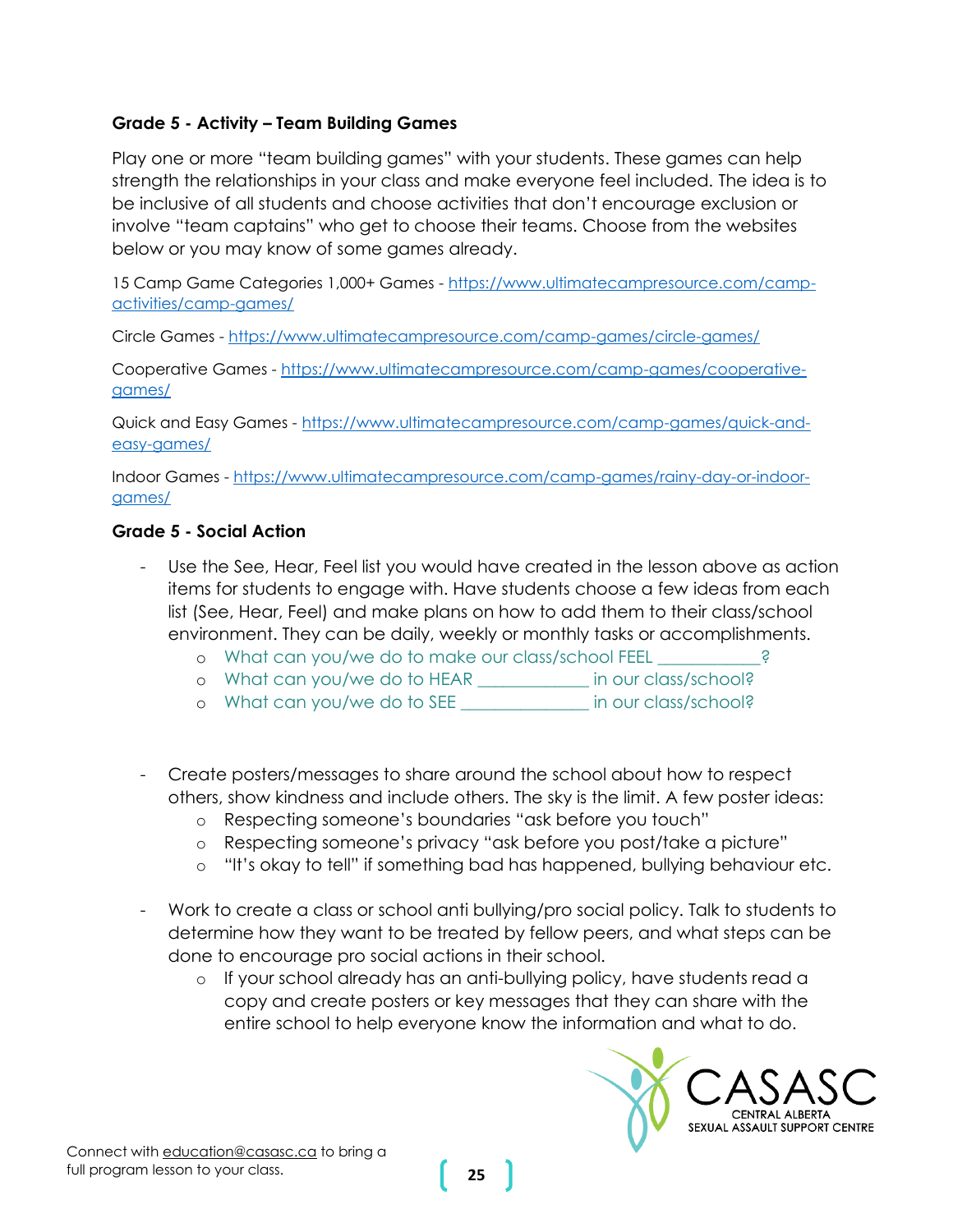# **Grade 6 "Diversity"**

<span id="page-25-0"></span>Teachers can use the following discussion and talking points to help students identify the diversity and uniqueness of their class/school. Discussions can center around getting to know the differences and similarities of everyone.

Diversity is about respect and celebrating the differences in all people. Despite the difference in how we look or dress, what we eat, things we believe, or the holidays we celebrate, we are all human.

Ask students the following questions and have some open discussions:

- What are the first differences we noticed about people?
	- *a. Gender, skin colour, hair, clothing, food they eat, how they talk*

Poll the class, ask the class the following questions, have the students raise their hands or stand up if they agree with what you are saying.

- b. Whose favourite season is Winter? Spring? Summer? Fall?
- c. Who likes to read?
- d. Who likes to play video games?
- e. Who likes pineapples on pizza?
- Are you surprised at the number of similarities that exist among the class? Why or why not?
- What are some other similarities that exist among the people in our class?
- How is recognizing these similarities important to how we work together?
- What kind of differences exist among the people in our class?
- How is recognizing these differences important for how we work together?
- Why is it important to recognize the similarities and differences that exist among people?

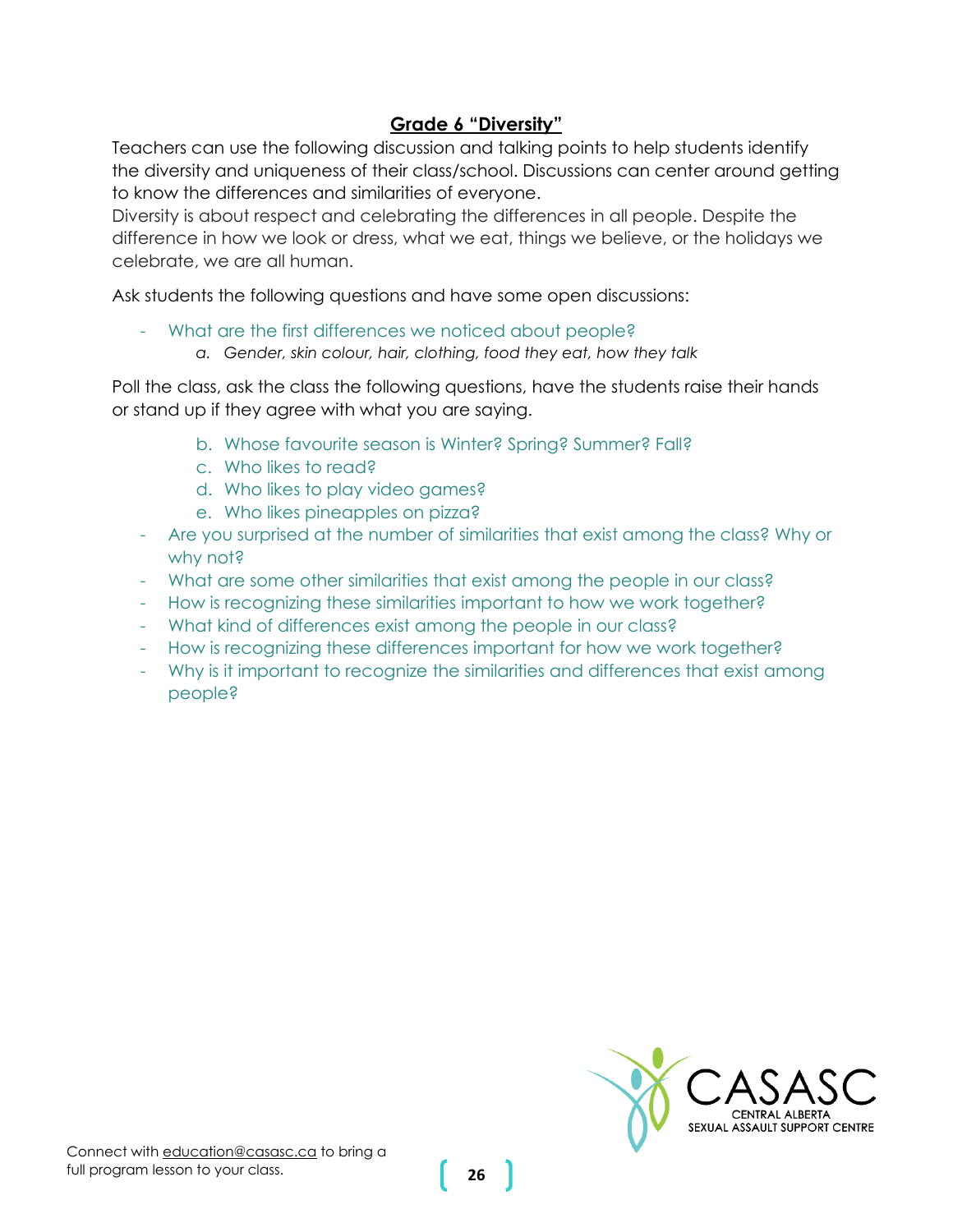# **Grade 6 - Activity – Diversity ID Card**

Develop a student ID card, choose some different information and answers you'd like students to know about their classmates. Consider questions that are different than your normal "favourite colour" type.

- Ex: what is something you help take care of, write down the language(s) you speak, what is your Hogwarts house, what is your most used/favourite emoji

Encourage students to be creative in the design of the cards, they can add a picture or the can draw and decorate as they like. Showcasing their diversity in their design and in their answers.

Use the ID cards to help as conversation starters or as ways to break students into groups for group or partner activities.

#### **Grade 6 - Social Action**

- Create a "friend" club at school. The intention is to allow a space for students to come together to play games, have fun, and connect with other people.
- As a class, celebrate a "diversity day" with your students. Encourage students to celebrate their family's culture, diversity and traditions with their classmates.

Assign a day as "diversity day" and encourage students to share something with their classmates on this day:

- o Traditional or common food, snack
- o Cultural practice
- o Clothing type
- o Dance
- o Language
- o Story/History
- o Meaningful Memory

Use the day to celebrate the differences and similarities between our customs and cultures.

There could be space given to comparing different elements between cultures.

I.e., why does one family do something one way vs. another family, how is rice important from one culture to another, how is drums/drumming different to someone from a different culture, etc. This allows students to examine their own histories and the unique elements of a cultural piece.

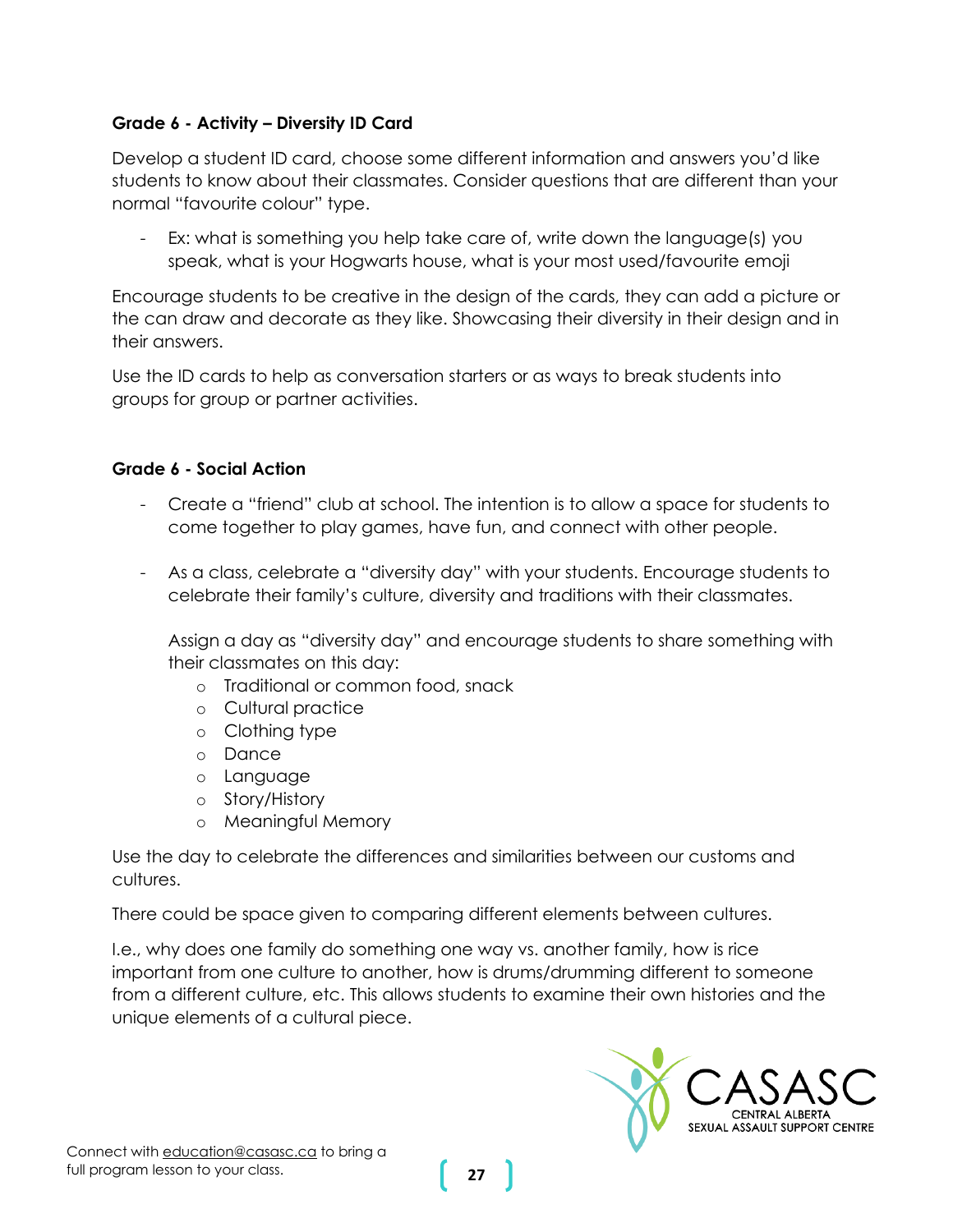# **Grade 7 "Communication"**

<span id="page-27-0"></span>Teachers can use the following discussion and talking points to help students identify how to communicate with others in respectful and clear ways. Use the below conversation points to help students use effective communication (assertive communication) during conflict, disagreements or arguments with friends and classmates.

Ask students the following questions and have some open discussions:

- What does healthy/positive/effective communication mean?
	- o *Clear, doesn't hurt someone else's feelings, I know what I am trying to say and*  what the other person is communicating. All people involved know what is going *on, no one is confused, mad, angry, sad or quiet.*
- What are some ways we communicate with others?
- Using the examples shared in the above question ask, how can we make sure we are using \_\_\_\_\_ communication in a healthy and respectful way?
- What does \_\_\_\_\_ communication look like when it is healthy and respectful?
- What can we do/say if we disagree with what someone is saying, doing or asking?
	- o *Brainstorm ways to have a conversation with someone we disagree with or don't get along with in ways that are still respectful of both person's feelings and needs.*
- What can we do/say if we want to ask for something (like a hug/touch, to borrow something, to leave us alone etc.)
	- o *Brainstorm ways to ask another person for consent to touch, borrow an item or to give us space. Make sure to discuss ways that are still respectful of both person's feelings and needs.*

If students are struggling to identify what respectful and healthy communication with a friend or peer is, have them break it down into three groups:

- What do you SEE in healthy conversation and respectful disagreements? *(we want to see answers like open body language, calm/not mad faces or gestures)*
- What do you HEAR in healthy conversation and respectful disagreements? *(we want to see answers about non-hurtful words, respecting someone's opinion, respectful disagreement, offering solutions, "I" Statements, assertive communication styles)*
- How would you FEEL as a result of a healthy conversation and respectful disagreements?

*(we want to see answers like safe, respected, accepted, believed, open to compromise)*

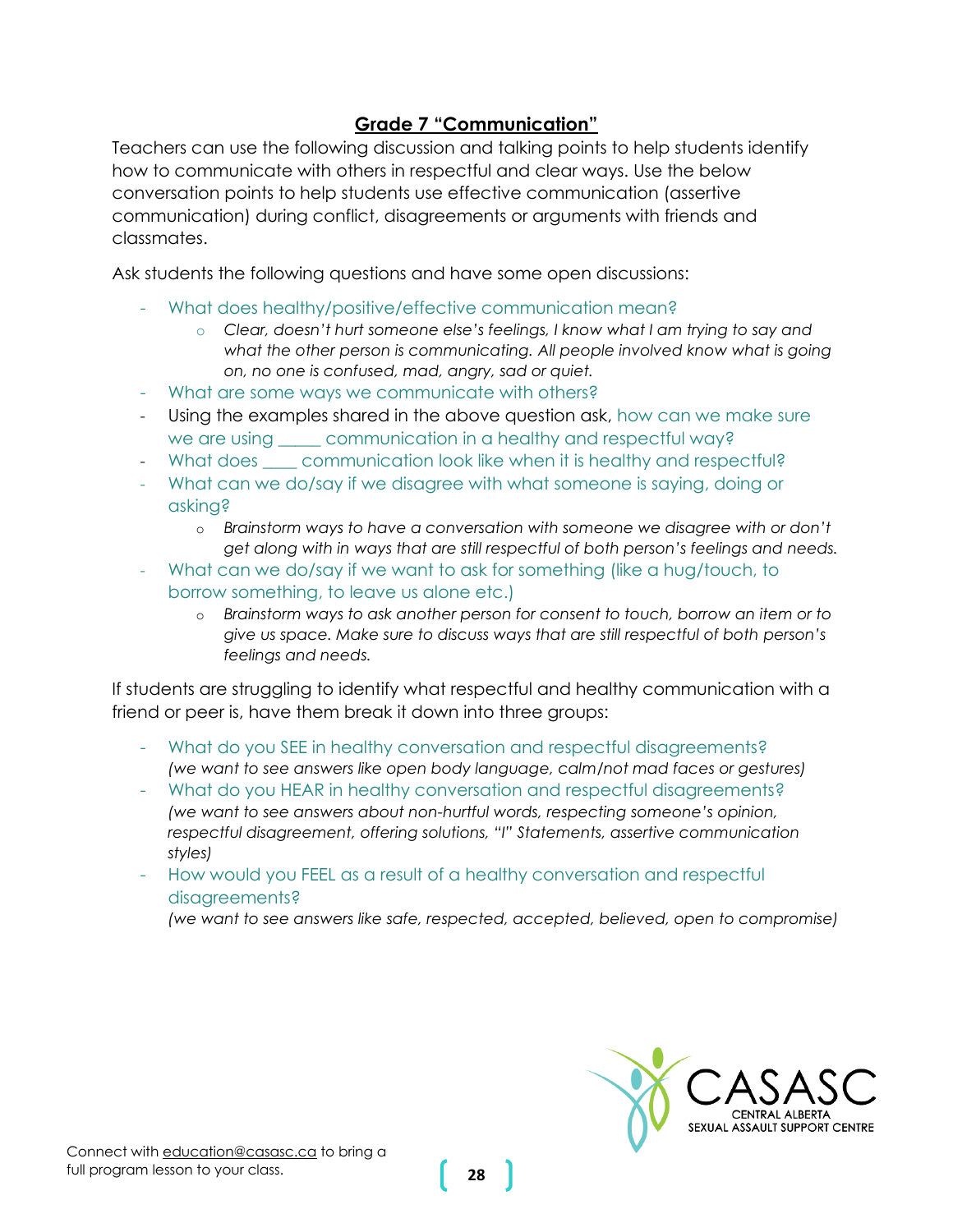# **Grade 7- Activity – Scenarios**

Use the following scenarios to have students practice effective communication skills. Creative interpretation is encouraged, students can act out responses in a skit format, draw a comic/graphic novel scene, write a short essay or short story

Choose one scenario below and identify how would you respond respectfully to the situation:

- 1) Your friend says they want to hang out with another friend on Friday night, even though you both always hang out on Friday night.
- 2) A classmate you don't really get along with keep taking your things without asking and is always being super annoying in class and making it hard to concentrate.
- 3) Your grade and feedback comments from a group project get shared out to your classmate's friends, without your permission, and now everyone is bugging you about them.
- 4) You think that a classmate has a crush on you. They seem to follow you everywhere, you've gotten a mysterious note in your locker, and whenever you are by their friends, they seem to laugh and point at you.
	- a. How do you respond if You like your classmate but are not interested in them in that way.
	- b. How do you respond if you like your classmate and would like to spend time with them.
	- c. How do you respond if you are confused and not sure what is going on.

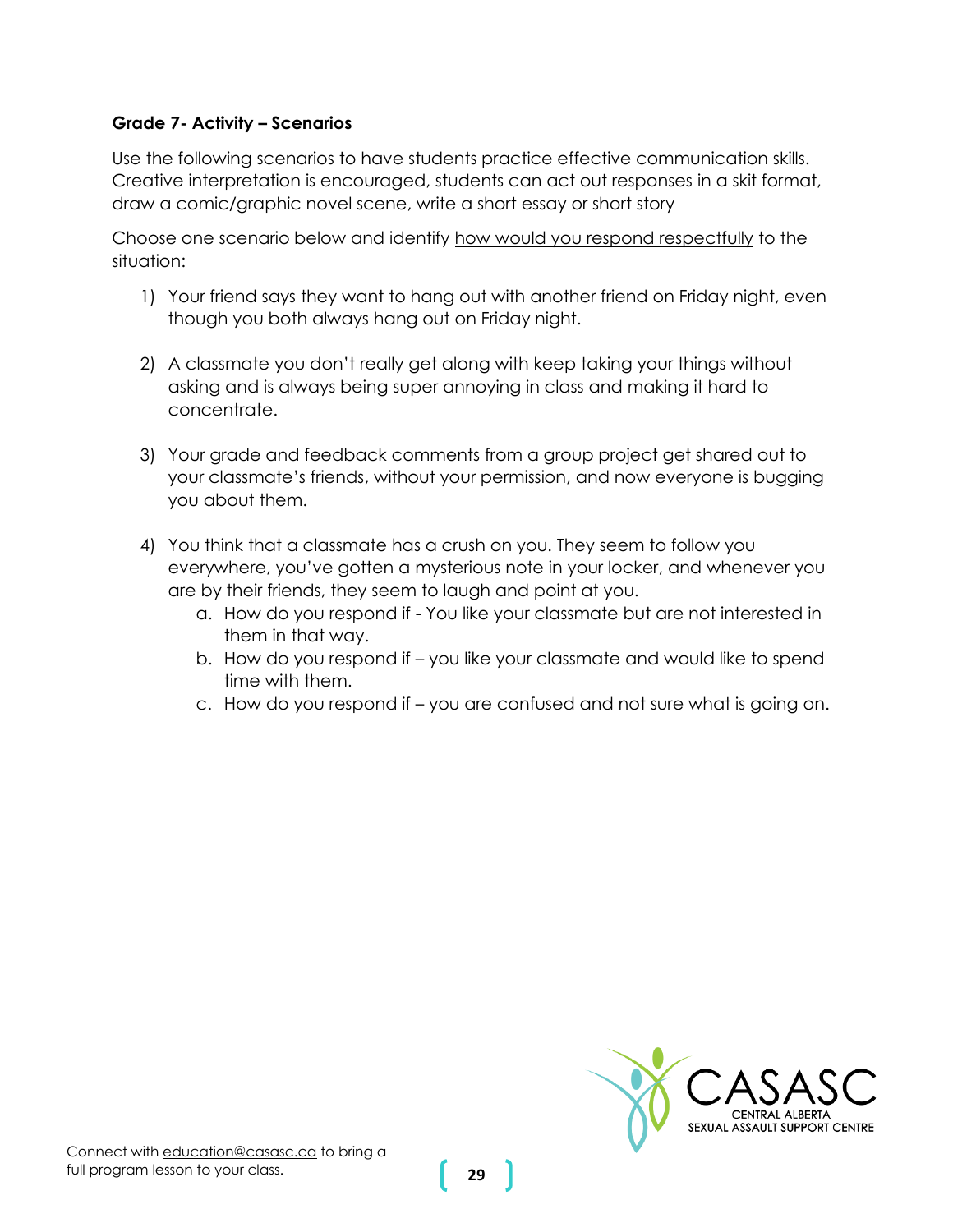#### **Grade 7 - Social Action**

- Have the students showcase their project from the above scenario activity with other classes, the school or with the admin team.
- Create effective communication posters to put around the school, have students come up with key phrases you could say to respond to a conflict in the lunchroom, playground, gathering area, etc. Get them to present these posters to other classes and share the knowledge of how and when to use these key phrases.
- Have students describe how they like to be communicated with and have it placed on their desks or in a space your other students can see. The idea being that when a student wants to ask, communicate, have a conversation or resolve a disagreement, they can do so in ways that each person understands and is respectful of their feelings.
- Safety Planning- for friendship/bullying/harassment issues. Have students develop a safety plan to help identify:
	- o what they can do to care for themselves in situations where they feel uncomfortable, unsafe, there is conflict etc.?
	- o who they can speak to in situations where they feel uncomfortable, unsafe, there is conflict etc.?
	- o what they specifically are comfortable saying in situations where there is conflict etc.?
	- o what they specifically are comfortable saying and doing in situations where someone else is being harmed (bullying, harmful conflict etc.)

Have the students share their safety plan with family members, teacher, school counsellor or any other trusted adults so that those adults can be aware and can help the student to use this safety plan.

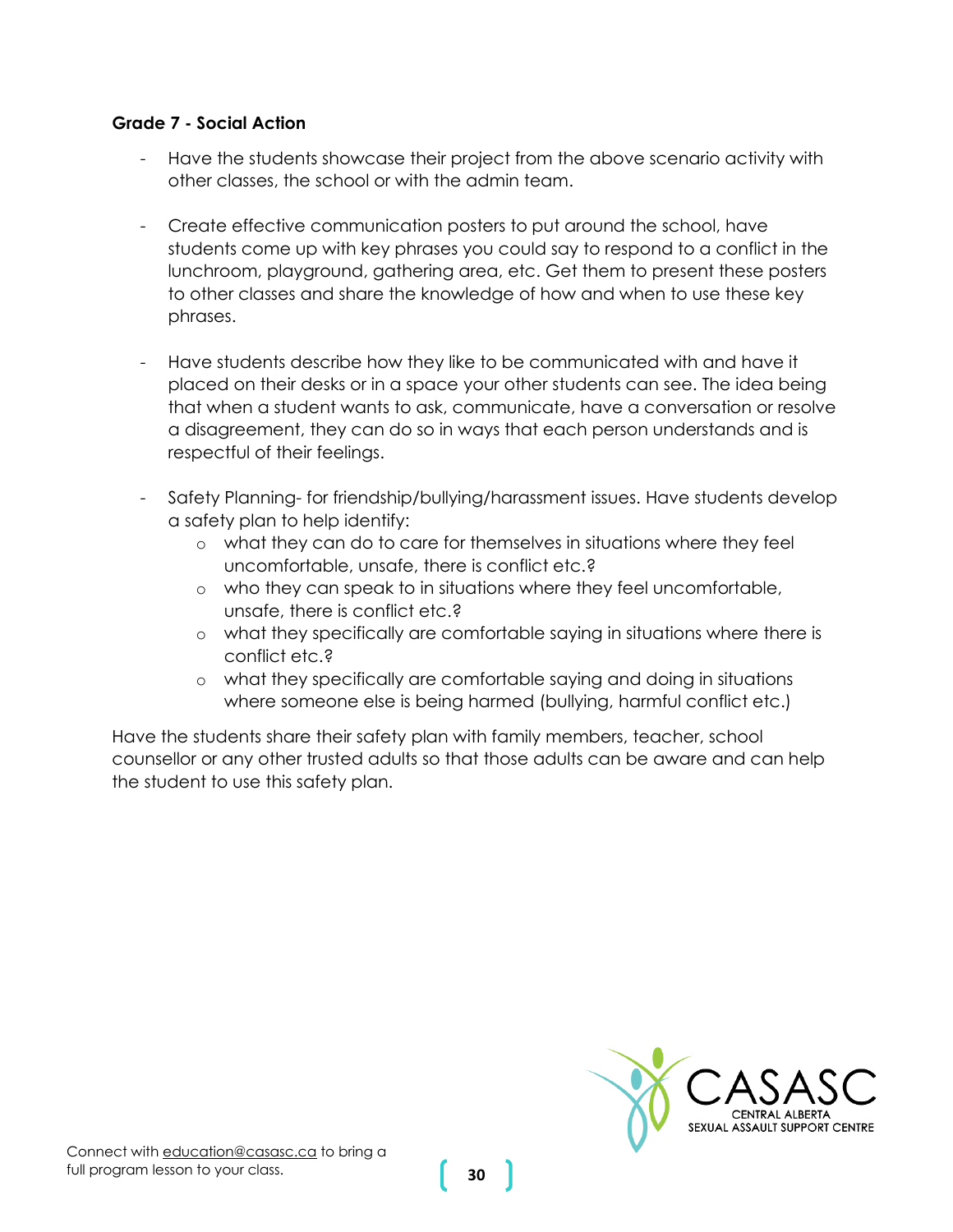# **Grade 8 "Conflict Resolution"**

<span id="page-30-0"></span>Teachers can use the following discussion and talking points to help students identify how to communicate through conflict/disagreements with others in respectful and clear ways.

Ask students the following questions and have some open discussions:

- Is conflict normal?
	- o *Conflict is a normal part of our lives. Conflict is a disagreement or a difference of option, between two people or groups.*
- Who can we have conflict/disagreements with?
- Does conflict have to be negative or hurtful? What makes conflict negative and hurtful?
	- o *When someone uses hurtful words, physically hurt someone, hurts someone's feelings, ignores the needs of others and only focuses on themselves, uses aggressive communication*

We must approach conflict as two equals working to solve a problem. There is a fourstep process we can use to help us work through a disagreement or conflict.

Review the list with students. Take time to expand and discuss as needed.

- 1) **Stop** Pause, take a few deep breaths. Remove yourself from the situation, don't send that text or message, pause before hitting send/reply. Stop can be short or long and may involve physically leaving the situation so you can come back in a better frame of mind.
- 2) **Think** think and understand what you want to get from the conflict, try to understand what the other person wants. Use empathy to try and understand the other person's point of view.
- 3) **Feel** recognize your feelings, are you mad, angry, sad, frustrated. Take steps to manage your feelings and emotions. If you don't feel in control, go back to STOP and take some more time to step away from the disagreement and come back later.
- 4) **Act** Work to resolve the conflict. Using assertive and respectful communication to state how you are feeling about the situation and offer a resolution. When we see conflict as natural and a normal part of interacting with others, we can focus on finding a solution, rather than deciding who is right or wrong.
- What do these four steps look like for conflict over technology (texting, snapchat, video games etc.)?
- What do these four steps look like for an in-person/face-to-face conflict?

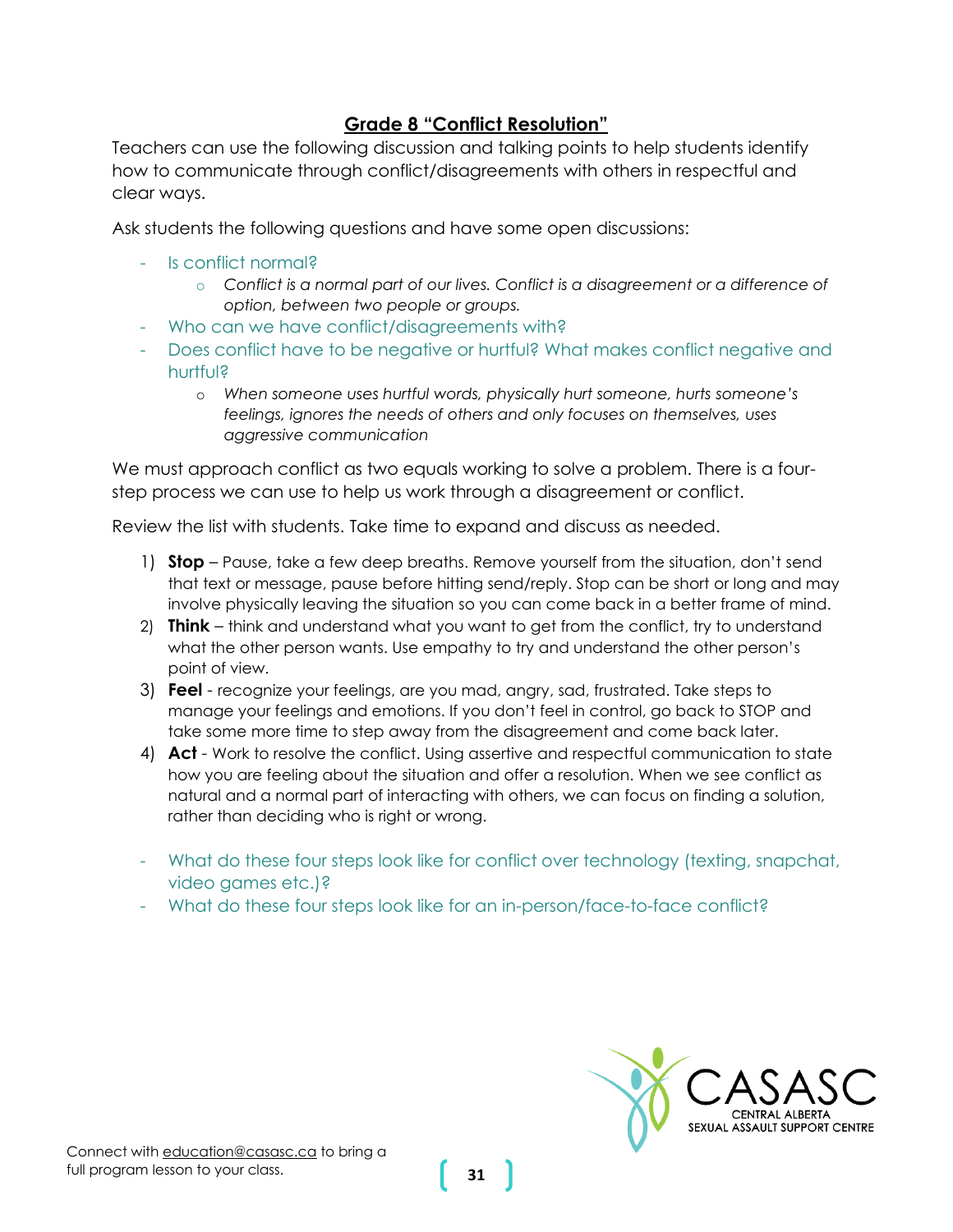#### **Grade 8 - Activity**

Option 1: Have students ask there own "what if" questions regarding conflict with friends, classmates, family, dating partners etc. and as a group brainstorm and talk through appropriate ways to respond.

Use the Stop, Think, Feel, Act model to help them identify potential solutions to the "what if" scenarios.

Teachers – use this as an opportunity to have realistic and helpful conversations about the issues your students are facing currently and to help them develop healthy conflict resolution skills and practice responses. Students could ask "what if" questions related to situations involving dating, parties, drinking, technology, etc.

Option 2: Use the following scenarios to have students practice effective conflict resolution skills.

# HOW CAN YOU RESPOND IN A POSITIVE WAY?

- You see your friend playing "keep away" with a grade 6 student's backpack. The student is pleading to have it back. What can you say or do?
- Your friend texts you a nasty rumour about a guy in your class and tells you to pass it on. How can you respond?
- Your friend really wants you to go with her to a party at a Grade 9 student's house, but you don't know the person and don't feel comfortable going. How do you respond?
- You have plans to meet a new friend at the mall and are very excited. The person breaks those plans with you at the last minute. What do you do?
- Two classmates have set up an online poll about a student who isn't very popular, and they want you to add your rating. How do you respond?

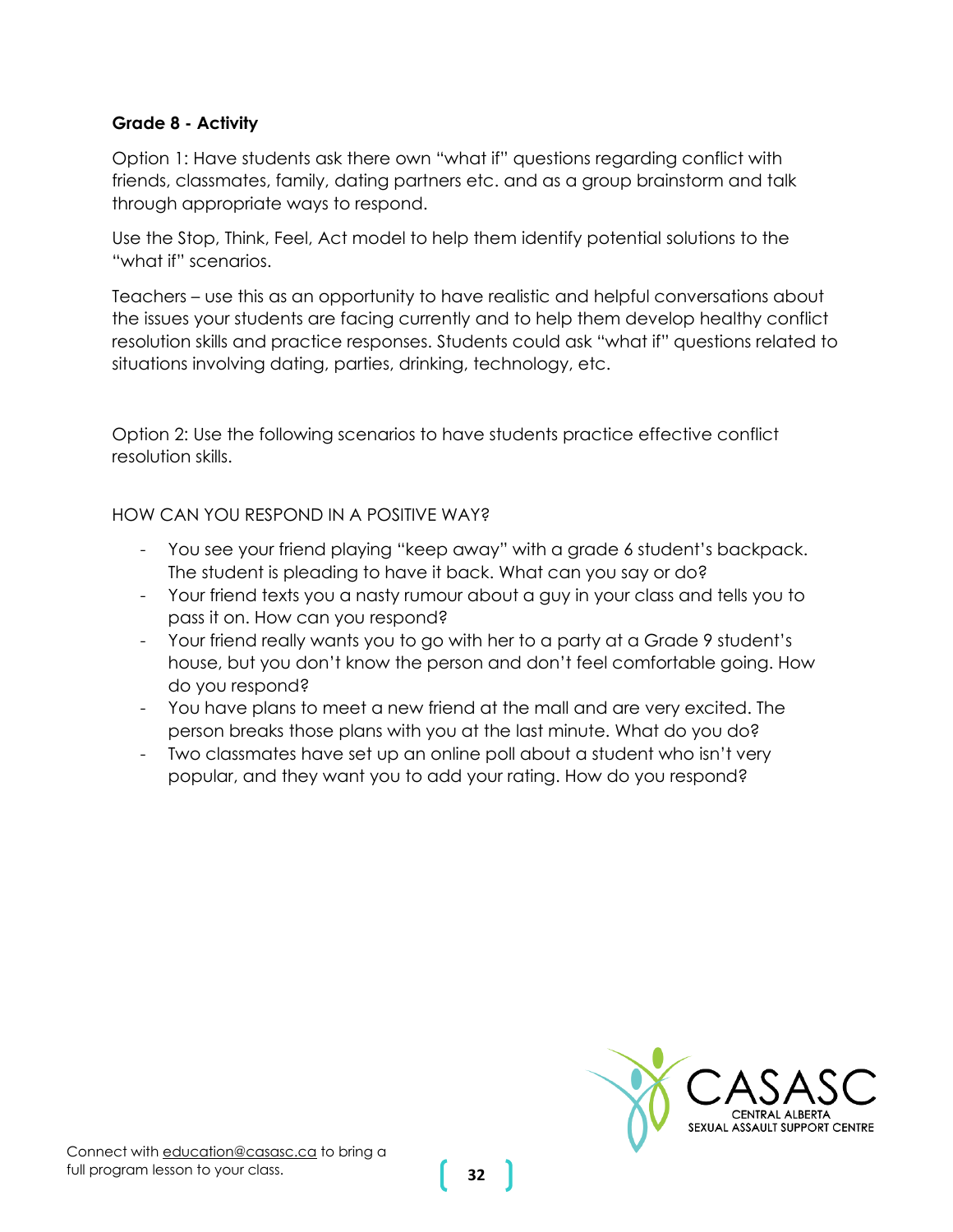#### **Grade 8 - Social Action**

- Create a class policy or chart about what to do if you are in a conflict. If you find yourself in a conflict with another student or friend, what are some ways to manage it, or to address it. You can put in the policy what actions you CAN do and things you should NOT do in a conflict such as:
	- o If I am in a conflict, I will take around 1 minute to STOP and think before responding
	- o If I am in a conflict, I will not hurt others with my words or body.
	- $\circ$  If I am in a conflict, I will not negatively involve others in the conflict (harming the other person, spreading rumors, etc.).

Creating the class policy, signing it as a class, and hanging it in the classroom will act as a reminder of how we should and should not deal with conflict.

- Create posters to post around the school about how to resolve conflict. Have students create posters that highlight the conflict resolution skills of "Stop, Think, Feel, Act" as an awareness or reminder tool for the school.

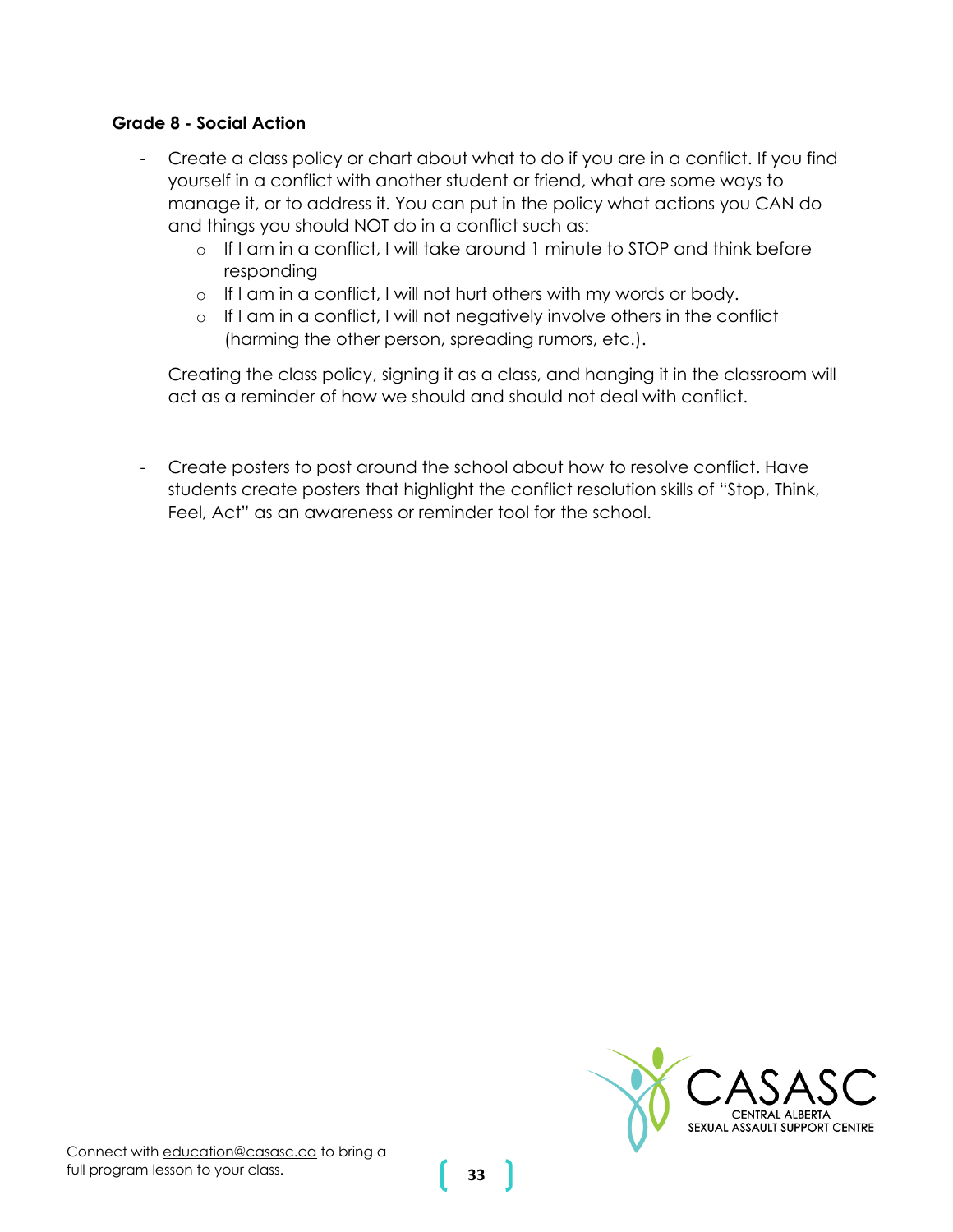# **Grade 9 "Healthy Dating Relationships"**

<span id="page-33-0"></span>Teachers can use the following discussion and talking points to help students identify characteristics of healthy dating relationships

Ask students the following questions and have some open discussions:

- What do you think of when I say, "Healthy Dating Relationships?"
- What are some examples in media, movies, TV shows of healthy dating relationships? Why makes them healthy?
- What makes a dating relationship unhealthy?
	- o *Unhealthy relationships happen when one partner puts their needs above the other. When one partner abuses their power. The relationship Is not mutual and equal.*
- What are some of the main characteristics or identifiers of a healthy dating relationship?
	- o Respect What do I, and my partner, need to do to make sure our relationship has respect?
	- o Trust What do I, and my partner, need to do to make sure our relationship has trust?
	- o Empathy What do I, and my partner, need to do to make sure we have empathy in our relationship?
	- o Equality What do I, and my partner, need to do to make sure neither of us our misusing our power, and that we are equally contributing to a healthy relationship?
	- o Independence What do I, and my partner, need to do to make sure we respect each others independence and having our own friends?
	- o Communication What do I, and my partner, need to do to make sure we our using respectful communication in our relationship?
	- o Able to resolve conflict What do I, and my partner, need to do to make sure we can respond respectfully to our conflicts/disagreements?

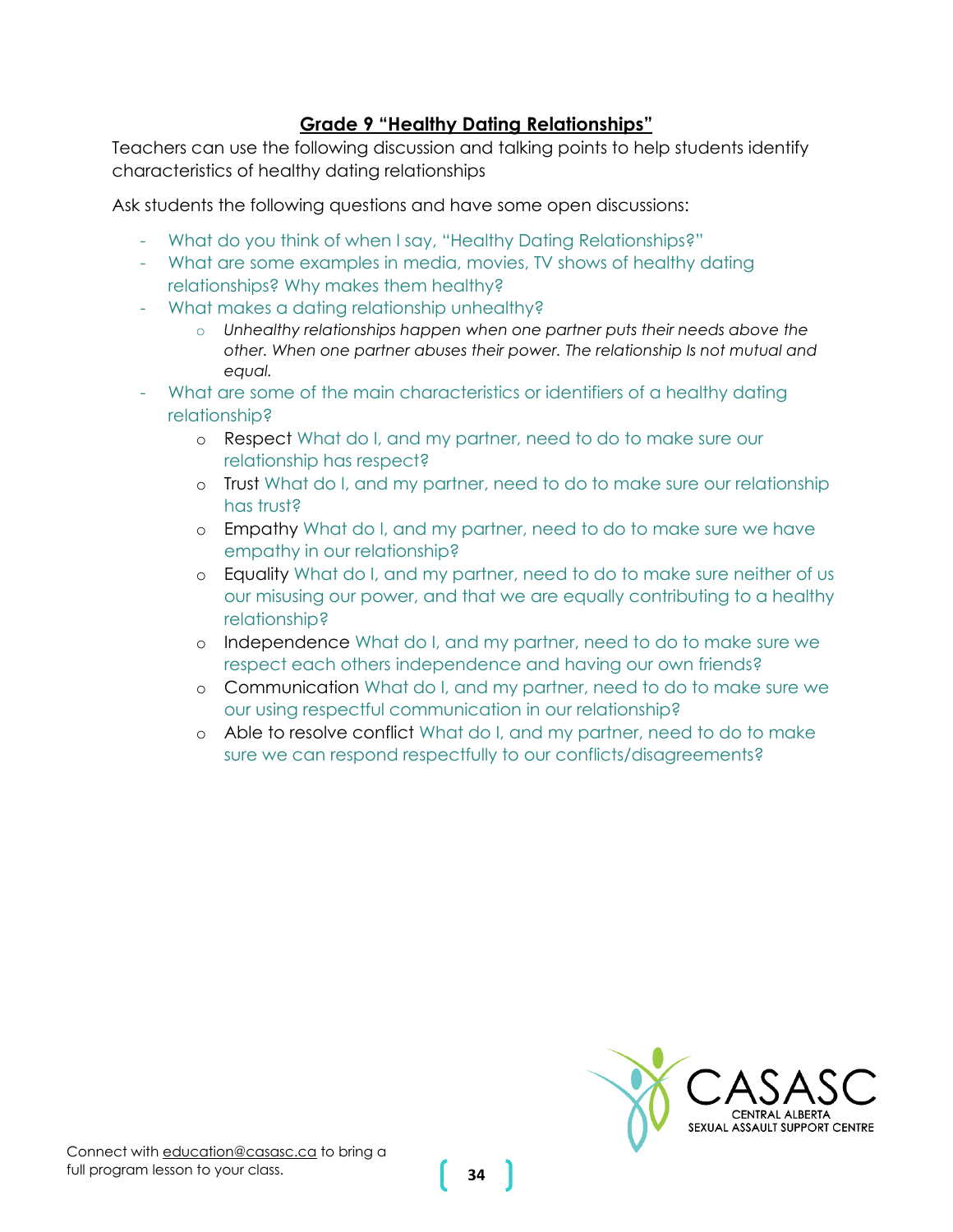# **Grade 9 – Activity - See, Hear, Feel**

Part 1:

Engage students in a group activity to brainstorm what healthy dating relationships look like, sound like and how they make us feel.

Set up three pieces of large paper in different spaces around the room, label each paper as noted below:

- Paper 1 labeled: SEE "what can we see in a dating relationship that is healthy?"
- Paper 2 labeled: HEAR "what can we hear in a dating relationship that is healthy?"
- Paper 3 labeled: FEEL "how do we feel in a dating relationship that is healthy?"

Divide students into three groups and have them stand by one of the papers.

Set a time limit for 1-2 minutes for the groups to answer the question on their paper.

After the allotted time, have the groups switch papers, they should now have a different question. Again, give them 1-2 minutes to add their answers to the question. Repeat this step one more time, the groups should now have the third paper to add their answers to.

After this final round have students share their groups list out with the entire class. Discuss some of their answers and which ones they think are important.

Part 2:

Have students return to the desks, handout to each student the "My Relationship" handout on the next page and have them individually fill out the document.

Encourage students that they are just as responsible for making sure their relationships are healthy in looks, sounds and feelings just as much as their partner is. We deserve to be in healthy and safe relationships just as our partners deserve the same.

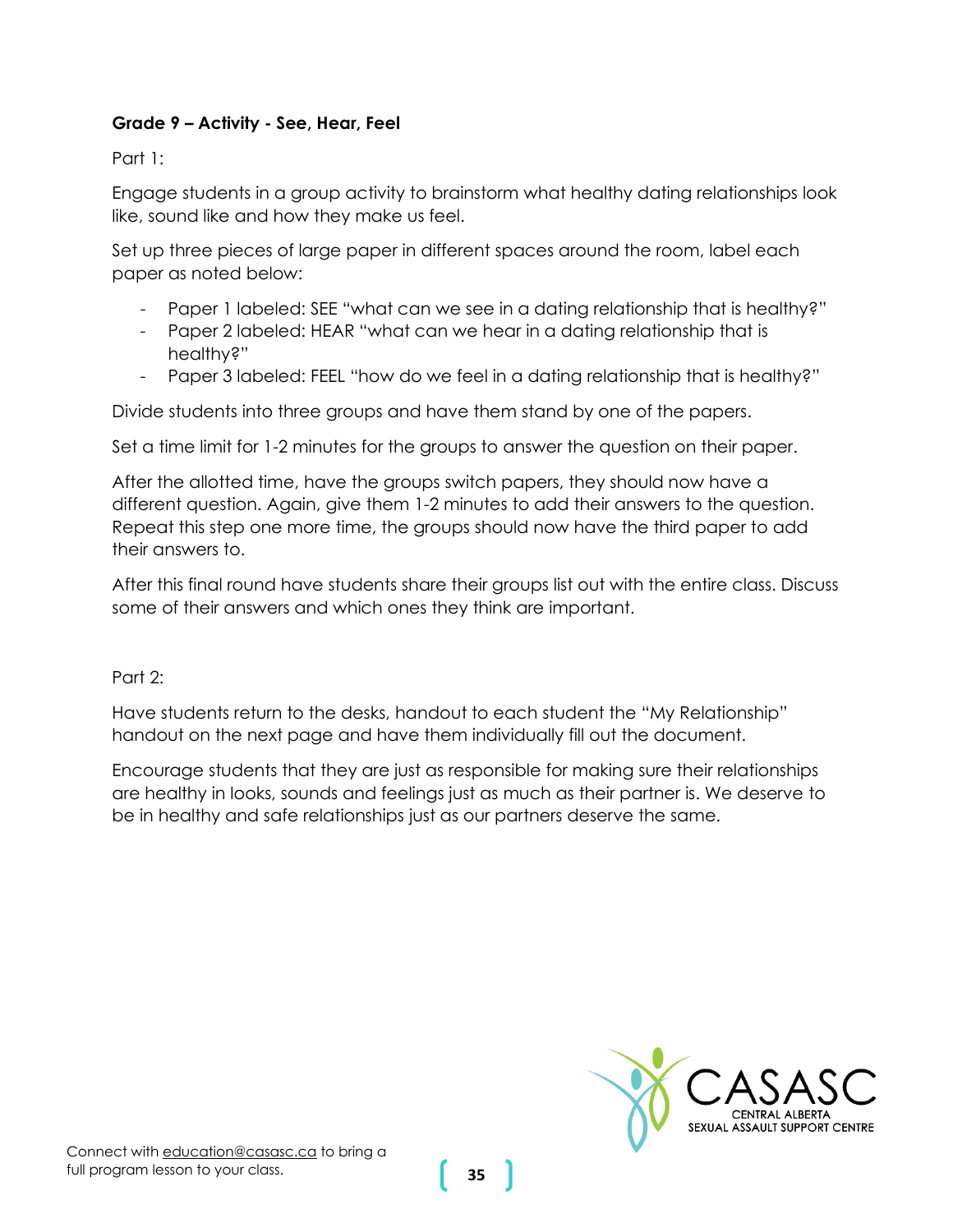#### **My Relationship Handout**

#### For my relationship to be healthy I would SEE:

The actions I will do to positively contribute to these things I want to see in my relationship are:

If I am not seeing these things in my relationship I can do:

#### For my relationship to be healthy I would HEAR: \_\_\_\_\_\_\_\_\_\_\_\_\_\_\_\_\_\_\_\_\_\_\_\_\_\_\_\_\_\_\_\_

The actions I will do to positively contribute to these things I want to hear in my relationship are:

If I am not hearing these things in my relationship I can do:

For my relationship to be healthy I would FEEL: \_\_\_\_\_\_\_\_\_\_\_\_\_\_\_\_\_\_\_\_\_\_\_\_\_\_\_\_\_\_\_\_

The actions I will do to positively contribute to these feelings are:

If I am not feeling these things in my relationship I can do:

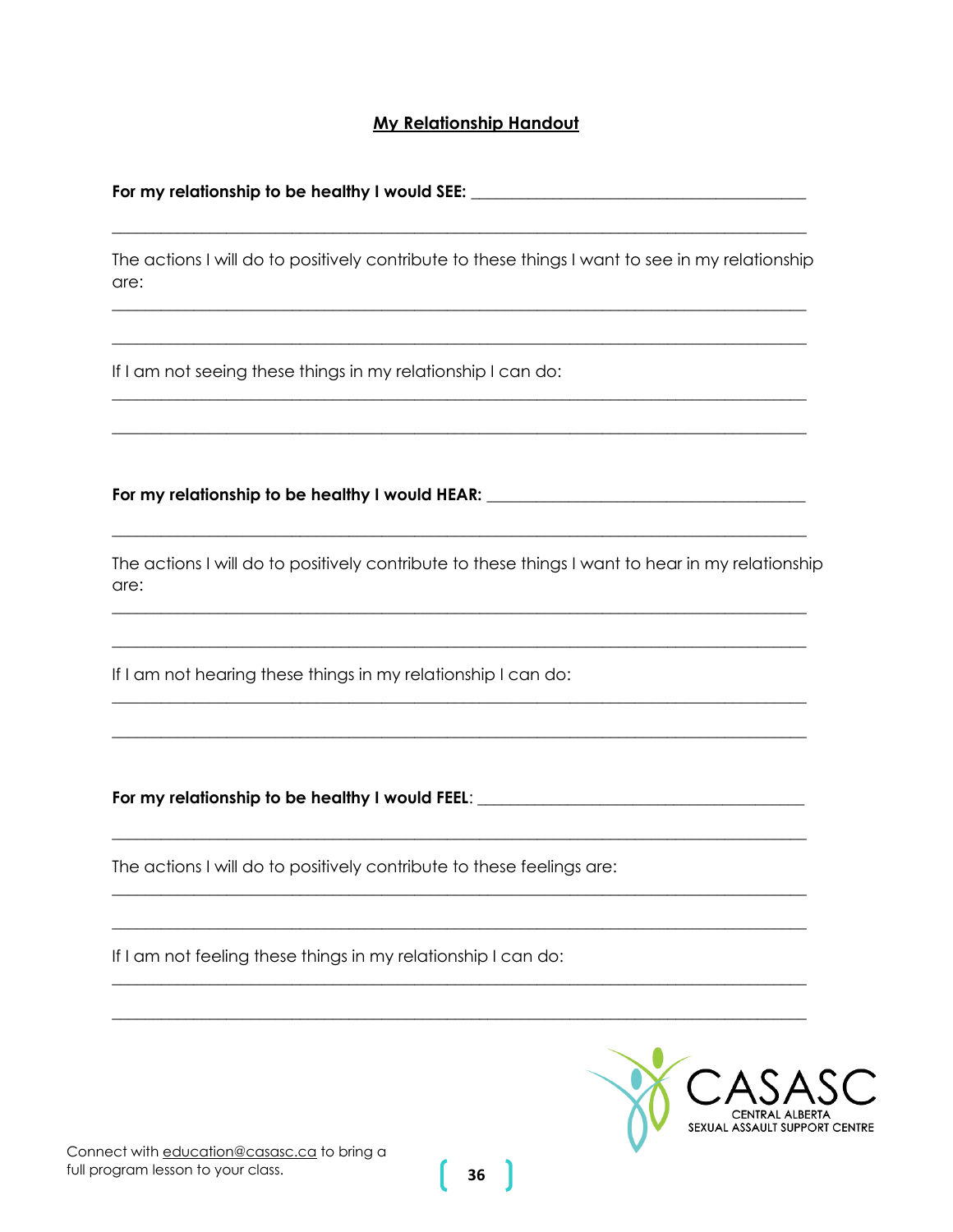#### **Grade 9 - Social Action**

- As a class, or individually have the students create a hashtag or short phrase that talks about positive healthy relationships such as: #myhealthyrelationshipneeds This message could highlight some of the necessary qualities needed in a healthy relationship, or it could show how people and relationships are different, some relationships may require less communication, more independence or have different levels of boundaries.
	- o Students can then use the hashtag or phrase to develop social media posts, messages, posters, images etc.
- Have students develop their own social action plans related to healthy relationship. Use the following questions to get students thinking about their role in prevention violence and healthy relationship development.
	- o "To me a world without relationship violence, unhealthy relationships, sexual violence etc. looks like/has/means that …"
	- o "My skills are…"
	- o "My qualities are …"
	- o "My experiences are …"
	- o "The resources I have are …"
	- o Use the initial "a world where" statement to create an action statement "I can use my skills, qualities, experiences and resource to impact change by … "

*Example; "To me a world with healthy relationships means that everyone is not embarrassed to ask for consent"*

*My skills are technology, public speaking, drawing*

*My qualities are open-minded, knowledgeable, creative*

*My experiences are volunteering, baby sitting, working at the library*

*The resources I have are driving, easy access to books/knowledge, community connections*

*I can impact change by developing posters/images about consent and using them to help educate friends and classmates, so they are not embarrassed. I can also put the posters up at the library.*

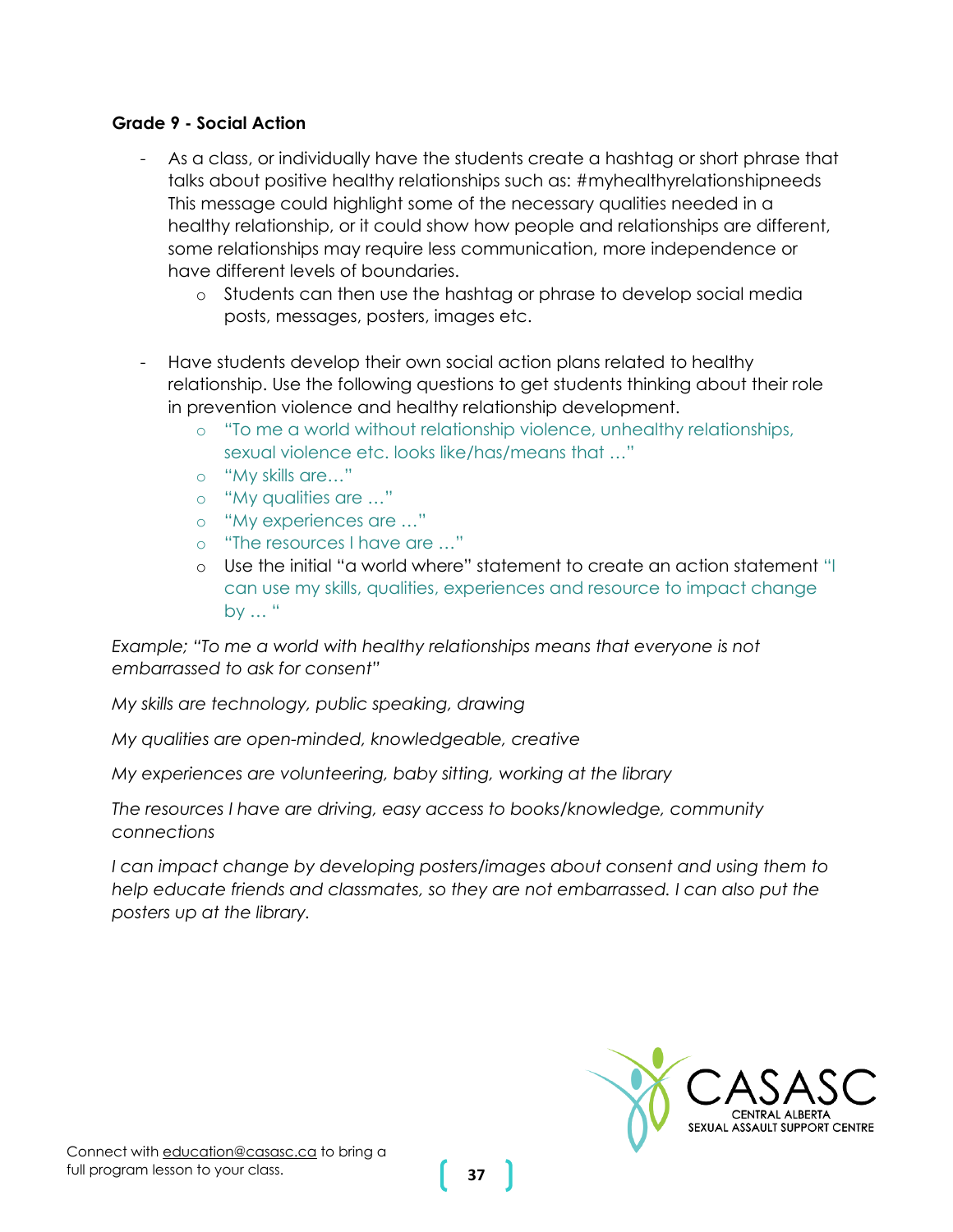# **Grade 10 "Boundaries"**

<span id="page-37-0"></span>Teachers can use the following discussion and talking points to help students identify boundaries within their relationships.

Ask students the following questions and have some open discussions:

- What does it mean to have a boundary?
	- o *To be able to identify for ourselves our comfort with different actions, behaviours, situations and interactions.*
- What do *we have boundaries for?*
	- o *Mental/emotional boundaries, physical boundaries, sexual boundaries etc.*
- Is it important to have boundaries with our families & friendships?
- What are some examples of boundaries with our families and friends?
- Is it important to have boundaries within our dating relationships?
- What are some examples of boundaries for dating relationships?
- How do I tell someone I have a boundary? What would I say or do to show that I have this boundary?
- What can I do if someone breaks one of my boundaries by accident? What would I say or do to let them know I didn't like that?
- What can I do if someone breaks one of my boundaries on purpose? What could I say to this person?

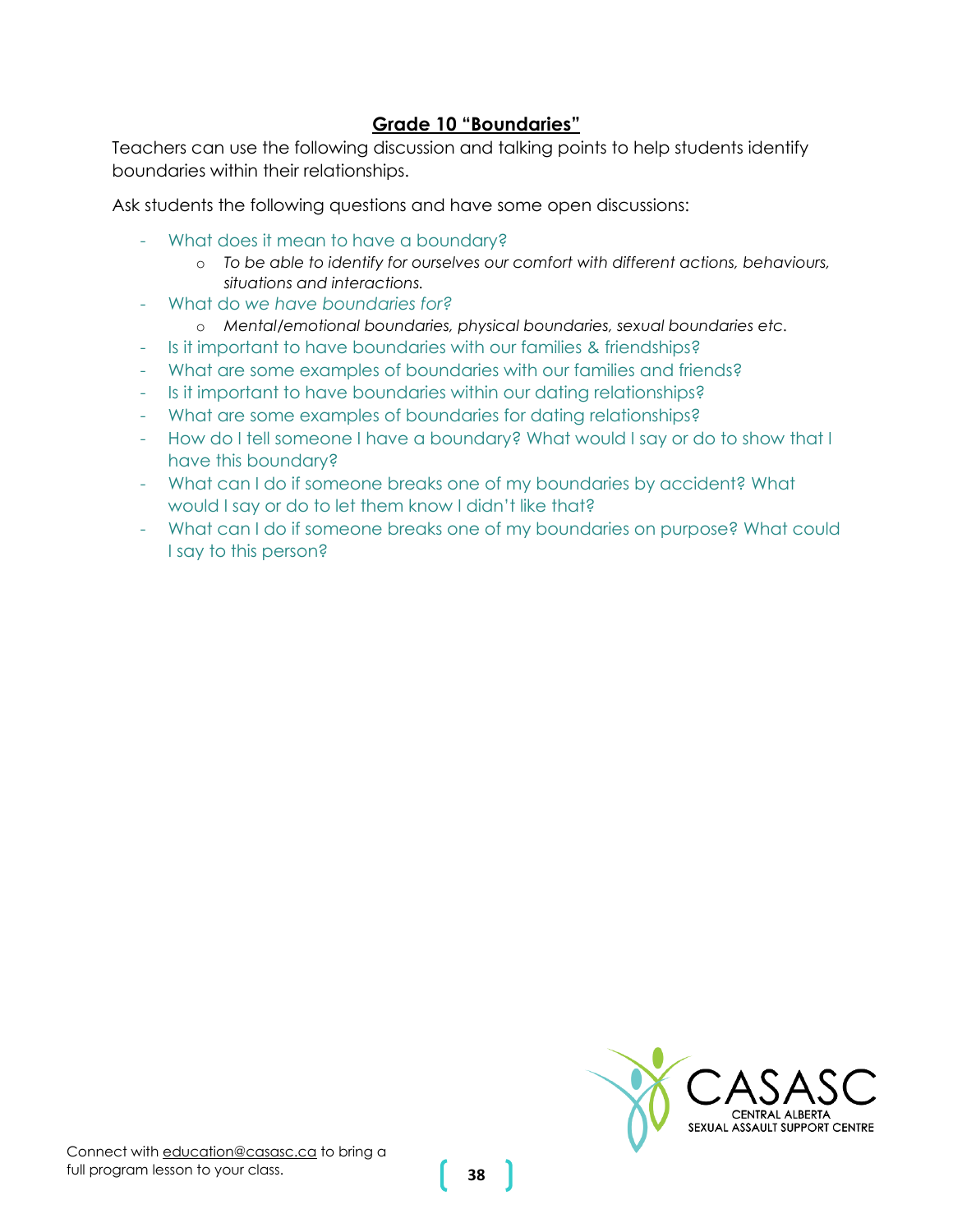# **Grade 10 Activity – Red Light, Green Light**

Explain to students that you will read out some relationship scenarios. Students are to use the stop light metaphor to determine their personal boundaries. This is an opportunity to think critically about your own personal boundaries, and to respect the boundaries of others.

Stop/Red Light *(i.e. end the relationship and/or seek help)*

Proceed with Caution/Yellow Light *(i.e. identify and communicate your boundaries)*

Go/Green Light *(i.e. continue, move forward with the relationship)*

SCENARIOS: What if your friend, boyfriend, girlfriend, partner …

- Gives you space to do your own thing?
- Doesn't want you to hang out with your friends, but only with their friends?
- Tells you what you should and should not wear?
- Tells you that you are great just the way you are?
- Criticizes and puts you down for things you do, but says they are just trying to help you?
- Talks about you behind your back?
- Ignores your feelings and/or concerns?
- Remembers things that are important to you?
- Posts positive comments on your profile when you are having a rough day?
- Forces you to hug and kiss them?
- Tries to pressure you into doing things that you don't want to do?
- Doesn't return texts or calls for days when you need to talk?
- Gives you the silent treatment when they are made about something?

# **Grade 10 – Social Action**

- Communicate with a friend, family member, or partner about one or more of your boundaries and how you would like to be talked to about it.
- Ask a friend, family member, or partner what their boundary is related to a specific activity or situation. Communicate how you will respect this boundary.
- Practice asking before touching/physically interacting with someone else as a way of respecting their boundary.
- Create and use a hashtag like #myboundariesare. Develop media content, posters to showcase your hashtag with your peers.

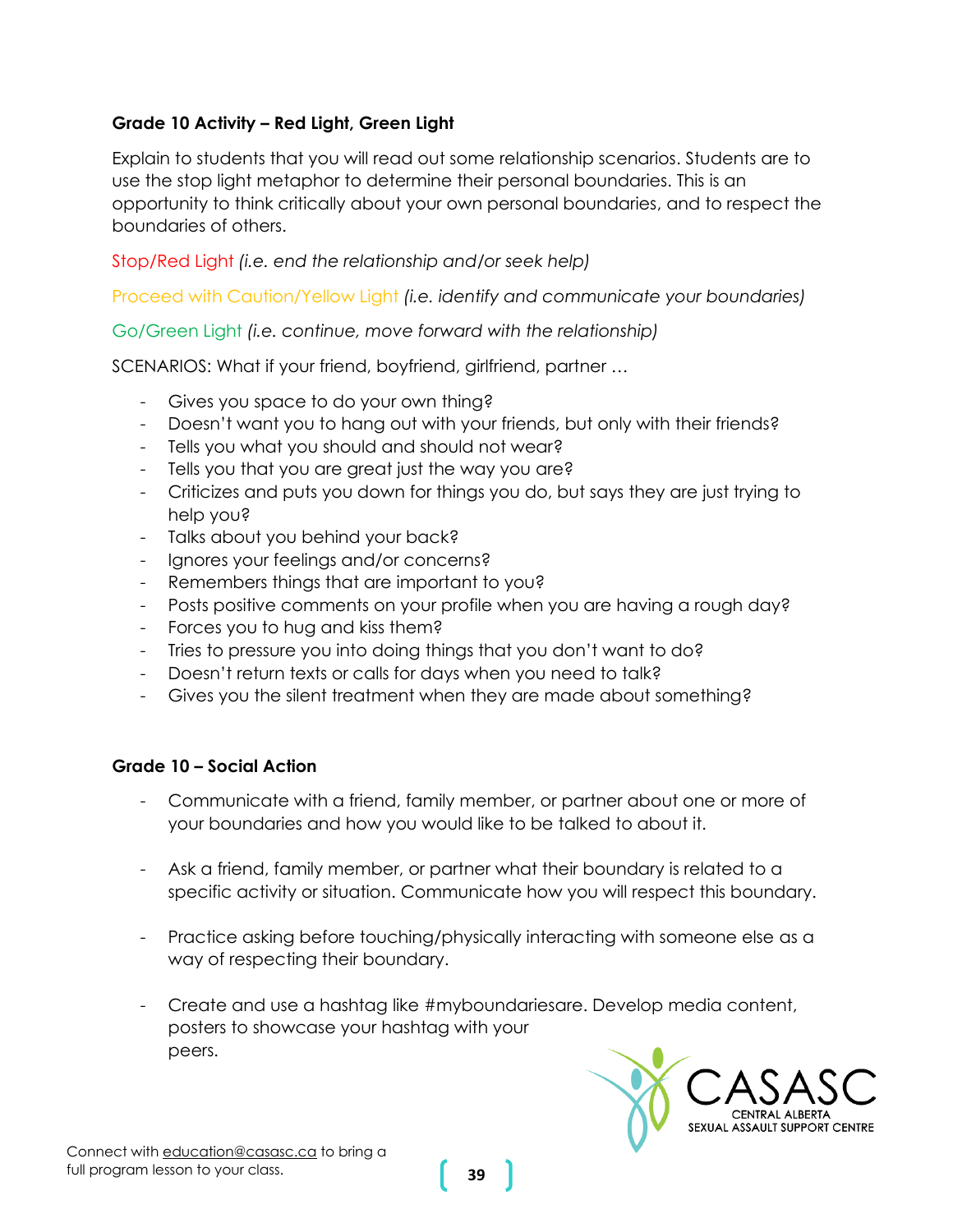# **Grade 11 "Consent"**

<span id="page-39-0"></span>Teachers can use the following discussion and talking points to help students identify consent for sexual activity.

Ask students the following questions and have some open discussions:

- What does it mean to give consent to sexual activity?
	- o *Consent is a voluntary agreement between people that they want to do something together… making sure everyone is saying yes because they want to, not because they feel pressured in anyway to say yes.*
	- o *Active, not passive, only yes means yes, respecting a person's own boundaries, ongoing conversation, not a one-time deal*
- What does positive, affirmative consent "YES" sound like?
- What does positive, affirmative consent "YES" look like?
- What does decline or removing consent "NO" sound like?
	- o *"No thanks", "Nope", "Nuh-uh", "I'm tired", "My breath smells", "Uh….", "Maybe?", Mumbling, SILENCE*
- What does decline or removing consent "NO" look like?
	- o *Not moving, backing away, shrugging, shaking your head, pushing, stopping, looking scared, afraid, No longer participating in the action*

Review the Consent Process and have a conversation with students to reinforce their role in the consent process.

Step 1: Knowing how to ask for a yes *"I like you; do you want to do…."* What does asking for consent look/sound like for you?

#### Step 2: Saying/Showing YES or NO for yourself

-

Our yes or no should be clear, in both words and actions, so we can give our partner the best opportunity to understand our feelings and needs in the moment.

Step 3: Hearing/Seeing the other person say YES or NO Do we know how to recognize when someone is saying/showing us YES or NO? What if I am unsure if they are saying yes or no, I am confused, what can I do?

Step 4: Recognizing & respecting the other persons YES or NO What does respecting someone's YES or NO mean? What if I am upset/embarrassed that they said NO, what can I do?

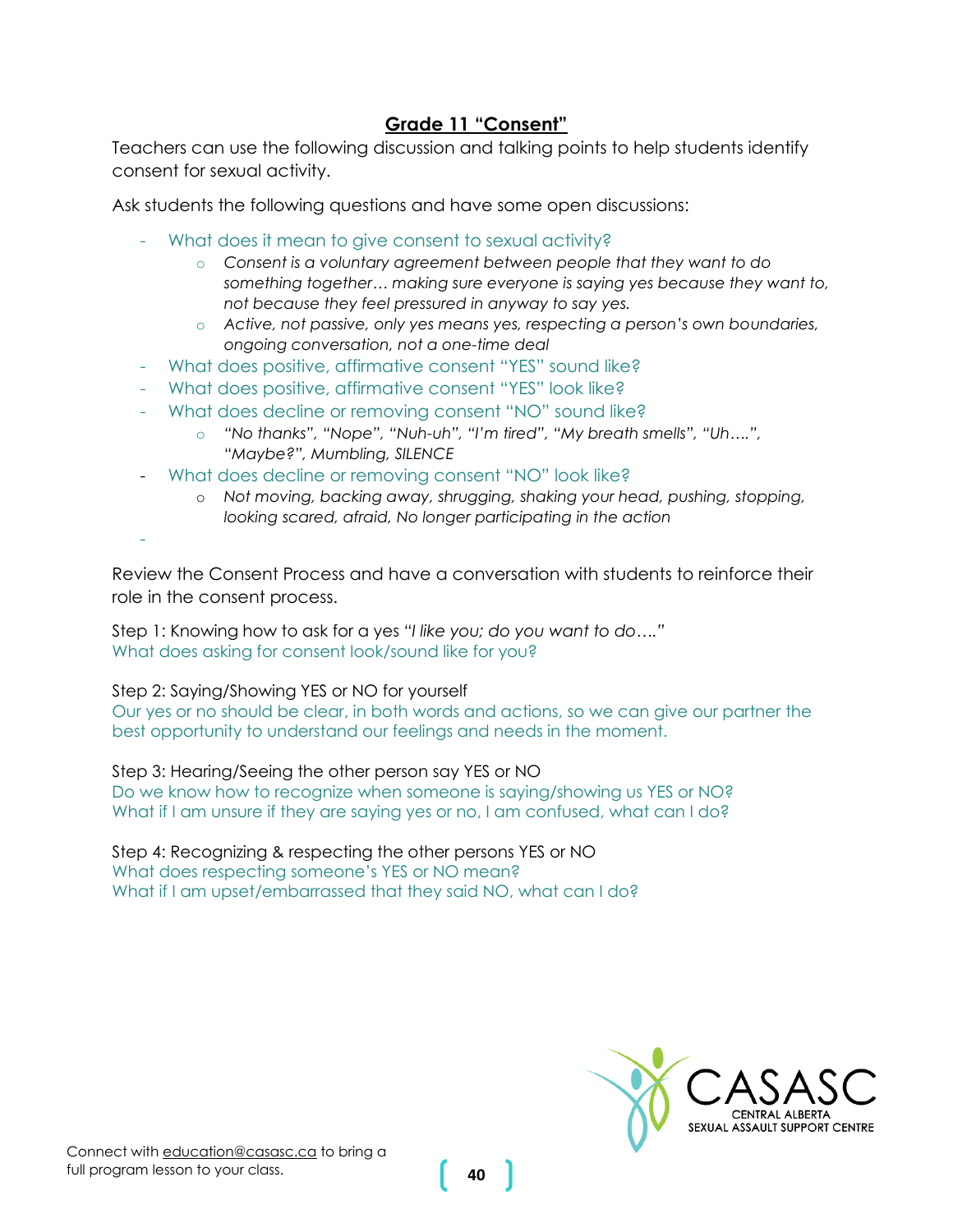# **Grade 11 – Activity**

Option 1: Watch one or more of the videos below about consent and have discussions with your students about what is talked about or shown in the videos. Use the above discussion questions to help guide conversations following the videos.

- Tea Consent<https://www.youtube.com/watch?v=fGoWLWS4-kU>
- Cycling through Consent<https://www.youtube.com/watch?v=-JwlKjRaUaw&t=27s>
- Understanding Consent<https://www.youtube.com/watch?v=raxPKklDF2k&t=1s>
- Consent Explained: What Is It?<https://www.youtube.com/watch?v=5vmsfhw-czA>

Option 2: Have students research TV shows, movie, media for examples that showcase positive, respectful, consensual relationships. Have students develop a project that showcases how positive consent is being used in those platforms. They can point out and explain the consent that is being used, if the consent process is being followed and the outcome of consent on the characters.

Encourage students to be creative in their project, they could use their examples to develop video commentary, poster/collage project, essay writing etc.

As a social action step, you could host a student showcase where others in their school or community can view their projects and learn more about consent.

#### **Grade 11 – Social Action**

Using a medium of their choice such as art, technology, social media (TikTok), posters, writing etc. have students create their own versions of a positive consent campaign. They could showcase healthy examples of what consent, YES, sounds and looks like for many different situations.

At a party, going to the movies, hanging out with friends, first kiss, touching, etc.

They can then showcase these projects around the school, on social media platforms, in the community or any other ways to create awareness with others.

\*projects and ideas can be shared with us here at CASASC via social media or an email to [education@casasc.ca](mailto:education@casasc.ca) we would be happy to

connect and look to include your projects in our larger Only Yes Means Yes consent campaigns. Instagram @CASASC3

Twitter @CASASC2





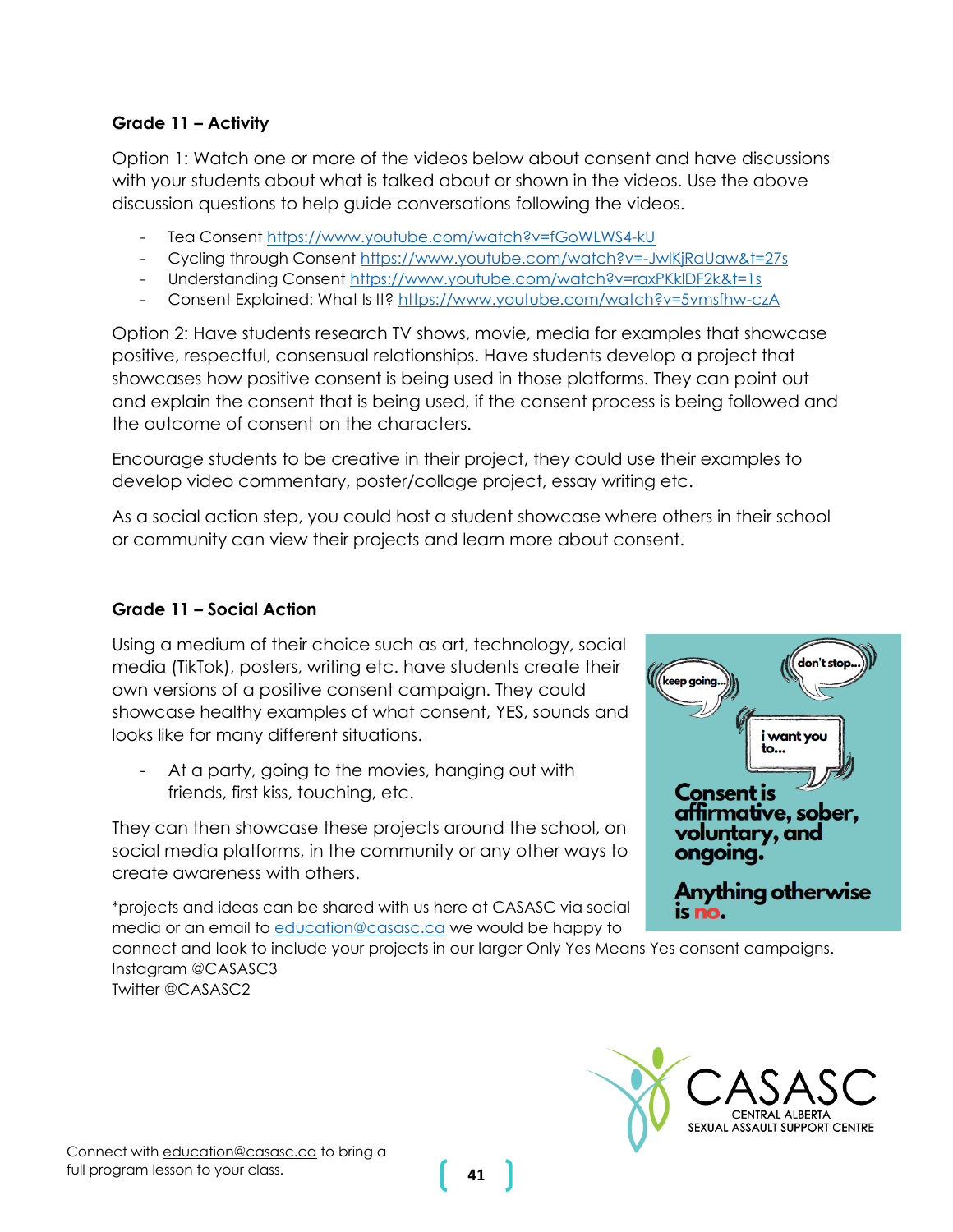# **Grade 12 "Reality of Consent"**

<span id="page-41-0"></span>Teachers can use the following discussion and talking points to help students identify some of the realities of consent.

(Optional) review the grade 11 lesson on "Consent" first with students to re-introduce and breakdown the concept of consent.

Share the following information and have a conversation with students on when they would need to use consent.

Consent does not count, cannot be accepted:

- When consent is given on someone else behalf, given by a third person
- If a person is in a position of power, trust, or authority over the other *(teacher, supervisor, coach, tutor, parents, friend, family member)*
- If you are being threatened, coerced or manipulated *(peer pressure, threats of violence, if you loved me you would…)*
- When one person indicates a lack of consent, NO (passed out, sleeping, *saying or showing no, making excuses, if you are unsure)*
- If one or both people are being influenced by drugs or alcohol *(it is up to the person who is asking for consent to make sure both of you are in a clear state of mind to give consent, you may need to revisit the conversation later when both people are more clear headed)*

Ask students the following questions and have some open discussions:

- In what situations do we need to get consent from someone and make sure we are giving consent?
- In what situations/interactions are we not able to give consent, or our consent is not accepted?
- If we choose to use technology to connect with a partner, what does consent look like over technology?
	- o How do I ask for consent to share my messages or images?
	- o How do I know my partner has given me their consent to receive my messages or images?
	- o How do I let my partner know I want to receive their messages or images?
- What do you do if you receive an unwanted, nonconsensual, message or image from someone?

It is important to know that sharing sexual messages or images is incredibly personal and private. We should not be engaging in these activities if we are under 18 and absolutely CANNOT show these messages/images to anyone else.

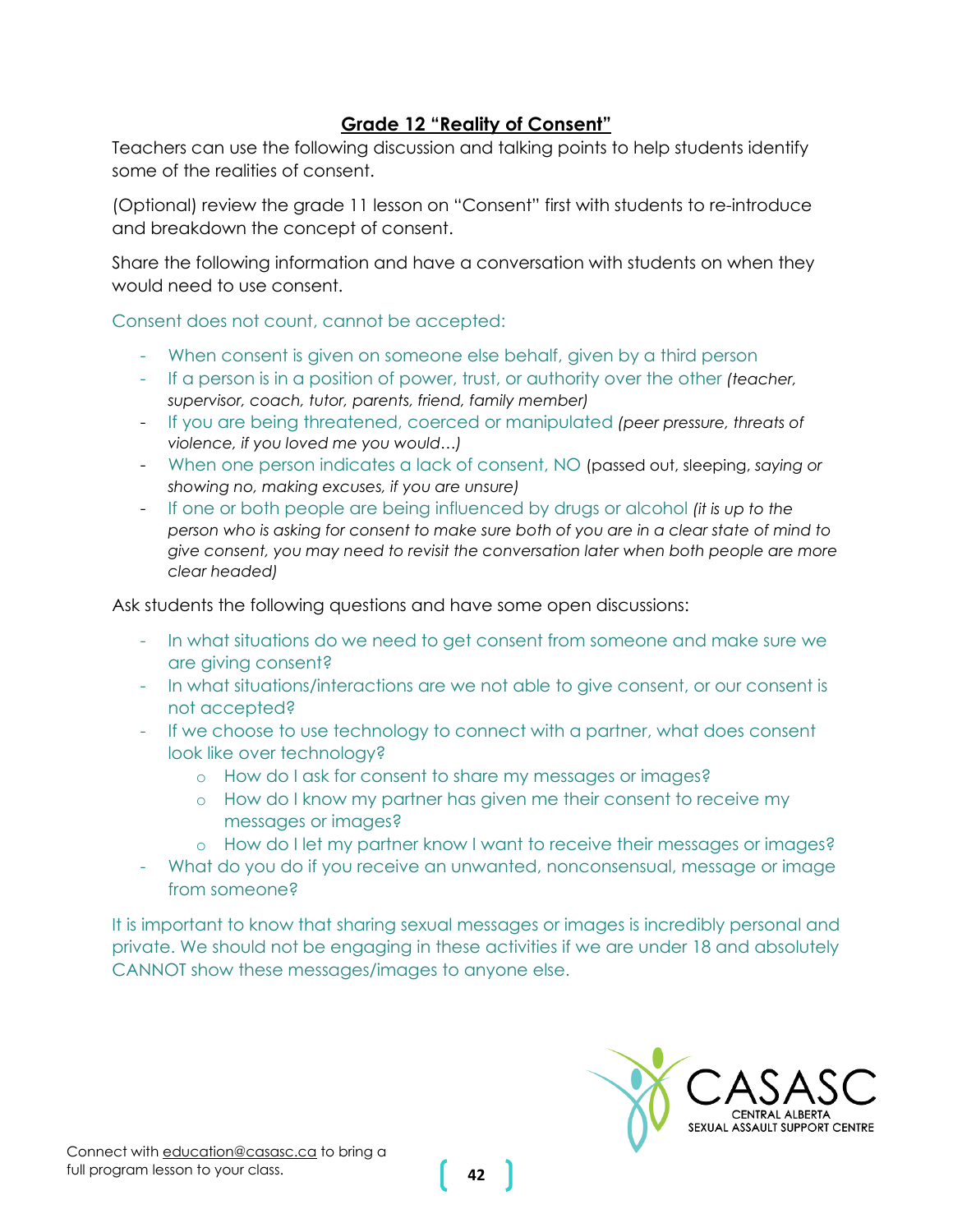# **Grade 12 – Activity**

Option 1: Watch one or both videos below (or from the Grade 11 activity section) and have discussions with your students about what is talked about or shown in the videos. Use the above discussion questions to help guide conversations following the videos.

- Online Sexual Abuse Can Happen<https://www.youtube.com/watch?v=CEivufW2IWs>
- Don't Let Pressure End Up As Sexual Abuse <https://www.youtube.com/watch?v=F9lCVyLSHvc>

Option 2: Have students research TV shows, movie, media for examples that showcase positive, respectful, consensual relationships. Have students develop a project that showcases how positive consent is being used in those platforms. They can point out and explain the consent that is being used, if the consent process is being followed and the outcome of consent on the characters.

Encourage students to be creative in their project, they could use their examples to develop video commentary, poster/collage project, essay writing etc.

As a social action step, you could host a student showcase where others in their school or community can view their projects and learn more about consent.

# **Grade 12 – Social Action**

Use the following planning guide to plan out a TEAL Day. May 27 is Respect Day and a time to celebrate all the great social action, awareness and education being done around sexual violence awareness and prevention.

On May 27, or another day or your choice, plan a day or event to encourage your school, classmates and/or community to wear the colour teal and participate in SVAM (Sexual Violence Awareness Month) awareness and support.

Using a medium of their choice such as art, technology, social media (TikTok), posters, writing etc., have students create messages and awareness around healthy relationships, promoting respect, consent or other violence prevention concepts.

Consider planning an event/activity for a middle school or younger grade and presenting it to administration and teachers.

\*share your plans with us here at CASASC via social media or an email to [education@casasc.ca](mailto:education@casasc.ca) we would be happy to support your Teal Day initiative. Instagram @CASASC3 Twitter @CASASC2

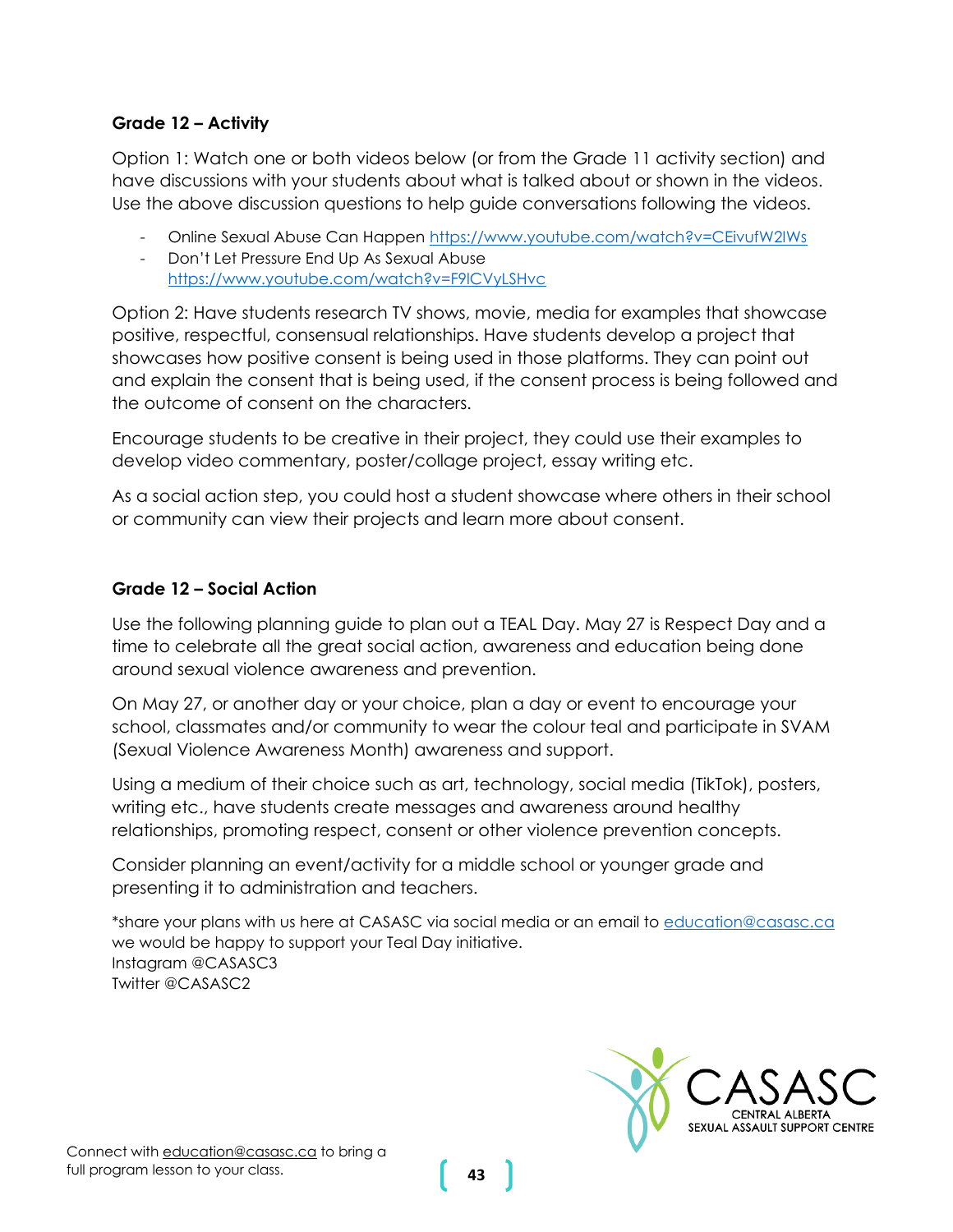# **TEAL/RESPECT DAY PLANNING**

**ACTIVITY** What is your activity?

What are you going to do?

What do you hope to accomplish by doing this activity?

ACTION STEPS

What steps do you need to take in order to put your plan into action?

What supplies, materials, or space will you need for your activity?

Who can provide additional support? Teachers? Community agencies?

TIMELINE

What date will you deliver your Teal/Respect Day activity/plan?

What tasks need to be completed before this date?

Who is going to be responsible for each task?

What additional support might you need for your activity to be successful?

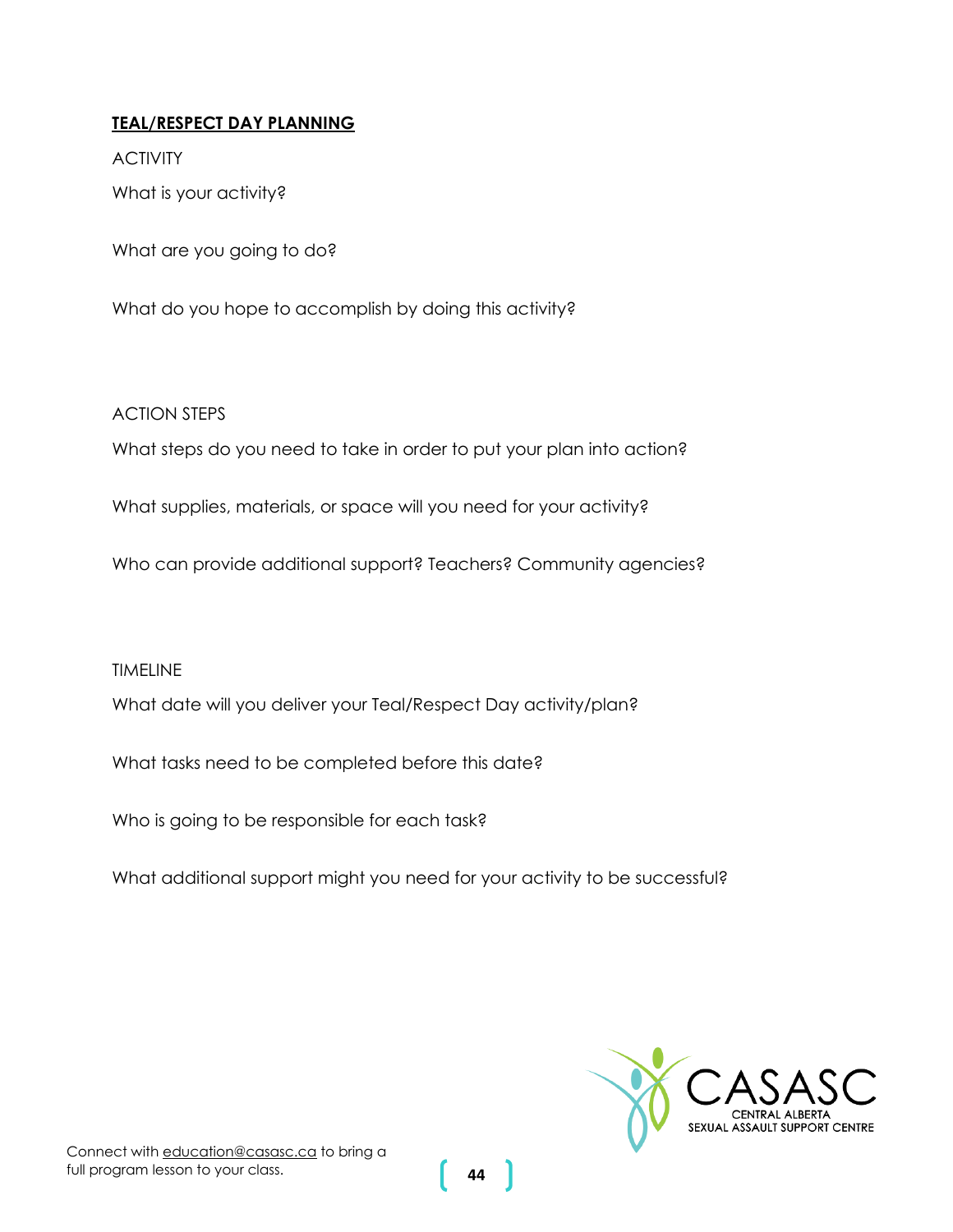# **CASASC Only Yes Means Yes Consent Campaign**

<span id="page-44-0"></span>*Only Yes Means Yes* is the Central Alberta Sexual Assault Support Centre (CASASC)'s newest campaign that uses the phrase **"Only Yes Means Yes"** as a way of changing how we look at and understand consent. It focuses on what positive consent can sound and look like as a way to promote healthy relationships and increase a greater understanding of consent culture.

Challenging the conversation by reinforcing that our bodies/person is always conveying a lack of consent (always saying no) and that consent only happens when a person can actively and consciously say "yes" and gives/ shows their consent

This campaign encourages individuals to rethink their perceptions about consent. By seeing examples of positive consent statements and by asking questions like "Did you get/give a yes?" we hope to demonstrate the simple, everyday, respectful and caring ways in which we can ask for and give consent. Empowering individuals to revisit their relationships and see if their perception of receiving consent was on the right path.

Consider participating in the Only Yes Means Yes campaign or working with your students and staff to create your own version of this project. Reach out to us to learn more about our posters and messaging. We can support your development and messaging!





Connect wit[h education@casasc.ca](mailto:education@casasc.ca) to bring a full program lesson to your class.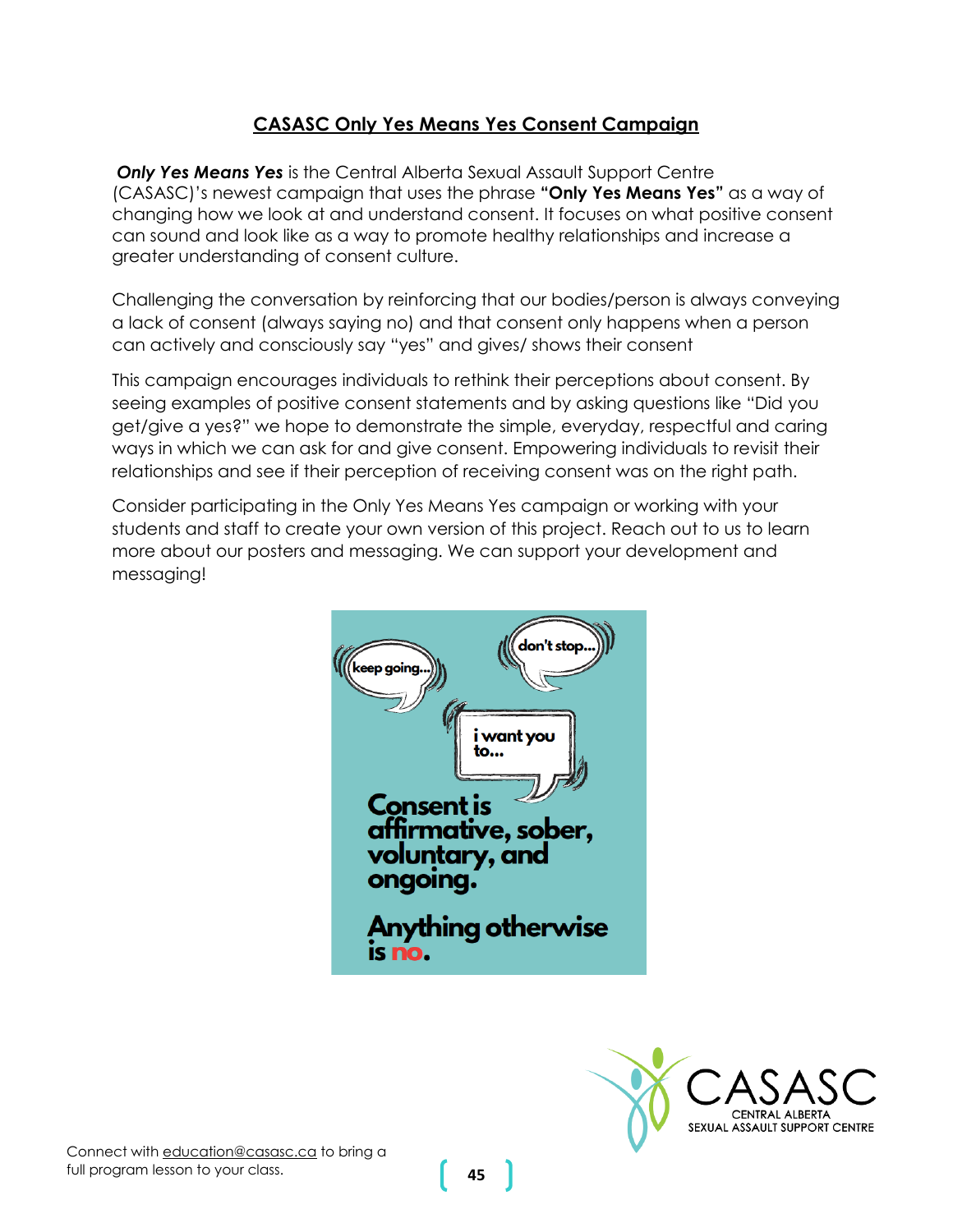# **Support & Resources**

<span id="page-45-0"></span>Be mindful that many areas of prevention education and awareness could cause students to identify situations and/or people in their life that may have caused them harm or unsafety. The goal of this package is to promote healthy like skills and relationship development, however the reality is that being reminded of positive relationships could possibly trigger us to go back to moments where we felt unsafe, were harmed, or of a time we may not have given consent, or any other feelings of concern.

As with all things, remind students of their supports, and who they can go to for help if they would like to talk to someone, if a lesson has brought forward some feelings.

Support can be accessed in many ways through our internal connects and trusted adults. We will share a few external resources to remind us of what is available.

#### **24/7 Sexual Violence Help Line**

- Available by talk and text 1-866-956-1099
- Webchat at [www.casasc.ca](http://www.casasc.ca/)

**Kids Help Phone** <https://kidshelpphone.ca/>

- Text CONNECT to 686868
- Call 1-800-668-6868

# **Bullying Helpline**

- Call 1-888-456-2323
- Webchat <http://m2.icarol.com/ConsumerRegistration.aspx?org=2181&pid=11>

# **Mental Health Helpline**

- Call 1-877-303-2642

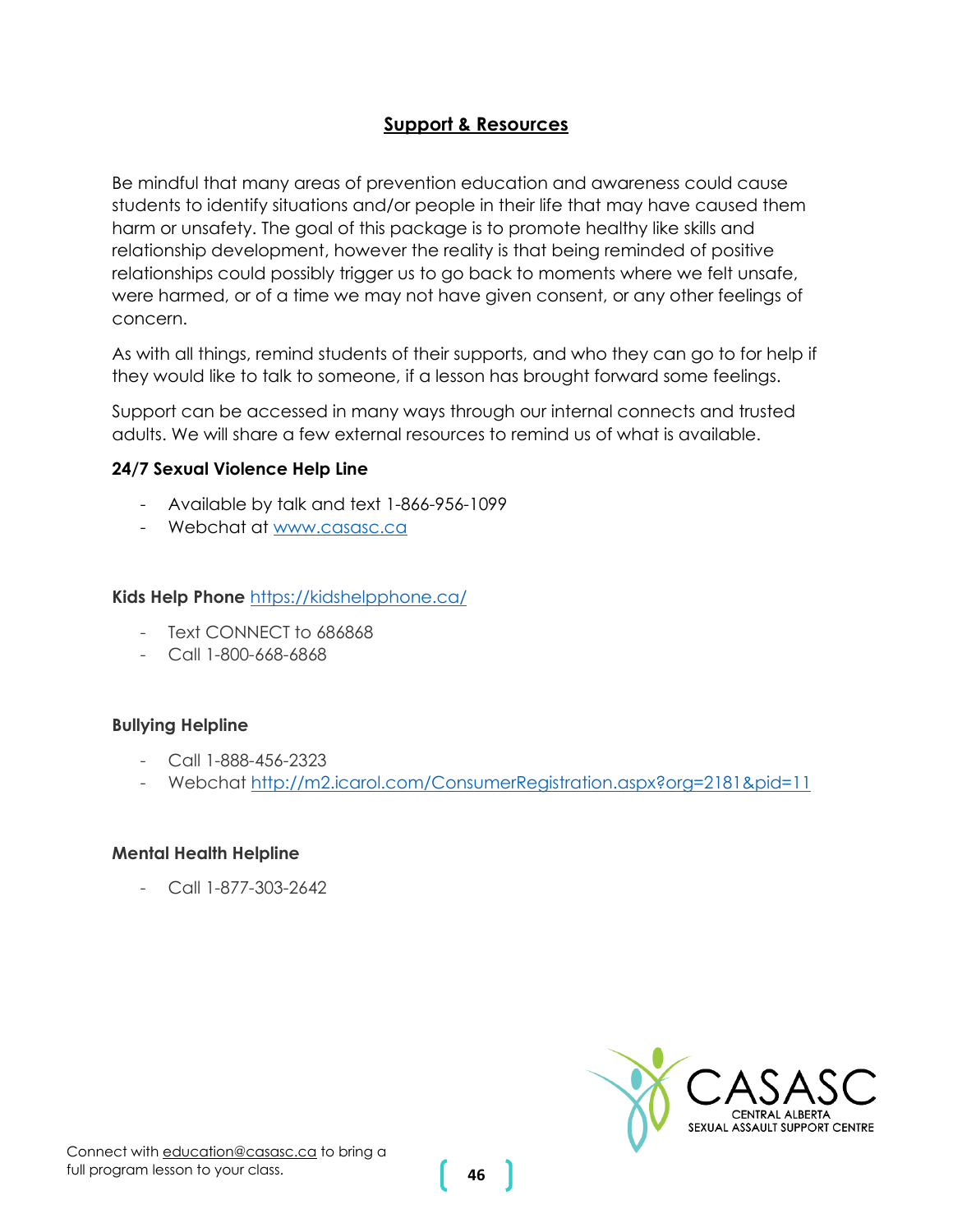# **CASASC Education Program Offerings**

#### <span id="page-46-0"></span>**Kindergarten to Grade 4: NO SECRETS**

No Secrets is a personal safety program for children in grade K-4 with a focus on personal safety. No Secrets is an inschool program presented free-ofcharge in two parts. Presentation topics include safe/unsafe touching and secrets, public vs. private, everyone has a body and understanding our bodies, and person safety networks.

**Time:** Two sessions, 35-45 minutes each

#### **Grade 5 & Grade 6: IRESPECT MYSELF**

iRespect MYSELF is a prevention program focused on empowering students in Grades 5-6 to grow their self esteem and respect for themselves as well as develop a respectful understanding of concepts and issues like emotions, diversity, communication, labels and stereotypes. iRespect MYSELF focuses on building a foundation of understanding and respect for oneself and the people around them.

**Time:** One session, 60 minutes

#### **NO SECRETS: VIDEO KIT PROGRAM**

The No Secrets Video Kit program is a safe and friendly option to meet your students' needs. This is a virtual adaptation of the in-person No Secrets program and is designed to be delivered by the classroom teacher. It contains 3 short videos and access to student workbooks, teacher guides and optional materials to make the program happen. The Video Kit program is offered free-of-charge upon availability.

#### **Grade 5 & Grade 6: IRESPECT US (part 1)**

iRespect US session 1 is a prevention program focused on empowering students in Grades 5-6 to build and maintain respectful peer relationships and contribute to healthy schools. Topics include healthy schools, healthy relationships with friends and peers, understanding personal power and communicating through conflict and disagreements. iRespect US builds on the concepts learned in the iRespect MYSELF program with a focus on our relationships and how we interact with others.

**Time:** One session, 60 minutes



Connect wit[h education@casasc.ca](mailto:education@casasc.ca) to bring a full program lesson to your class.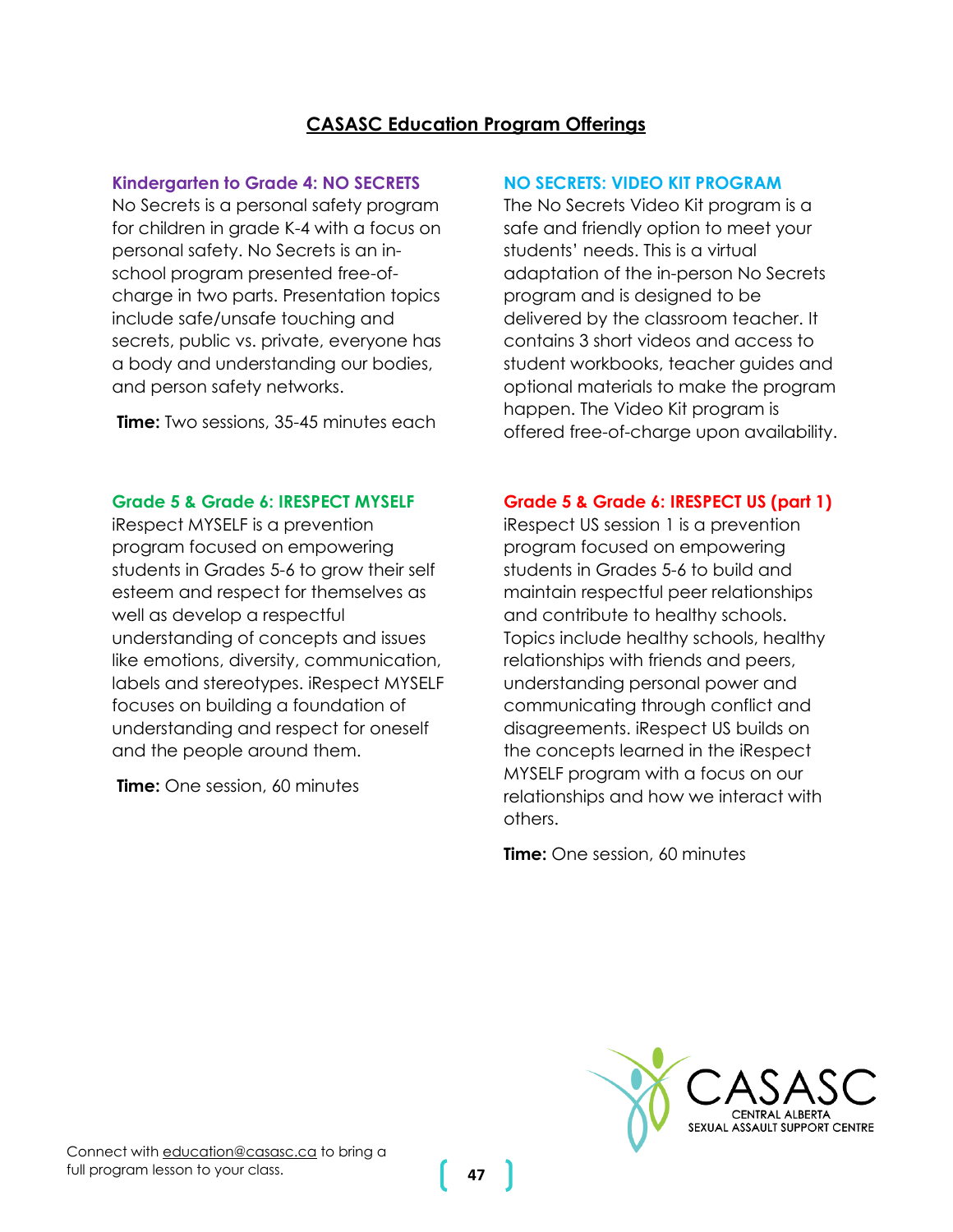**Grade 5 & Grade 6: IRESPECT US (part 2)**

iRespect US session 2 is a prevention program focused on empowering students in Grades 5-6 to build and maintain respectful peer relationships and contribute to healthy schools. The program continues the learning from session 1 allowing students to use the skills learned to respond to bullying behavior. Topics in session 2 includes an overview of bullying and cyberbullying behavior, the impact of these behaviors and how to respond to it. iRespect US focuses on our relationships and how we interact with others.

#### **Grades 7-12: HEALTHY DATING RELATIONSHIPS 101**

HDR 101 is an overview program highlighting the basic concepts of healthy dating relationships. As this program provides only an overview into dating relationships content, it is ideal to start the conversation with youth through definitions and key points. HDR 101 focuses on healthy and unhealthy dating relationships, communication and conflict resolution, sexual violence including sexting, consent, and consent laws.

**Time:** One session, 75 minutes

**Time:** One session, 60 minutes

To book a presentation or for more information contact [education@casasc.ca](mailto:education@casasc.ca) or visit our website<https://casasc.ca/education/>